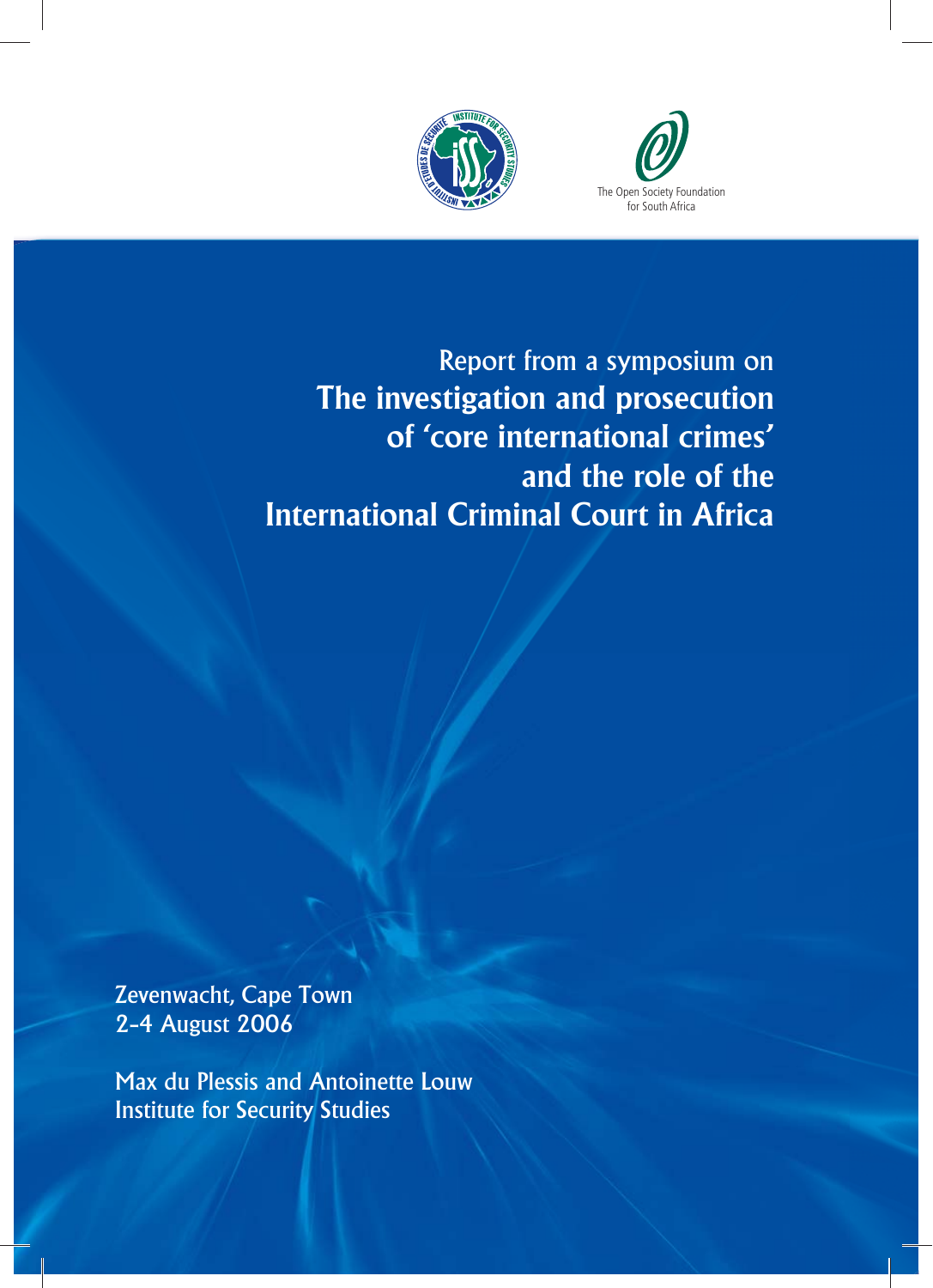Report from a symposium on

# **The investigation and prosecution of 'core international crimes' and the role of the International Criminal Court in Africa**

Zevenwacht, Cape Town 2–4 August 2006

Max du Plessis and Antoinette Louw Institute for Security Studies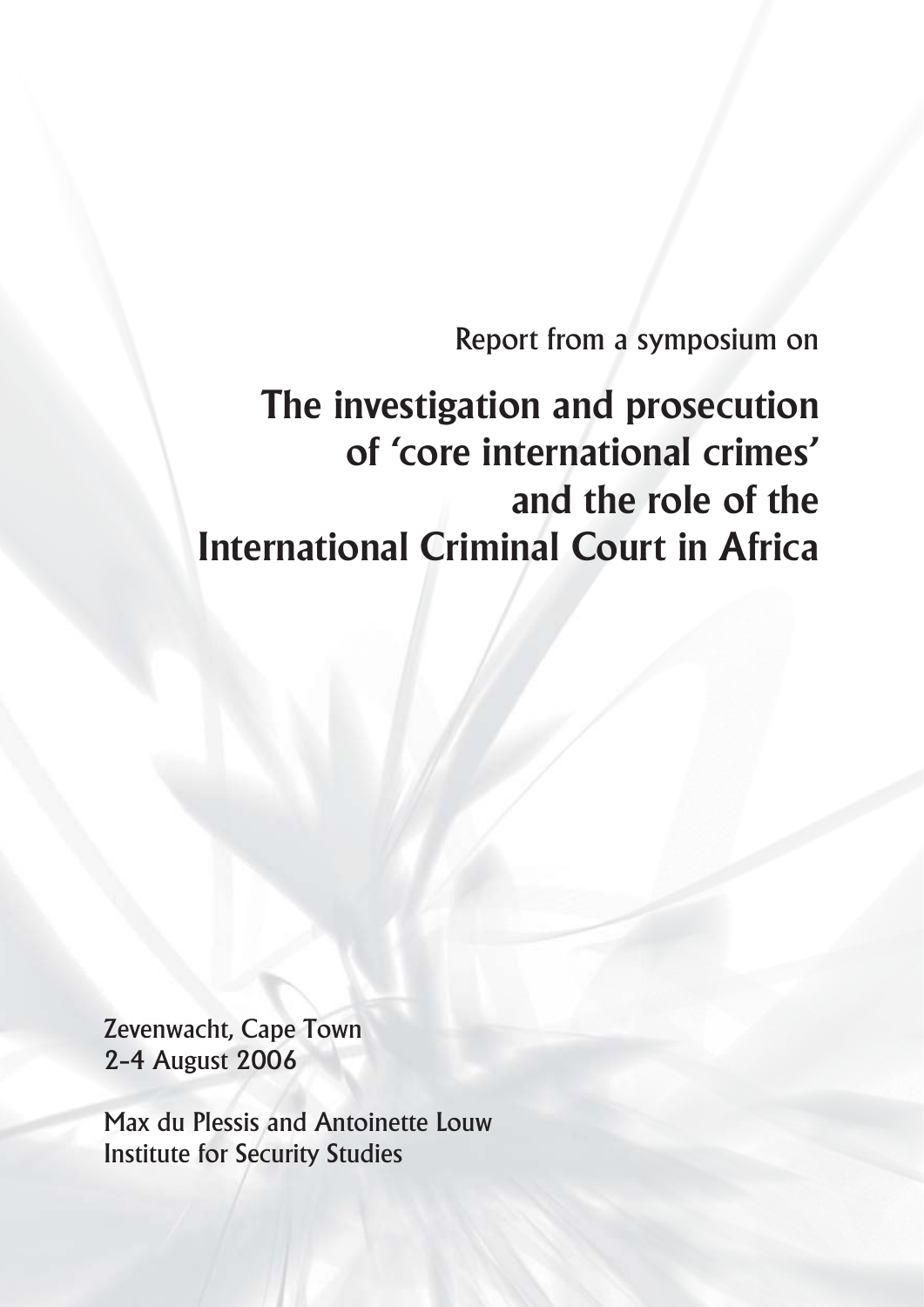The vision of the Institute for Security Studies is one of a stable and peaceful Africa characterised by sustainable development, human rights, the rule of law, democracy and collaborative security. As an applied policy research institute with a mission to conceptualise, inform and enhance the debate on human security in Africa the organisation supports policy formulation and decision making at every level towards the enhancement of human security for all in Africa. The Institute supports this vision and mission by undertaking applied research, training and capacity building; working collaboratively with others; facilitating and supporting policy formulation; monitoring trends and policy implementation; and collecting, interpreting and disseminating information.

It should be noted that any opinions expressed are the responsibility of the authors and not of the ISS, its Advisory Council, the Trustees, or any funder or sponsor of the ISS.

© Institute for Security Studies, 2007

Copyright in the volume as a whole is vested in the Institute for Security Studies, and no part may be reproduced in whole or in part without the express permission, in writing, of the ISS.

> First published by the Institute for Security Studies January 2007

PO Box 1787, Brooklyn Square Tshwane (Pretoria) 0075 SOUTH AFRICA Tel: +27 12 346 9500/2 Fax: +27 12 460 0998 email: pubs@issafrica.org

www.issafrica.org

Typesetting by Marketing Support Services +27 12 346 2168

Printed by Business Print Centre

# **Table of contents**

| The rise of the International Criminal Court, complementarity<br>and domestic prosecution of international crimes13<br>Judge Navi Pillay      |
|-----------------------------------------------------------------------------------------------------------------------------------------------|
| The International Criminal Court in Africa: Current cases22<br>Fatou Bensouda                                                                 |
| The International Criminal Court and Africa: The AU and the ICC 27<br>AM Kambudzi                                                             |
| Main challenges investigating and prosecuting international<br>Max Marcus                                                                     |
| Investigating and prosecuting international crimes at the<br>International Criminal Tribunal for Rwanda 49<br>Bongani Majola                  |
| Best practices and challenges encountered when prosecuting<br>and investigating international crimes in Uganda57<br>Richard Buteera           |
| Best practices and challenges encountered when prosecuting<br>and investigating international crimes: Lessons and legacies67<br>Howard Varney |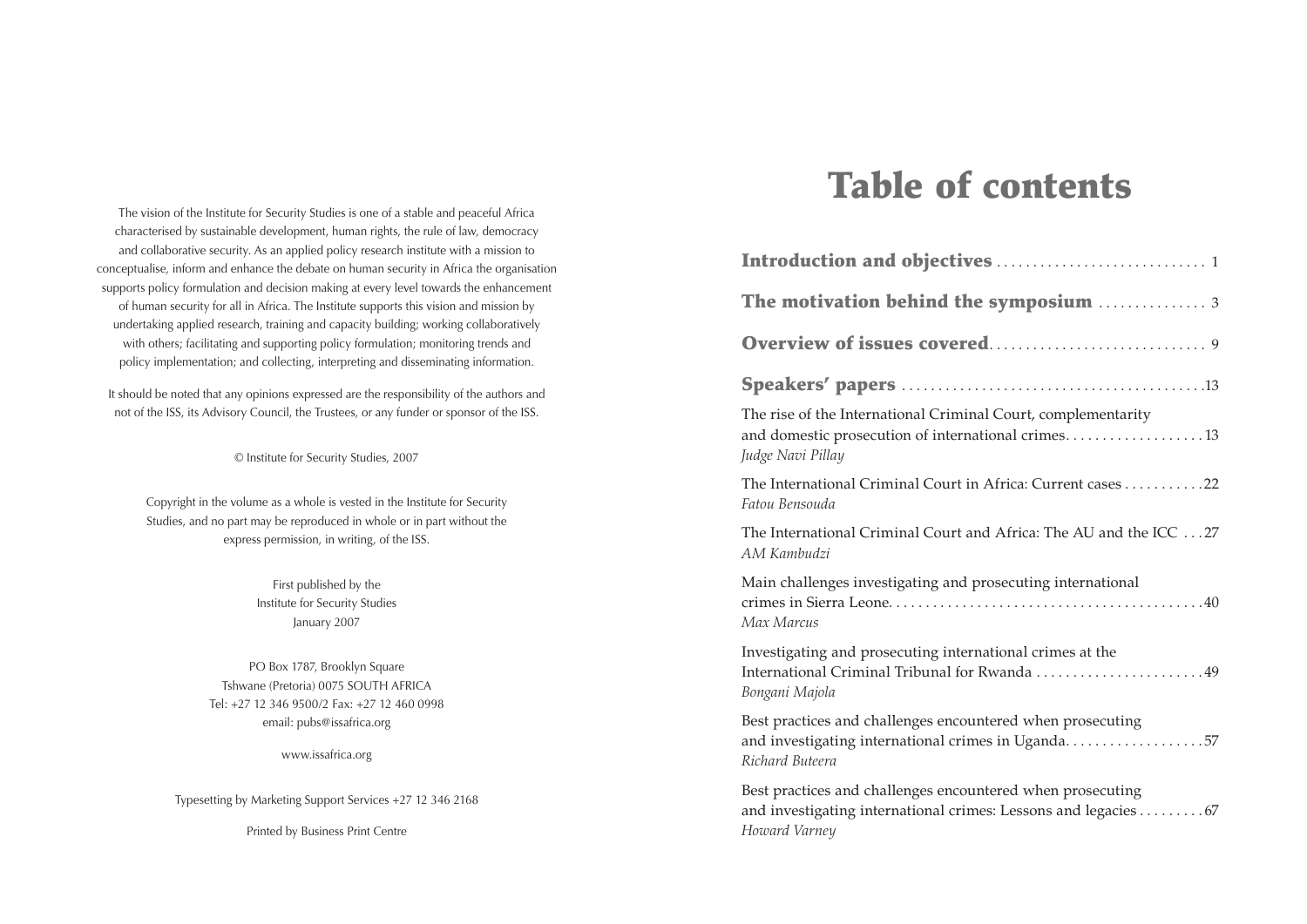| The politics and problems of international criminal justice<br>Howard Varney |
|------------------------------------------------------------------------------|
| Ron Slye                                                                     |
| The symposium's key outcomes  89                                             |
|                                                                              |
| Appendix 1: Symposium participants  97                                       |
| Appendix 2: Symposium agenda101                                              |
| <b>Appendix 3: Biographies of speakers and</b>                               |
| Appendix 4: Key Outcomes document113                                         |
| Appendix 5: The symposium organiser: The ISS117                              |

# **Introduction and objectives**

Over 2 to 4 August 2006 the Institute for Security Studies (ISS), with funding from the Open Society Foundation South Africa, brought together a group of 47 local, regional and international experts<sup>1</sup> to a symposium on the investigation and prosecution of 'core international crimes' and the role of the International Criminal Court (ICC) in Africa. The symposium was held at Zevenwacht Wine Estate near Cape Town in the Western Cape.

Given the perceived importance of political support by the AU for the ICC, the organisers invited leading representatives from the ICC, the AU, and international stakeholders to a closed symposium on the topic: "The Investigation and Prosecution of 'Core International Crimes' and the Role of the International Criminal Court in Africa". The objectives were twofold:

- To help lay the foundation for greater cooperation between the African Union and the International Criminal Court. By cooperation is meant that the AU: i) takes up the fight against impunity; ii) provides training and support to African states as part of a concerted effort to strengthen complementarity between African states and the ICC; (iii) adopts an AU initiative/plan to strengthen capacity of domestic criminal justice systems and to ensure the effective prosecution of international crimes committed on the continent.
- To highlight the problems and politics of prosecuting international crimes with a view to enhancing domestic capacity in African states to deal with such prosecutions. The idea was to identify critical areas where national criminal justice officials are likely

<sup>1</sup> A list of the symposium's participants is attached as Appendix 1.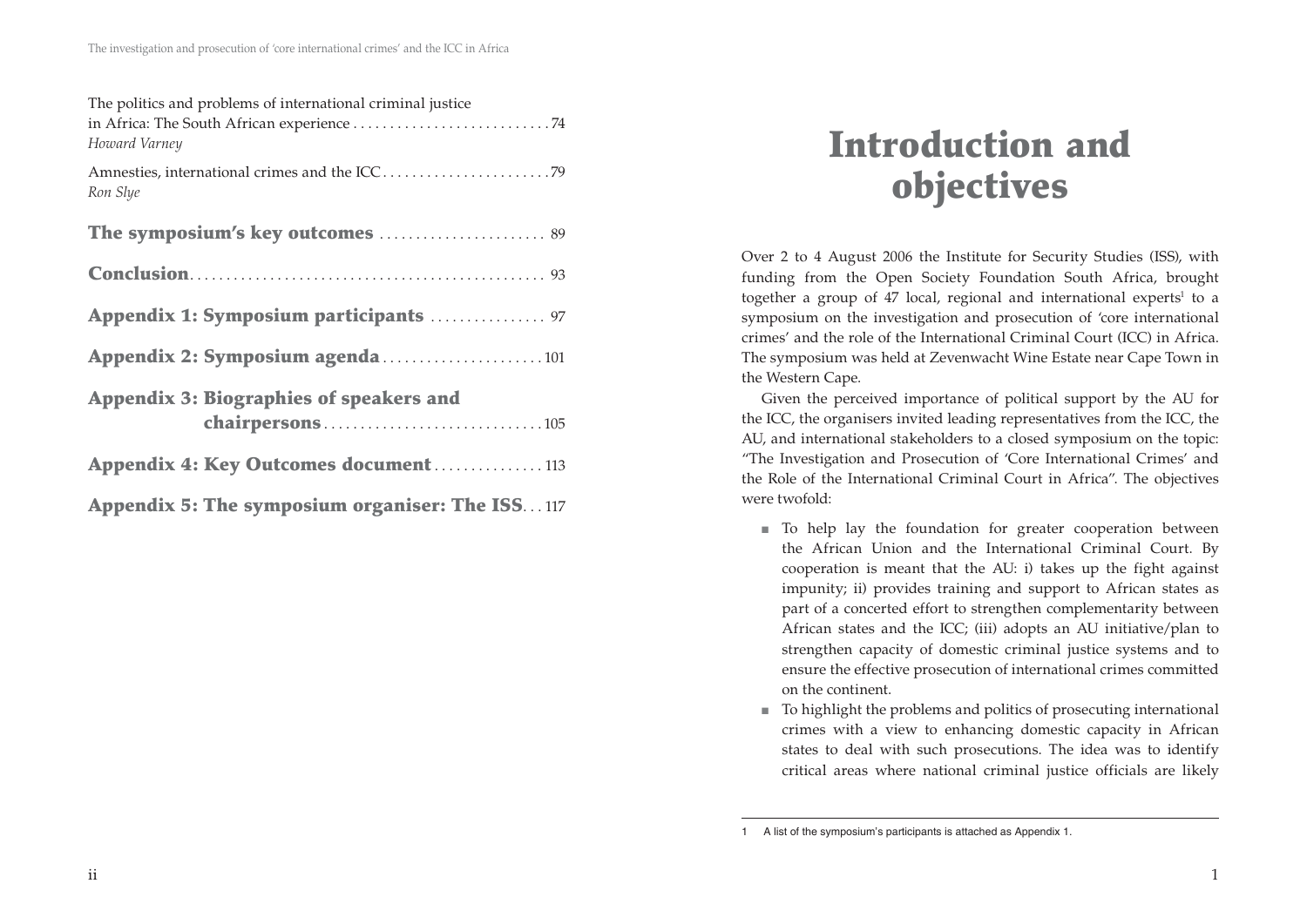to need support/training in investigating and prosecuting international crimes.

The symposium was organised by Antoinette Louw (Senior Research Fellow at the ISS) with assistance from Professor Max du Plessis (University of KwaZulu-Natal, Durban, KwaZulu-Natal Bar), Advocate Howard Varney (Johannesburg Bar) and Cecile Aptel Williamson (Head, Legal Advisory Section, UN International Independent Investigation Commission).

# **The motivation behind the symposium**

## **The rise of the International Criminal Court**

The idea of a permanent international criminal court was on the international agenda for much of the last century.<sup>2</sup> It took the aggressive war conducted by Germany and the atrocities committed by its officials and soldiers during World War II to provide the requisite impetus for the creation by Allied powers of an *ad hoc* international military tribunal at Nuremberg<sup>3</sup> (a similar tribunal was constituted in Tokyo<sup>4</sup> in respect of crimes committed by Japan's leaders). The enthusiasm generated by Nuremberg and Tokyo for a permanent court in the immediate post war period was, however, abandoned during the Cold War. Even the consensus between East and West over apartheid failed to produce the court proposed to try apartheid's criminals in the late 1970s.<sup>5</sup> The stars truly had to be aligned before a permanent international criminal court could be created.

That alignment was eventually achieved because of two horrific events in the 1990s. The idea of a permanent criminal court for the world had been placed back on the international agenda through a proposal by Latin American states who envisaged such a court as their last resort to prosecute international drug-traffickers.<sup>6</sup> Thereafter the International

<sup>2</sup> For an account of this history see B Ferencz, *An International Criminal Court: A Step towards World Peace – A Documentary History and Analysis*, 1980.

<sup>3</sup> See T Taylor, *The Anatomy of the Nuremberg Trials,* 1992. The judgment of the Nuremberg Tribunal is published in 41 *AJIL*, 1947, p 172.

<sup>4</sup> AC Brackman, *The Other Nuremberg: The Untold Story of the Tokyo War Crimes Trials,* 1989.

<sup>5</sup> In 1979 the United Nations Human Rights Commission instructed Professor M Cherif Bassiouni to draft a statute for an international court to try offenders under the 1973 International Convention on the Suppression and Punishment of the Crime of Apartheid. A statute was drafted but no action was taken on the project: see M Cherif Bassiouni, *A Draft International Criminal Code and Draft Statute for an International Criminal Tribunal*, 1987, pp 10-11.

<sup>6</sup> See K Kittichaisaree *International Criminal Law*, 2001, p 27.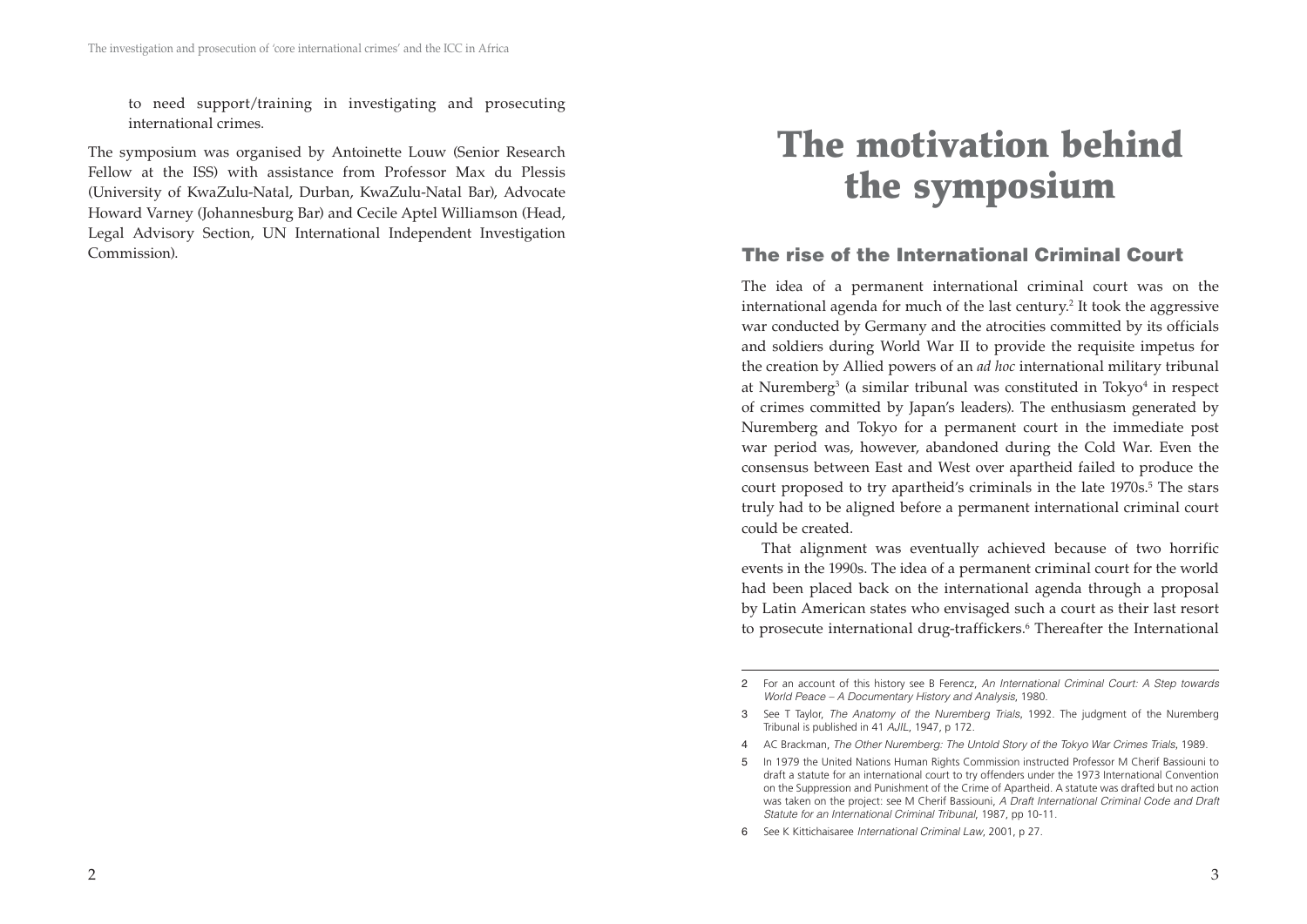Law Commission was directed by the UN General Assembly to consider the drafting of a statute of an international criminal court. The early 1990s saw the Commission prepare a draft statute for such a court and by 1994 a formal Draft Statute for an International Criminal Tribunal was adopted by the ILC and forwarded to the General Assembly for consideration.7

During the time that the Commission was preparing the Draft Statute, events compelled the creation of a court on an *ad hoc* basis to respond to the atrocities that were being committed in the former Yugoslavia. That tribunal, the International Criminal Tribunal for the Former Yugoslavia, was established by the Security Council in 1993 and mandated to prosecute persons responsible for serious violations of international humanitarian law committed in the territory of the former Yugoslavia since 1991.<sup>8</sup> Then, in November 1994, and acting on a request from Rwanda, the Security Council voted to create a second *ad hoc* tribunal, charged with the prosecution of genocide and other serious violations of international humanitarian law committed in Rwanda and in neighbouring countries during 1994.9

These two tribunals are still in operation (although they are both aiming to wind down operations in the foreseeable future). The Rwanda and Yugoslav Tribunals fuelled the widespread belief that a permanent international criminal court was desirable and practical. When delegates convened in Rome in 1998 to draft a statute for a permanent international criminal court, the Tribunals could provide a reassuring model of how such a court might function. In addition to the example which the Tribunals provided of working criminal justice, the innovative international criminal law jurisprudence that they had produced – such as the progressive view that crimes against humanity could be committed in peacetime, $10^{\circ}$  and the finding that war crimes could be committed during an internal armed conflict<sup>11</sup> – fed into the debates at Rome and eventually came to be reflected in the Rome Statute.12

The Statute of the International Criminal Court was adopted on 17 July 1998 by an overwhelming majority of the states attending the Rome Conference. The conference was specifically organised to secure agreement on a treaty for the establishment of a permanent international criminal tribunal. After five weeks of intense negotiations, 120 countries voted to adopt the treaty. Only seven countries voted against it (including China, Israel, Iraq, and the United States) and 21 abstained. By the 31 December 2000 deadline, 139 states had signed the treaty which would come into force upon 60 ratifications. Sixty-six countries – six more than the threshold needed to establish the court – ratified the treaty on 11 April 2002. To date, the Rome Statute has been signed by 139 states and 104 states have ratified it.13

## **Africa and the International Criminal Court**

Africa has already demonstrated a clear commitment to the ideals and objectives of the ICC: more than half of all African states (28) have ratified the Rome Statute, and many have taken proactive steps to ensure effective implementation of its provisions.

The Court's first cases all involve atrocities committed on African soil. ICC prosecutors have issued arrest warrants for five commanders of the Lord's Resistance Army in Uganda, are investigating the conflict

<sup>7</sup> See J Crawford, The ILC's Draft Statute for an International Criminal Tribunal, 88 *AJIL,* 1994, p 140; J Crawford, The ILC Adopts a Statute for an International Criminal Court, 89 *AJIL*, 1995, p 404.

<sup>8</sup> SC Resolution 808 of 22 February 1993 and SC Resolution 827 of 25 May 1993. For detailed accounts of the creation of the ICTY see M Cherif Bassiouni and P Manikas, *The Law of the International Criminal Tribunal for the Former Yugoslavia*, Chapters I-III, 1996. See too V Morris and M Scharf, *An Insider's Guide to the International Criminal Tribunal for the Former Yugoslavia: A Documentary History and Analysis*, 1995.

<sup>9</sup> SC Resolution 955 of 8 November 1994. For detail see C Scheltema and W van der Wolf (eds), *The International Tribunal for Rwanda: Facts, Cases, Documents*, 1999.

<sup>10</sup> At Nuremberg 'crimes against humanity' were prosecuted as crimes associated with one of the other crimes within the Nuremberg Tribunal's jurisdiction, namely war crimes and crimes against peace. Since Nuremberg several variants of crimes against humanity developed, not all with a nexus with armed conflict (the most prominent example is genocide – the most egregious form of crime against humanity – which the Genocide Convention of 1948 defines as an offence which can be committed in times of peace and war). The requirement of a nexus with armed conflict was firmly done away with by the Yugoslavia Tribunal in its celebrated decision in *Prosecutor v Tadic* (Case No. IT-94-1-AR72), 2 October, 1995, 35 ILM, 1997, p 32. Article 7 of the Rome Statute codifies this evolution of crimes against humanity as being crimes committed either in times of peace or war.

<sup>11</sup> See *Tadic* above n 10. Interesting developments have also come out of the Rwanda Tribunal's decisions. For instance, in the *Akayesu* matter (Judgment, ICTR Trial Chamber (2 September 1998), Case No. ICTR-96-4-T), the Rwanda Tribunal came to the enlightened conclusion that rape could constitute an act of genocide.

<sup>12</sup> WA Schabas, *An Introduction to the International Criminal Court,* 2004, p 12.

<sup>13</sup> For latest ratification status see <www.iccnow.org>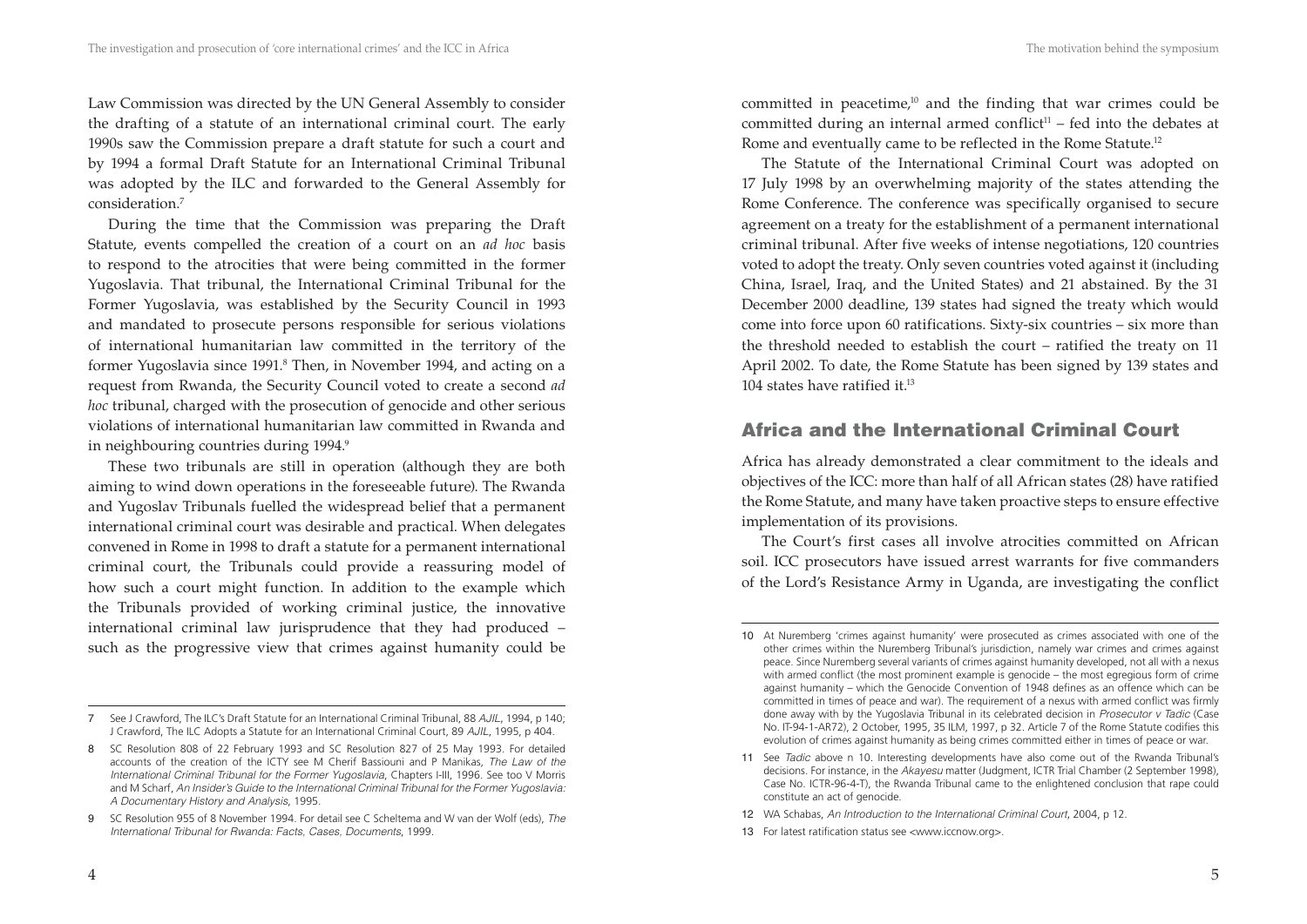in Darfur, have been asked by the Central African Republic to open an investigation into war crimes there, and are investigating mass atrocities committed in the Ituri region of the Democratic Republic of the Congo.

The Court's first accused is an African warlord called Thomas Lubanga. Lubanga, a former leader of the Union of Congolese Patriots, is currently being detained in The Hague where a pre-trial hearing is now under way to test the evidence against him of recruiting child soldiers, some as young as 10 years, and forcing them to kill and mutilate his enemies. If charges are pressed, the ICC's first prosecution will begin within weeks. Conviction could mean a maximum sentence of life imprisonment.

Africa is thus high on the Court's agenda. This is an important development for those committed to post-conflict peacebuilding. One of the key elements of long-term peace and sustainability is strengthening the rule of law and access to justice. Equally important is developing mechanisms to manage and prevent conflict, and creating accountability in government. In Africa, post-conflict peacebuilding is threatened by the widespread lack of accountability among those responsible for the continent's many violent conflicts that are characterised by torture, rape, murder, and other atrocities. The pervasive culture of impunity threatens newly established peace processes – not only because those responsible for atrocities remain free to commit further acts, but also because impunity fuels a desire for revenge which can lead to further violence. Moreover, public confidence in attempts to establish the rule of law is undermined, as are the chances of establishing meaningful forms of accountable governance.

Albeit few, there are signs that these challenges are beginning to be understood by countries such as Rwanda, Sierra Leone, and Ethiopia. Rwanda has devoted huge efforts to the national prosecution of those responsible for the 1994 genocide, and justice initiatives in Sierra Leone – although largely implemented by the international community – have included national dimensions. Ethiopia is trying to ensure that the worst crimes committed by Menghistu and his regime are duly tried in national courts.

However, for most African countries, the national judicial systems are often too weak to cope with the burden of rendering justice for these crimes. 'International crimes' including war crimes, crimes against humanity and genocide are characterised by large numbers of victims and perpetrators, and are often committed with the complicity, if not the active participation, of state structures or political leaders. This means that the political pressure may be too great for national justice systems to cope with. Successful domestic prosecutions are further limited by resource and skills shortages, together with the strain of establishing functional criminal justice systems in countries with little tradition of democracy and the rule of law.

In circumstances such as these, when the national justice system is unable or unwilling to investigate or prosecute those responsible, the international community can and should assist. The ICC is one of the most symbolically and practically important tools in this regard. And Africa – at least for the time being – is where the Court will be kept most busy. Africa is currently the only continent in the world where the ICC is active. It is the most represented region in the ICC's Assembly of States Parties with 28 countries having ratified the Rome Statute, and generally the continent where international justice is in the making.

Ensuring the success of the ICC is important for peacebuilding efforts on the continent. However, the task of reversing the culture of impunity for international crimes cannot simply be devolved to the ICC. Apart from many African states' well-known resistance to interventions perceived as emanating from or being imposed by the 'West', the ICC faces several challenges, not least of which is the scale of the impunity problem.

In reality, the Court will be able to tackle a selection of only the most serious cases. And even if it did have the capacity to handle higher volumes of cases, this would be limited by the fact that the ICC is, by design, a 'court of last resort' – with the main responsibility for dealing with alleged offenders resting with domestic justice systems. Governed by the principle of complementarity, this means that the ICC can only act in support of domestic criminal justice systems. National courts should be the first to act, and only when they are 'unwilling or unable' to do so, can the ICC take up the matter. This implies a certain level of technical competency among domestic criminal justice officials.

The ICC's impact in Africa will thus be limited by the extent to which countries have ratified the Rome Statute and developed complementary national legislation – processes that rely equally on domestic capacity as well as political support among states for ending impunity and for the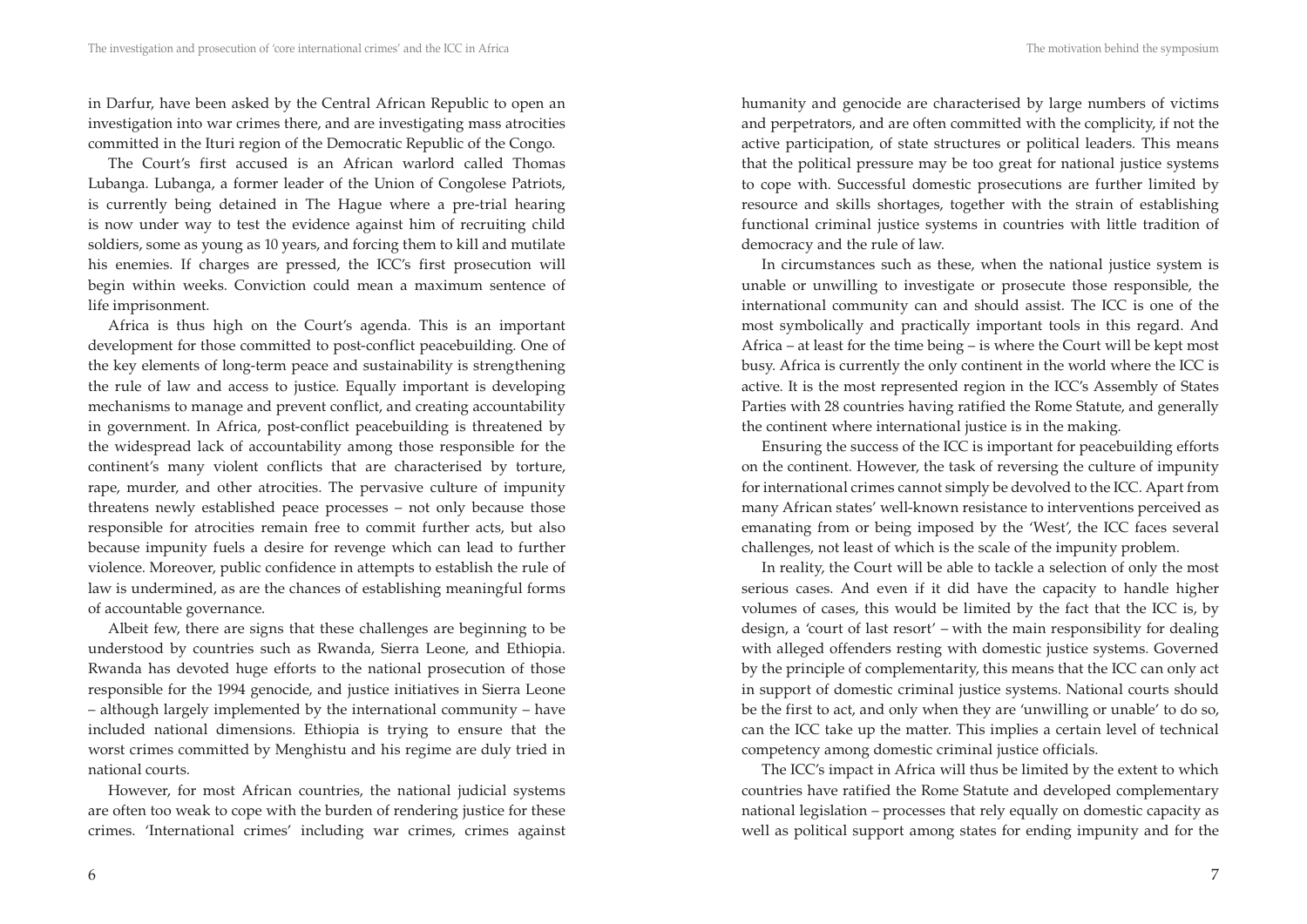ICC as an institution. The process is one that per force must be driven within each state's domestic legislative and executive framework. At the same time, regional support by the African Union for the ICC and its work is an essential ingredient to ensure the political impetus necessary to make the ICC a reality on the African continent.

Therefore, the philosophy that underlay the symposium is the idea that the success of the ICC's perceptibly difficult task of prosecuting the world's worst crimes will depend to a significant degree on the political will and support of Africa's states and their regional body, the African Union.

# **Overview of issues covered**

The symposium was held over two days, and the agenda is included as Appendix 2. In what follows, a short description is provided of the topics covered by the various experts who attended.14 Speakers' papers are provided in full in the next section.

The first day of the symposium began with an overview by Judge Navi Pillay of the rise of the International Criminal Court with particular emphasis on the complementarity regime and what that means for the African states that are party to the Rome Statute. Judge Pillay was followed by the Deputy Prosecutor of the International Criminal Court, Fatou Bensouda, who provided an update on the latest developments in international criminal justice on the African continent. Ms Bensouda spoke in particular on the ICC's current prosecutions and investigations and the challenges faced by the prosecutor with special reference to Africa and the need for collaboration with and support from the African Union.

The morning session ended with a discussion by Dr Admore Kambudzi about the AU and the ICC with special reference to the possible role that the AU sees for itself with respect to the ICC and international criminal justice more generally. The session was chaired by Pansy Tlakula of the African Commission on Human and Peoples' Rights.

The afternoon session on the first day, chaired by Cecile Aptel Williamson, provided the opportunity for skilled international prosecutors to speak about their experiences in the prosecution and investigation of core international crimes. The prosecutors concerned were Maxine Marcus who focused on the Sierra Leone Special Court, Bongani Majola who considered the experience of the International Criminal

<sup>14</sup> A short biography of the speakers and chairpersons who attended the symposium is attached as Appendix 3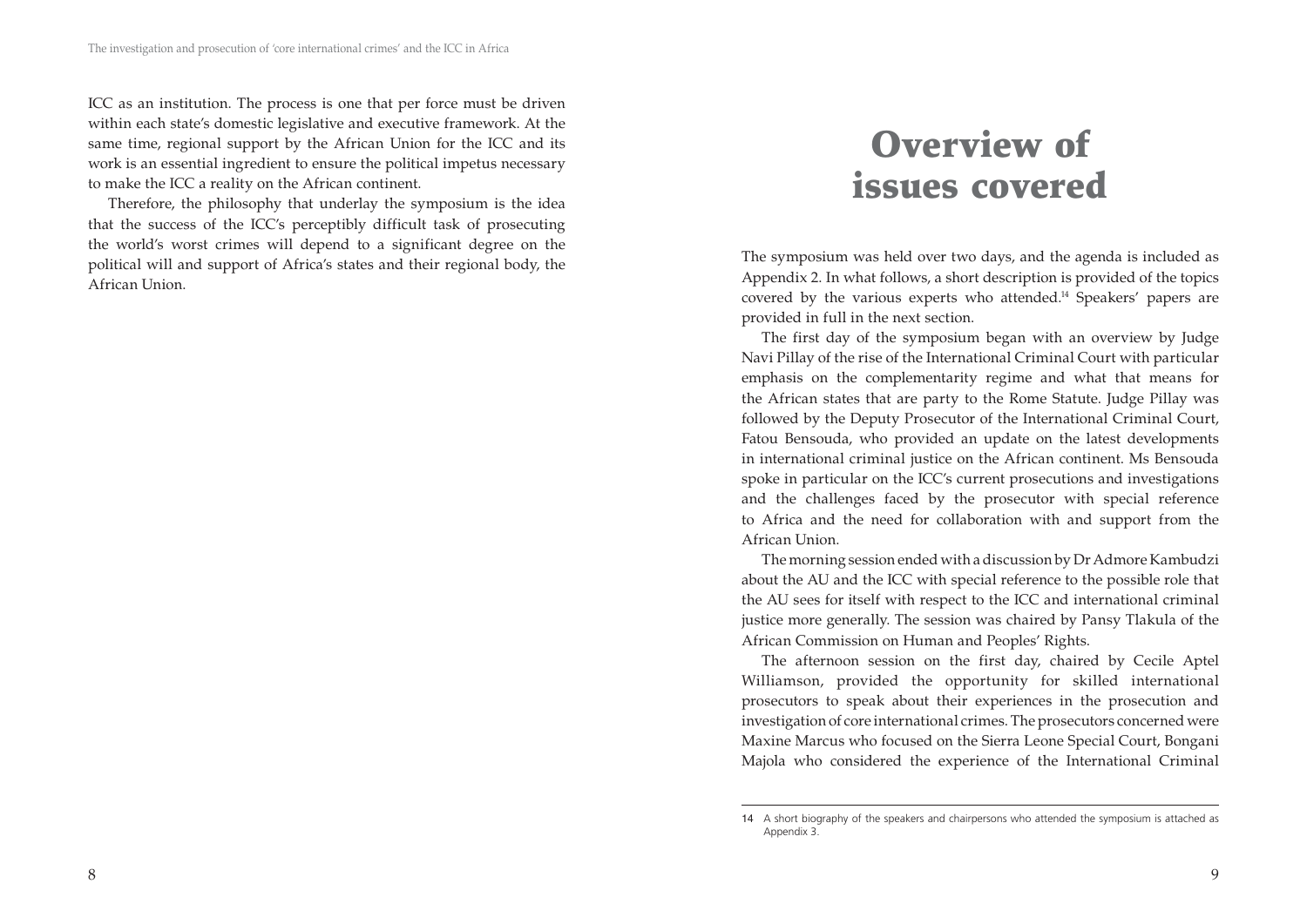Tribunal for Rwanda, and Richard Buteera who spoke on the challenges of prosecuting international crimes in Uganda's domestic courts.

The assumption was that the experience of these prosecutors is likely to be of assistance to any domestic prosecutor who in future – under complementarity or otherwise – undertakes to prosecute an international crime. Accordingly, each of the speakers in this session provided a succinct summary of the context in which international crimes are being investigated and prosecuted in their region (whether by domestic court or by international tribunal), whether other mechanisms such as truth commissions are being employed alongside criminal prosecutions, and how such commissions impact on their prosecutorial/ investigative work.

In their discussion, and drawing upon their relevant experience, speakers commented on best practices and on the main challenges facing the prosecution and investigation of core crimes. Speakers also dealt with the question of the availability of resources, witness protection, and security for prosecutors and investigators (particularly in situations of on-going atrocities and crimes). Each speaker concluded by identifying critical areas where national criminal justice officials are likely to need support in investigating and prosecuting these crimes. Howard Varney acted as rapporteur for this session and concluded with his views on 'lessons and legacies' arising from the presentations made by the afternoon's speakers.

The first session of the second day was dedicated to the 'politics and problems of international criminal justice in Africa'. Judge Richard Goldstone chaired this important session. Howard Varney provided a domestic example by covering the Malan and other prosecutions in South Africa and touched on the challenge posed by the seeming lack of current political will to prosecute apartheid crimes. Thereafter, Reed Brody spoke on Chad and the African Union's involvement in the Hissen Habre matter. He was followed by Yasmin Sooka who provided an update on the indictment by the Special Court for Sierra Leone of Charles Taylor.

The session ended with Judge Goldstone reflecting on some of the problems and politics of international criminal justice viewed from his perspective as former Chief Prosecutor for the International Criminal Tribunals for Rwanda and the Former Yugoslavia.

The first afternoon session of the second day was chaired by Yasmin Sooka. Speakers in this session focused on the topic of justice, the timing of restorative and retributive interventions, and the challenge of ensuring that justice is seen to be done. In this regard Graeme Simpson spoke about the tensions that exist between the achievement of retributive justice by way of prosecution and other restorative forms of justice exemplified by truth commission processes, particularly in regard to Africa. Mr Simpson related this tension to the African Union and considered whether the AU might play a meaningful role in assisting the ICC regarding questions such as timing of investigations and prosecutions, brokering of peace-deals, assessing local capacity and willingness to prosecute. Thereafter, Ron Slye spoke on the problem of amnesties specifically and the circumstances under which they might trump or stall international prosecution of crimes.

The final session of the day was chaired by Martin Polaine and considered the challenge of ensuring collaboration and cooperation between the ICC and other international role players, in particular the AU. Fatou Bensouda gave her view of the best way in which the AU might assist the work of the ICC in Africa, and Admore Kambudzi, on behalf of Patrick Tigere of the AU, provided a response and highlighted the steps the AU has already taken towards cooperating with the ICC and what further steps the AU intends taking.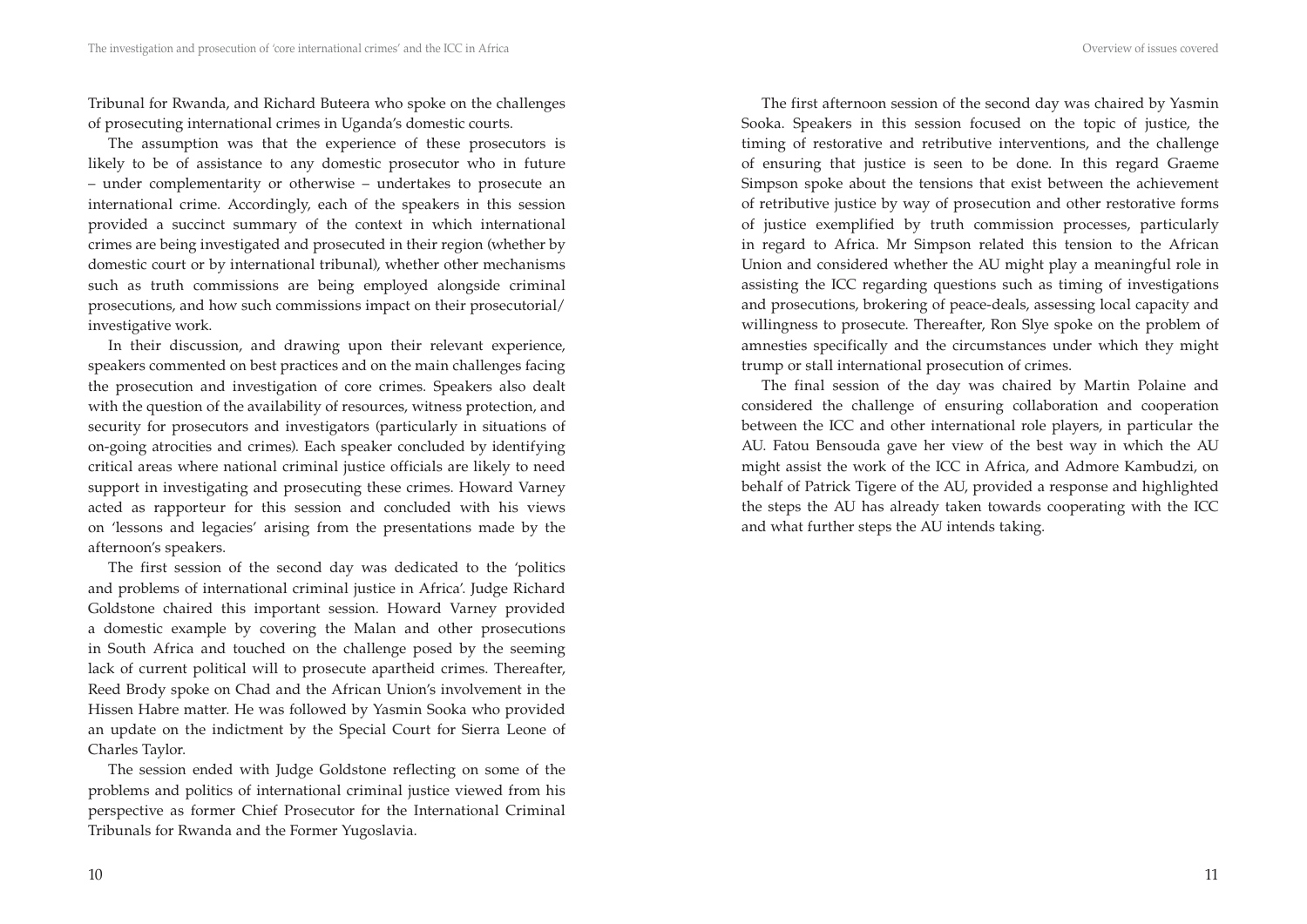# **Speakers' papers**

This section of the report includes edited versions of the papers presented by the speakers who attended the symposium. The papers appear in the order in which they were presented.

### **The rise of the International Criminal Court, complementarity and domestic prosecution of international crimes**

#### *Judge Navi Pillay*

The world we inhabit has forever been altered by the setting up of the International Criminal Court (ICC) on 1 July 2002. The ICC is the world's first permanent international criminal court established by treaty by the states that signed and ratified the treaty. After five years of negotiation and drafting, the Rome Statute of the International Criminal Court was adopted on 17 July 1998 and came into force on 1 July 2002 – an important date because that is when the Court's jurisdiction commences. There are currently 100 States Parties to this treaty, 27 African states, 12 Asian, 15 Eastern European, 20 Latin American and Caribbean states and 25 Western European and other states. We have three judges from Africa and there are constant ripples of protest that there should be more because Africa is the majority ratifying continent.

The relationship with Africa is very important to the Court. From its inception at the negotiations over the Rome Statute, African states played an extremely important role. More than any other country, they understood the impact of the commission of massive crimes on their own territories. This understanding is reflected in several ways in the Constitutive Act of the African Union. Consequently it is no surprise that today Africa is the most represented continent among the States Parties to the Court.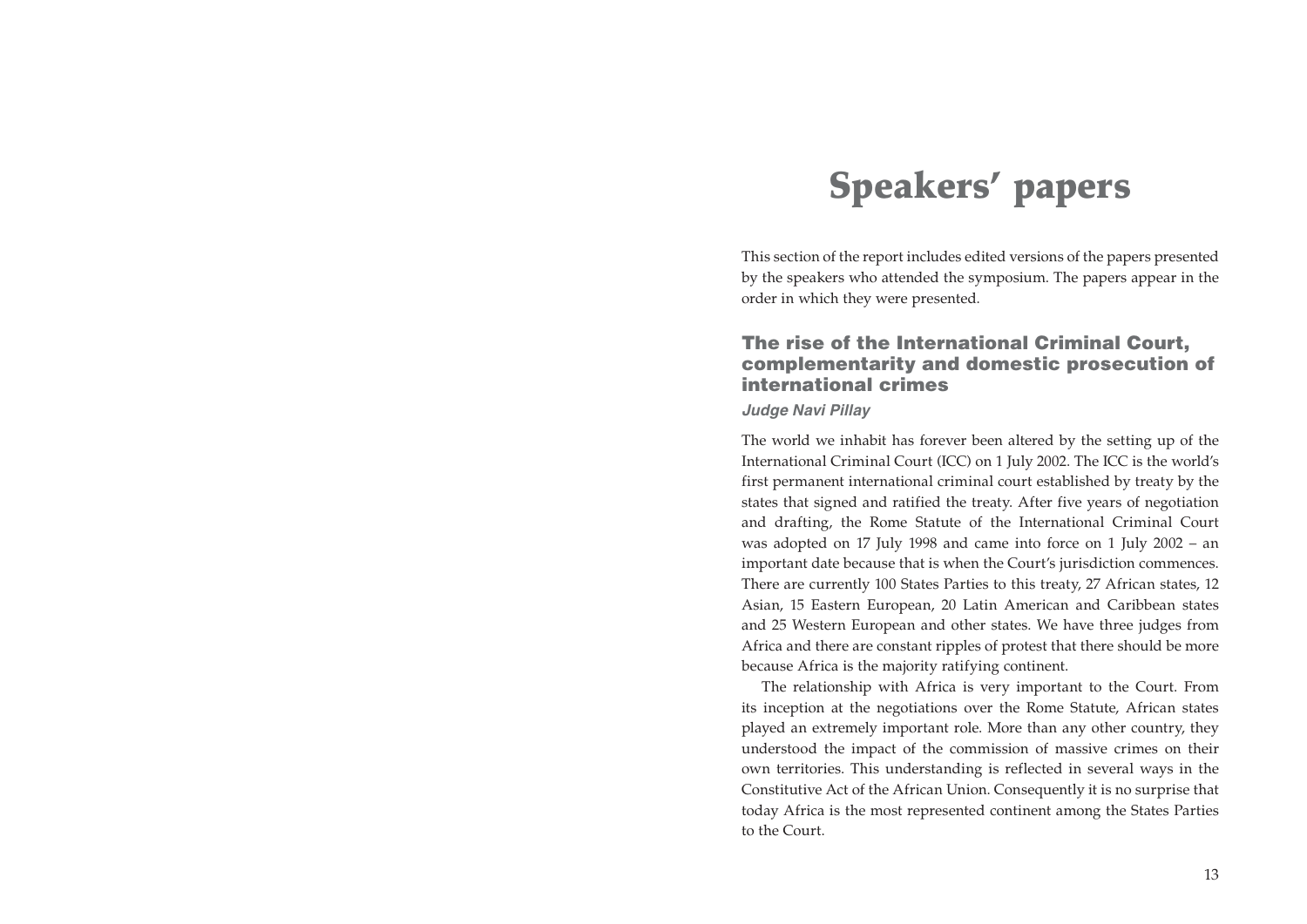The close tie between the Court and Africa is also evident in our current activities. Four situations have been referred to the Court and all relate to situations in African countries. Three of these referrals came from African governments – Uganda, the Democratic Republic of the Congo and the Central African Republic – relating to situations on their own territories. In addition, the Security Council has referred the situation in Darfur, Sudan (a non-State Party).

After analysing the referrals for jurisdiction and admissibility, the Prosecutor began investigations in three situations – Uganda, Democratic Republic of the Congo, and Darfur. The Deputy Prosecutor will no doubt cover the work of her office in these investigations. I will speak more generally about the ICC, focusing on three elements: the establishment and jurisdiction of the ICC, the principle of complementarity, and domestic prosecution of international crimes.

# **The Court's jurisdiction**

The jurisdiction of the Court is limited to the most serious crimes of concern to the international community as a whole. The ICC is not a human rights court. It has jurisdiction over genocide, crimes against humanity and war crimes. The Court's jurisdiction is not universal. It is clearly limited to the most recognised bases of jurisdiction. The Court has jurisdiction over nationals of States Parties or offences committed on the territory of a State Party. The Court's jurisdiction may be triggered in three ways:

- a State Party may refer a situation within the Court's jurisdiction to the Court;
- the Security Council may refer a situation to the Court; and
- the Prosecutor can begin a situation on his own initiative, but only after he receives the approval of a Pre-Trial Chamber of three judges.

Unlike the *ad hoc* tribunals for Rwanda and the former Yugoslavia, also known as the ICTR and ICTY, the mandate of the ICC does not expire. This will allow for the development of institutional expertise and create uniformity in its jurisprudence. In contrast to tribunals constituted in response to a particular war or humanitarian crisis, the ICC will also be able to act more efficiently since its human and judicial resources will already be in place. The Court's permanence as a forum where potential perpetrators could be tried if their crimes go unpunished by national courts will help deter future crimes.

# **The Court's relationship with the United Nations**

Contrary to frequent misconceptions, the ICC is not a UN court or part of any other political body but rather it is an independent institution and exercises purely judicial functions. The Court however has a relationship with the UN Security Council. During the negotiation debates, states were careful to ensure that the independence given to the Prosecutor does not override the authority of the UN Security Council which is, after all, the highest peacekeeping authority in the world.

So while the principle of the independence of the Prosecutor is respected, the ICC also has a relationship with the UN Security Council written into the Statute. When the Security Council refers a situation to the ICC, the Court will have jurisdiction independent of the nationality of the accused or the location of the crime. The Security Council also has the power to defer an investigation or prosecution for one year in the interests of maintaining international peace and security.

The UN also provides critical support to the Court. The UN and the Court cooperate on a regular basis, both in field activities and in our institutional relations. This cooperation is governed by a relationship agreement signed by the UN Secretary-General and ICC President in October 2004.

The ICC is also developing cooperation with regional organisations. The Court recently signed a relationship agreement with the European Union and is in the process of concluding an agreement with the African Union.

The ICC grew out of the experience of the *ad hoc* tribunals for the ICTY and the ICTR which demonstrated that international justice can be effective when there is political will and the necessary support of nations. Together, these institutions have made it possible to contemplate a world in which political leaders can no longer commit with impunity heinous crimes such as depriving groups of their own citizens of the right to life, of the right to be free from physical harm, sexual violence or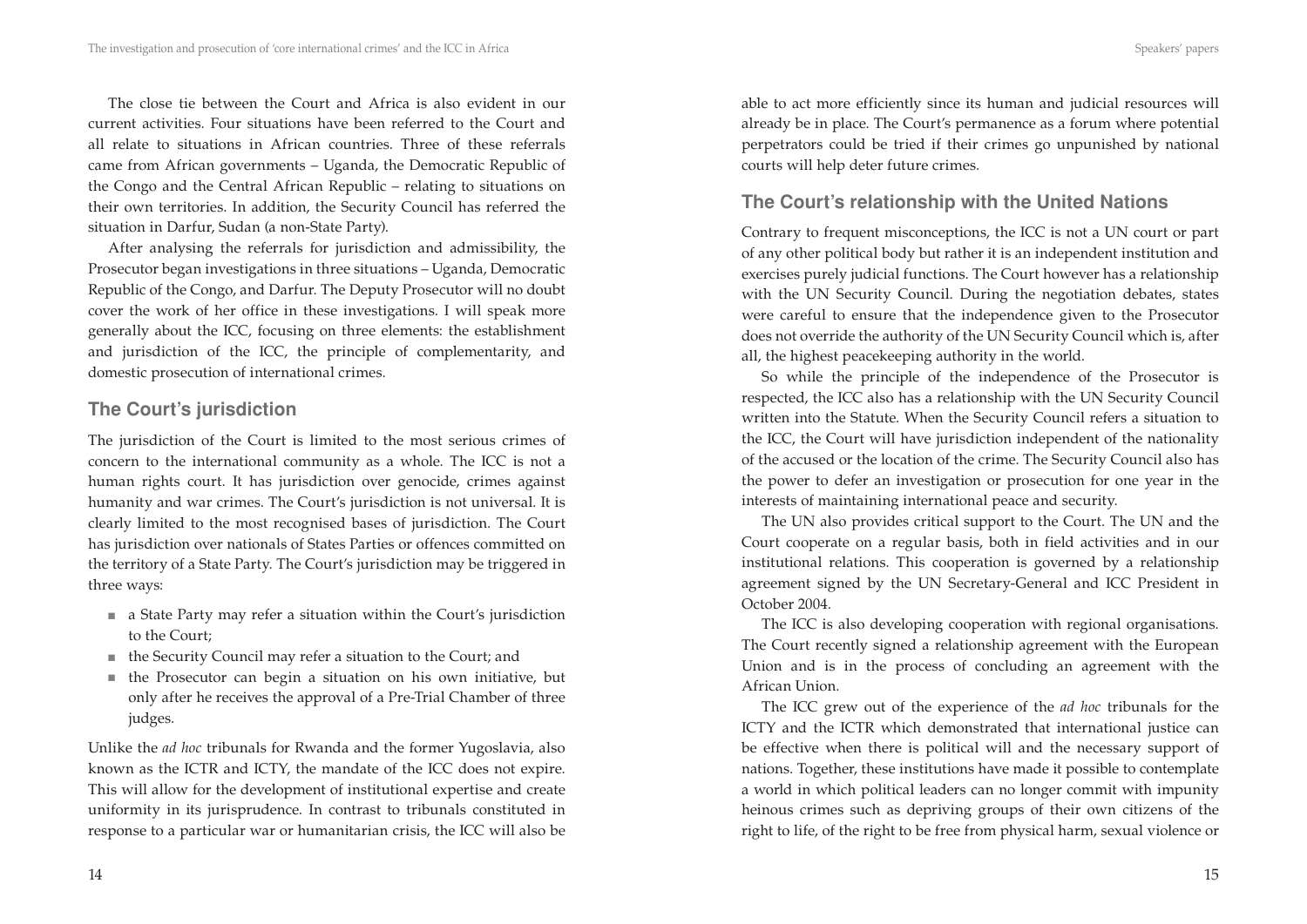political or religious persecution. For example, the ICTR tried the prime minister of Rwanda, Jean Kambanda, for genocide, sentencing him to life imprisonment; and the ICTY tried Slobodan Milosovic, president of Serbia who died before the conclusion of his trial. Others prosecuted include government, military and civilian leaders.

## **The principle of complementarity**

## *A background*

The International Criminal Court (ICC) operates on an essential principle, especially with respect to its member states and their right to exercise jurisdiction over gross international crimes. This central principle is complementarity – that the ICC can only complement, and not substitute, national criminal procedures. In principle, only when a national procedure fails or when there is no national procedure, is it intended that the ICC will proceed.

The ICC represents a qualitative step forward in the progressive development of international criminal justice. Its predecessors provide an invaluable contribution to the work of the ICC, but they are based on different principles. The Nuremberg and Tokyo Tribunals following World War II were established by the allied powers to prosecute perpetrators of war crimes, which at the time was a new concept. Although invaluable in the development of international criminal law, these tribunals have since been criticised as being born of 'victor's justice'.

The most recent predecessors of the ICC are the *ad hoc* tribunals. Both the ICTY and the ICTR were established by UN Security Council resolutions, in response to given situations, to deal with specific crimes on specific territory during a certain time period. For the time they are operating they have primacy over national tribunals for these crimes. However, in terms of the completion strategy, by 2008 they will transfer cases to the national authorities. Other types of international judicial institutions have also been established, which can be defined as hybrid courts with mixed national and international elements, such as those in Sierra Leone, Cambodia, Kosovo and East Timor.

The ICC is intended to carry out prosecution and punishment for the most heinous crimes wherever they are committed, and yet it does not have primacy over national courts. Instead it operates on the principle of complementarity. This key feature of the Court means it will intervene only when national jurisdictions are unwilling or unable to investigate or prosecute certain crimes.

#### *Essential features of the system of complementarity*

In essence, the complementarity regime results in sharing responsibility between national courts and the ICC, which is aimed at achieving a fundamental objective: to "put an end to impunity" for the perpetrators of the core crimes under international law and "thus to contribute" to their prevention (these are the words used in the preamble of the Rome Statute).

One of the reasons for a complementarity regime is the recognition that national courts are often the best place to deal with international crimes, due to the availability of evidence and witnesses. The purpose of the ICC is not to compete with states for jurisdiction, but to ensure that the most serious international crimes do not go unpunished. States remain obliged to exercise their criminal jurisdiction over individuals responsible for international crimes such as war crimes, genocide, and crimes against humanity. Article 17 of the Rome Statute determines that whenever a crime has been or is being investigated or prosecuted by a state which has jurisdiction over it, the ICC may not admit a case. It is only when national action is lacking or does not meet certain basic requirements of genuineness and fairness, as set out in Article 17, that the ICC is meant to exercise jurisdiction.

On the other hand, the recognition of the primacy of national courts does not mean that the ICC should play a residual or minor role in dealing with international crimes. The Statute stipulates that the existence of a "genuine willingness and ability" to investigate and prosecute on the part of a state is the essential condition for deference to national action, while the competence to determine whether this condition is met, remains with the ICC. In other words, the ICC is supposed to work as a watchdog of national jurisdictions, ready to supplement certain key deficiencies and failures, in order to achieve the objective of bringing to justice those responsible for the most heinous crimes.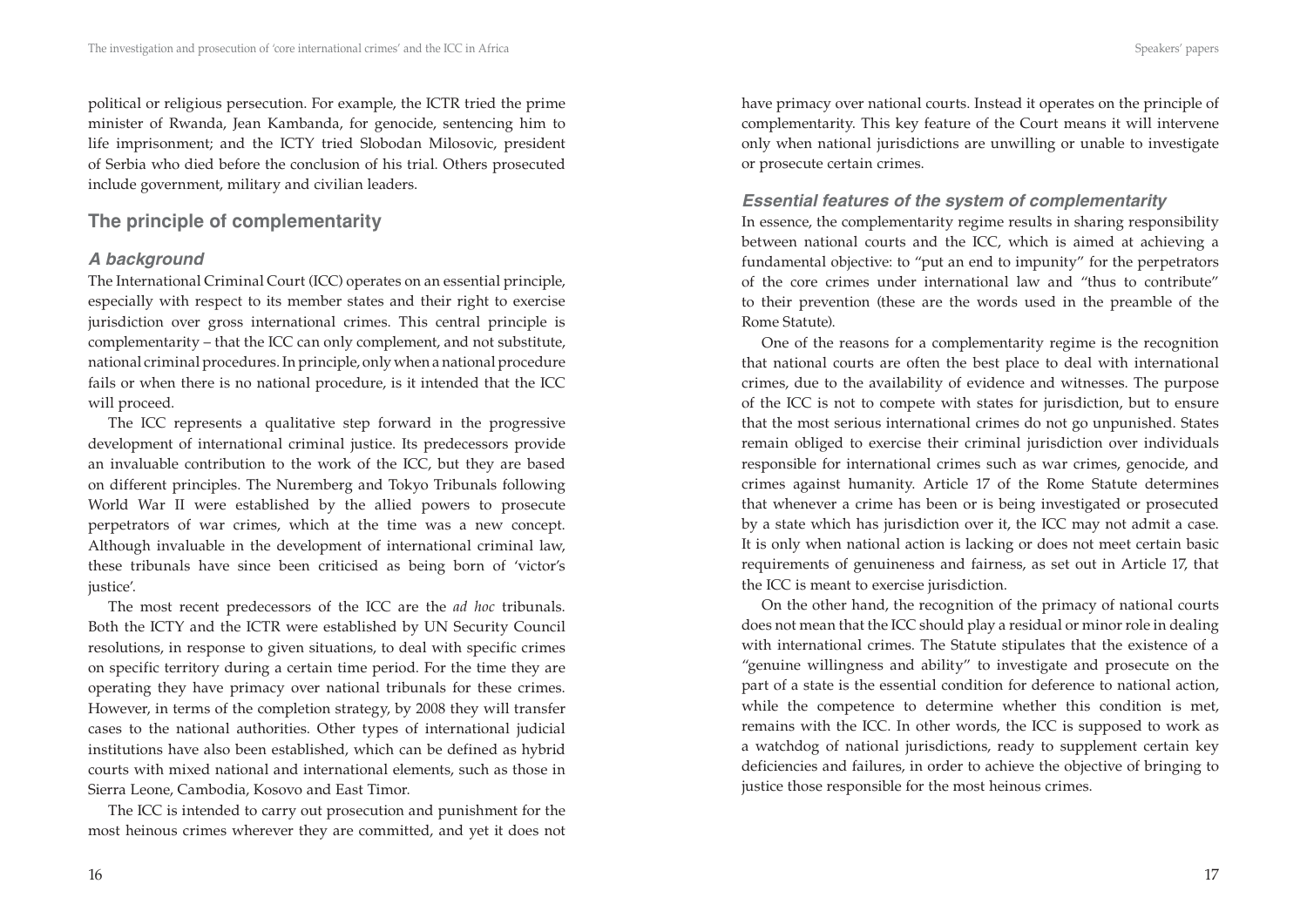#### *'Genuinely willing and able'*

Article 17 provides that the ICC may take action in cases when a state is unwilling or unable "genuinely to carry out" an investigation or prosecution. Inability in the Statute is spelled out in Article 17 as situations in which the state is unable to secure the arrest of the accused, unable to obtain the necessary evidence and testimony, or unable to otherwise carry out its proceedings.

The inclusion of inability as a factor triggering a possible case before the ICC aims to cover situations in which a state, though willing, is nevertheless not in a position to fulfill its duty to investigate and prosecute, due to lack of judicial capacity and resources. This may amount to a substantial collapse of the national judicial system, such as occurred in Rwanda in 1994.

#### *Amnesties and pardons*

There is no strict rule when it comes to amnesties and pardons. The granting of amnesty or pardon clearly forestalls an investigation on the part of a state, and may demonstrate unwillingness to prosecute. The intent of a pardon or amnesty may not be the same when it comes to Truth and Reconciliation Commissions, such as one would find in South Africa. These commissions do indeed involve inquiries into the facts, and amnesties are granted upon condition of a full disclosure of the criminal acts of the person involved as a way of achieving national reconciliation.

It is therefore clear that states have the primary obligation to conduct investigations and prosecutions of international crimes and their primacy can only be overcome by the ICC's determination that a case is admissible. This is to ensure that national jurisdictions operate as the first line of defence against impunity, and the ICC stands ready to fill the gap when national systems fail, without substituting itself for national authorities.

### *So, what does this mean for states and their governments?*

Essentially, with or without the existence of the ICC, states are under an obligation in international law to prevent and prosecute crimes of genocide, war crimes and crimes against humanity. This obligation is based on international instruments such as the Geneva Conventions, the Genocide Convention, and international rules relating to torture, genocide and other crimes against humanity. The principle of complementarity is designed to encourage national procedures to be taken in accordance with these obligations. The ICC can step in when a state fails to fulfill these obligations, in which case an obligation to cooperate with the ICC arises.

#### *The obligation to cooperate*

By signing the Rome Statute, states have expressed their commitment to the principles of international law and justice that are stated in the preamble, which reiterate the duty to prevent and prosecute international crimes. It affirms "that the most serious crimes of concern to the international community as a whole must not go unpunished and that their effective prosecution must be ensured by taking measures at the national level and by enhancing international cooperation." So apart from the obligation held by each state to take action wherever it can, there is also an obligation to cooperate with the ICC and with other states.

Article 86 of the Rome Statute stipulates a general obligation to cooperate fully with the Court in its investigation and prosecution of crimes, and in signing the treaty and becoming a party to the Statute, States agree to comply with its content. The obligation to cooperate is therefore an obligation created by states themselves, in order to ensure the effective working of the ICC.

Internationally, just as nationally, it is not possible to run a fair and effective criminal justice system without control of suspects and access to all relevant facts. If the ICC is to fulfill its purpose to end impunity, it must have full cooperation and assistance of states including regional organisations such as the African Union. In practice, this also means that states are obliged to implement the provisions of the Rome Statute at a national level, and must ensure that there are procedures available for all forms of cooperation, as written in Article 88 of the Rome Statute.

Of course a state may withhold information or prevent a person from giving evidence if this would prejudice national security. This is one of the few grounds on which a state may refuse to comply with a request of the Court, under Article 93 paragraph (4). Another ground may be when a request for assistance is inconsistent with a national law, according to Article 93 paragraph (3). In this case, however, the state shall promptly consult with the Court to try and resolve the matter.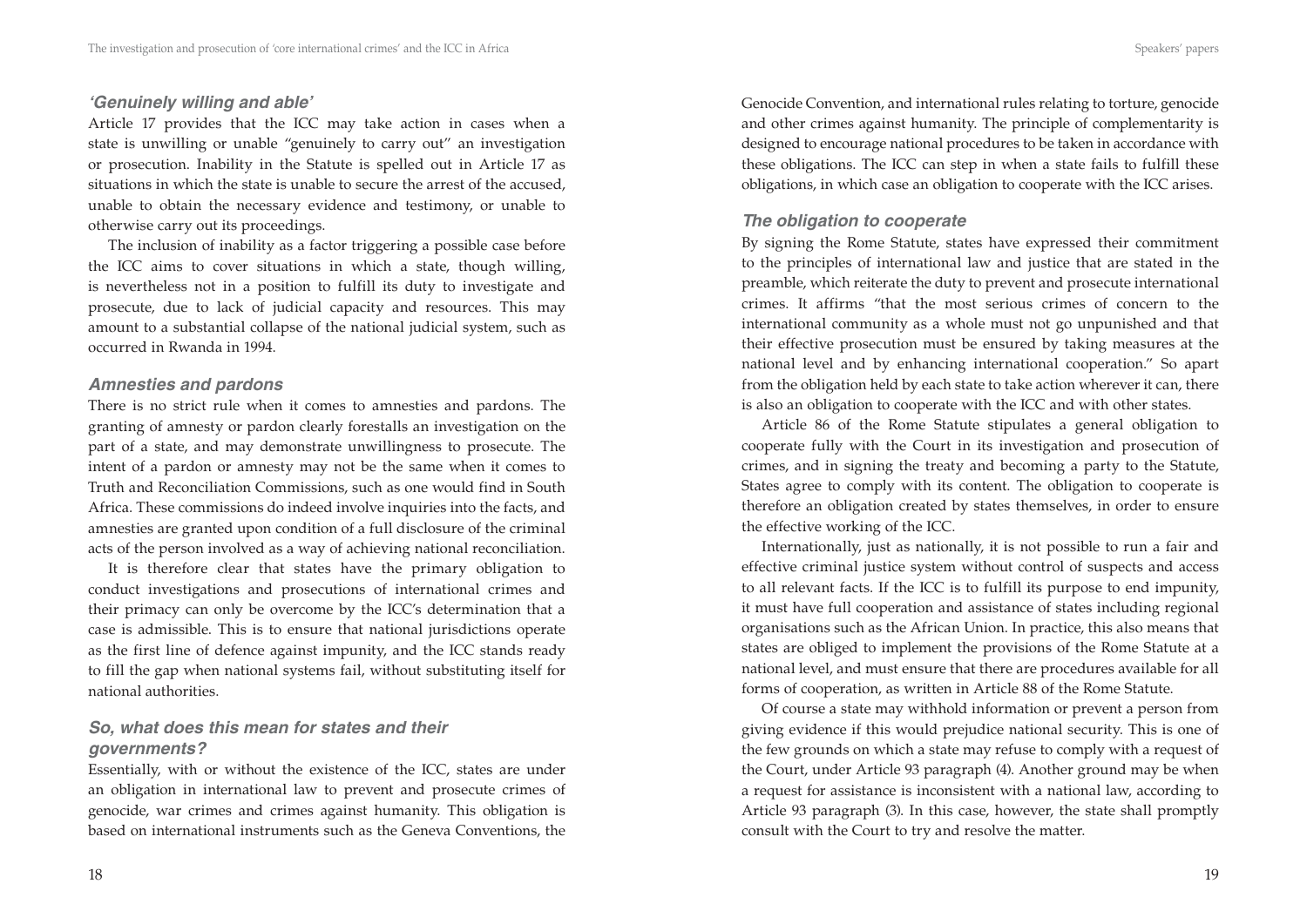For states this means firstly that their own criminal justice systems should be ready and able to deal with international war crimes and crimes against humanity; and secondly that should cooperation be requested by the ICC for a case that has been brought before it, there is a readiness and ability to comply.

## **Why are national prosecutions of international crimes of interest for states?**

- They send a clear signal of public intolerance of these serious crimes.
- They provide a direct form of accountability for perpetrators.
- They ensure justice for victims.
- Criminal trials can also contribute to greater public confidence in the state's ability and willingness to enforce the law.
- For historical public record.
- They delegitimise extremist elements, ensure their removal from the political process and contribute to restoration of peace.

## **What do national prosecutions mean for Africa?**

No other continent has suffered greater political and economic instability, for want of legitimate institutions of law and governance that ensure accountability and an end to the culture of impunity. Many have come to realise that the economic and social development programs of NEPAD (The New Partnership for Africa's Development) can only be achieved if, in addition to good governance, perpetrators of international crimes are brought to justice.

Conflicts and internal armed struggles spill over national boundaries, threatening to destabilise the region, and create the imperative for regional control and leadership from the African Union and The African Court on Human and People's Rights. A significant number of African states have ratified the Rome Statute thereby endorsing their commitment to end impunity for international crimes. The fact that the first three investigations initiated by the Prosecutor of the ICC are in Africa raises questions among Africans as to the focus of the ICC and provides a reason for African states to take charge of national prosecutions of ICC crimes.

All communities in Africa share aspirations of peace, democracy and human rights. When South Africa emerged from a legacy of apartheid, the people sought a new order of equality, dignity and freedom from violence. The post-amble to the SA Constitution articulates a need for, "understanding, but not for vengeance, a need for reparation but not retaliation, a need for *ubuntu* but not victimisation". *Ubuntu* translates as humaneness and in a fundamental sense denotes humanity, dignity and morality.

The ICC will, in its turn, bring the prospect of justice to places in the world where previously impunity, injustice and conflict would have been the expectation. Just go through the dread roll-call of names of Twentieth Century massacres – Armenia, Jews under Nazi occupation, the massacres of Cossacks and Kurds, the killing fields of Cambodia, Rwanda, Bosnia, East Timor, Sierra Leone and currently Uganda, Democratic Republic of Congo and Sudan. The list is endless as one recounts the names that sum up the roughly 170 million civilians who have died in the last century's political violence. We can, by what we are doing now, make such a list a great deal shorter. That would be the short answer to the question as to why we need national prosecutions of international crimes.

In conclusion it must be acknowledged that the ICC alone cannot achieve the goals of peace or justice. Many actors from governments to civil society organisations have a role in a comprehensive and integrated process to foster peace, democratic governance and access to justice. Civil society can provide important forms of support to international courts. Civil society has been particularly involved in urging ratifications of the Rome Statute. Non-governmental organisations also play important roles in the field by assisting victims to apply for participation or reparations and in increasing awareness and understanding of the ICC.

For the very first time the ICC Statute, in particular articles 68 and 75 respectively, provide a right for victims not only to participate in the proceedings but to claim reparation, restitution and compensation. The ICC Registry is holding ongoing consultations with experts like Yasmin Sooka who participated in the Truth and Reconciliation Commission of South Africa and Sierra Leone to advise on principles of reparation. The Pre-Trial Chamber has already granted the status of victims to six applicants in the case arising out of the situation in the DRC.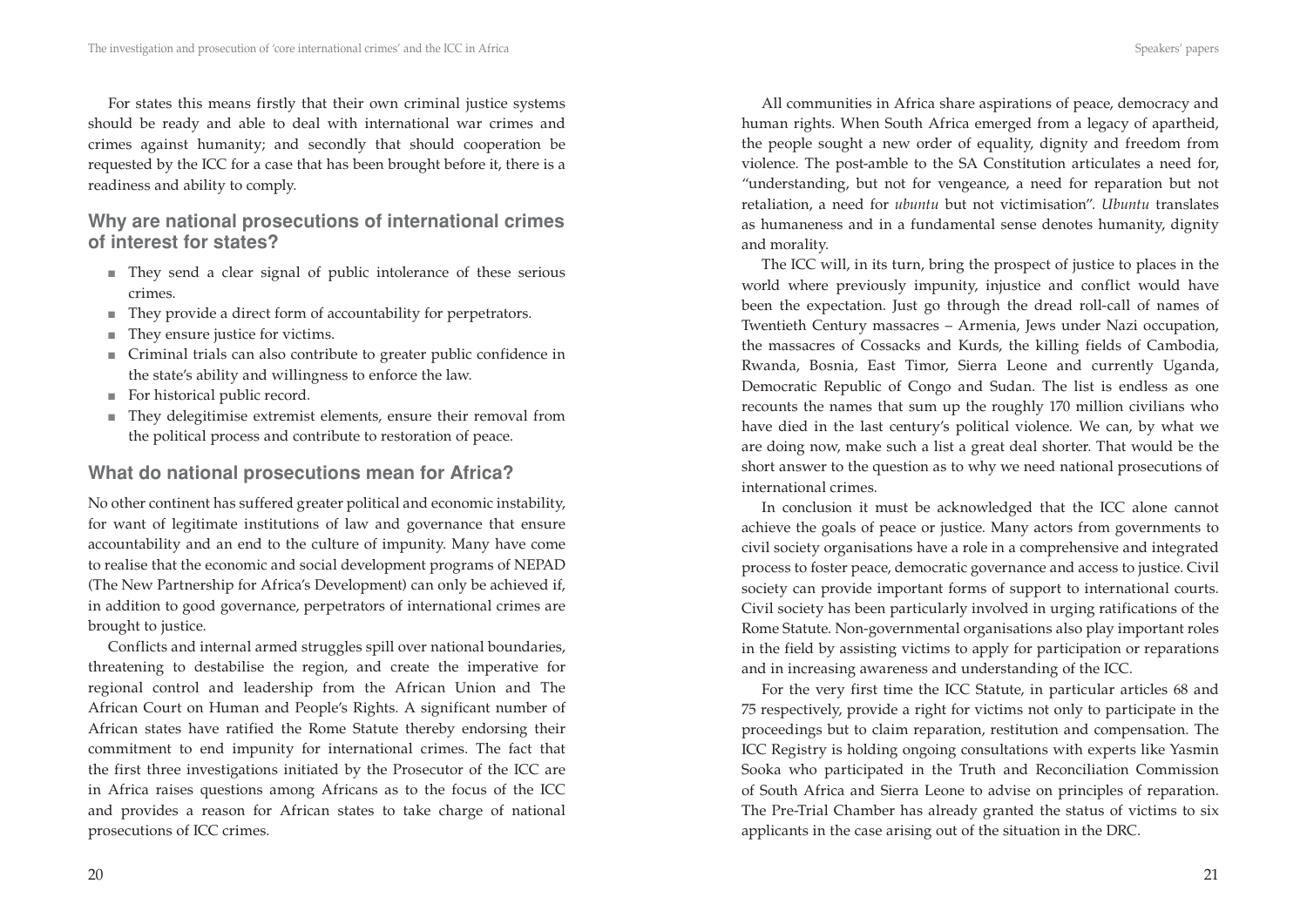To be fully effective, we must continue our efforts to ensure that the Court has the support necessary to dispense justice as fairly and efficiently as possible.

## **The International Criminal Court in Africa: Current cases**

#### *Fatou Bensouda*

Distinguished delegates, it is my pleasure to address you today and provide you with an update of the work of the International Criminal Court (ICC) in Africa. I look forward to the fruitful discussions that will surely be taking place throughout this symposium, and the exchange of ideas in achieving our common goal of international justice.

We have an important task at the ICC, to hold persons who commit crimes considered gravest by the international community as a whole accountable for their actions. In doing this we also want to have an impact on the prevention of future crimes. Our goal is to bring to an end the culture of impunity by investigating and prosecuting the commission of crimes that have a devastating impact on the societies in which they are committed.

As you are aware we have three opened investigations: Uganda, DRC and Sudan. The first two were initiated by state referrals and in the case of Sudan, by a referral from the United Nations Security Council pursuant to Resolution 1593 (2005). Two of these investigations, namely Uganda and DRC, have progressed to the judicial phase. To date various pre-trial proceedings have taken place and I would like to share with you some of the recent developments in the cases.

## **Uganda**

As previously mentioned, the Office of the Prosecutor's (OTP) analysis of the situation in Northern Uganda was triggered by that government's referral of December 2003 and the decision to open an investigation on 29 July 2004, following an independent analysis of information obtained from a wide variety of sources. Whilst the government referral made specific reference to an armed group active in that part of the country, the Lord's Resistance Army (LRA), the Prosecutor interpreted this referral to include all crimes committed in Northern Uganda.

The selection of the first case followed an impartial analysis of the information using objective criteria. It is important to recognise that while the OTP selects its cases in an impartial manner, this does not imply an equivalence of blame. The first case selected was that of the LRA because the evidence showed that these were the gravest crimes within the ICC jurisdiction. However, the OTP investigation in the situation of Northern Uganda continues until today and may yield further prosecutions.

In May 2005, the Prosecutor requested under seal, the issuance of warrants of arrest against five leaders of the LRA. In July 2005, Pre-Trial Chamber II (PTC II) issued warrants of arrest against: Joseph Kony, Vincent Otti, Raska Lukwiya, Okot Odhiambo and Dominic Ongwen. In October 2005, the PTC made public, in redacted form, the warrants of arrest. The PTC also issued requests for arrest and surrender to the governments of Uganda, DRC and Sudan. At the same time the PTC unsealed, fully or in redacted form, other documents in the record which were previously kept under seal.

Since the unsealing of the warrants of arrest, the PTC and the OTP have been in continuous dialogue to unseal additional documents, in order to keep the record as transparent as possible. The OTP has also requested PTC II to enter into the public record the reasons for any sealing or redaction of any document of the record of the situation or of the case. The latest document to be unsealed was on 6 July 2006. The PTC unsealed the DNA results of a test conducted on the body reported to be that of LRA commander Dominic Ongwen. The DNA results revealed that the body was not that of Dominic Ongwen.

To this day the suspects are still at large. The prosecution team dealing with the Uganda case is in an interim phase while the arrest warrants are executed. The investigation is still ongoing and additional information is being gathered. Further progress in the prosecution of the case rests in the cooperation of states in the execution of the five warrants of arrest.

With regard to the peace process in the region, the Prosecutor has remained in close contact with those individuals and groups involved in efforts to mediate with the LRA. We have also been following the recent reports of meetings taking place between the government of Southern Sudan and the LRA, in an attempt to mediate a peaceful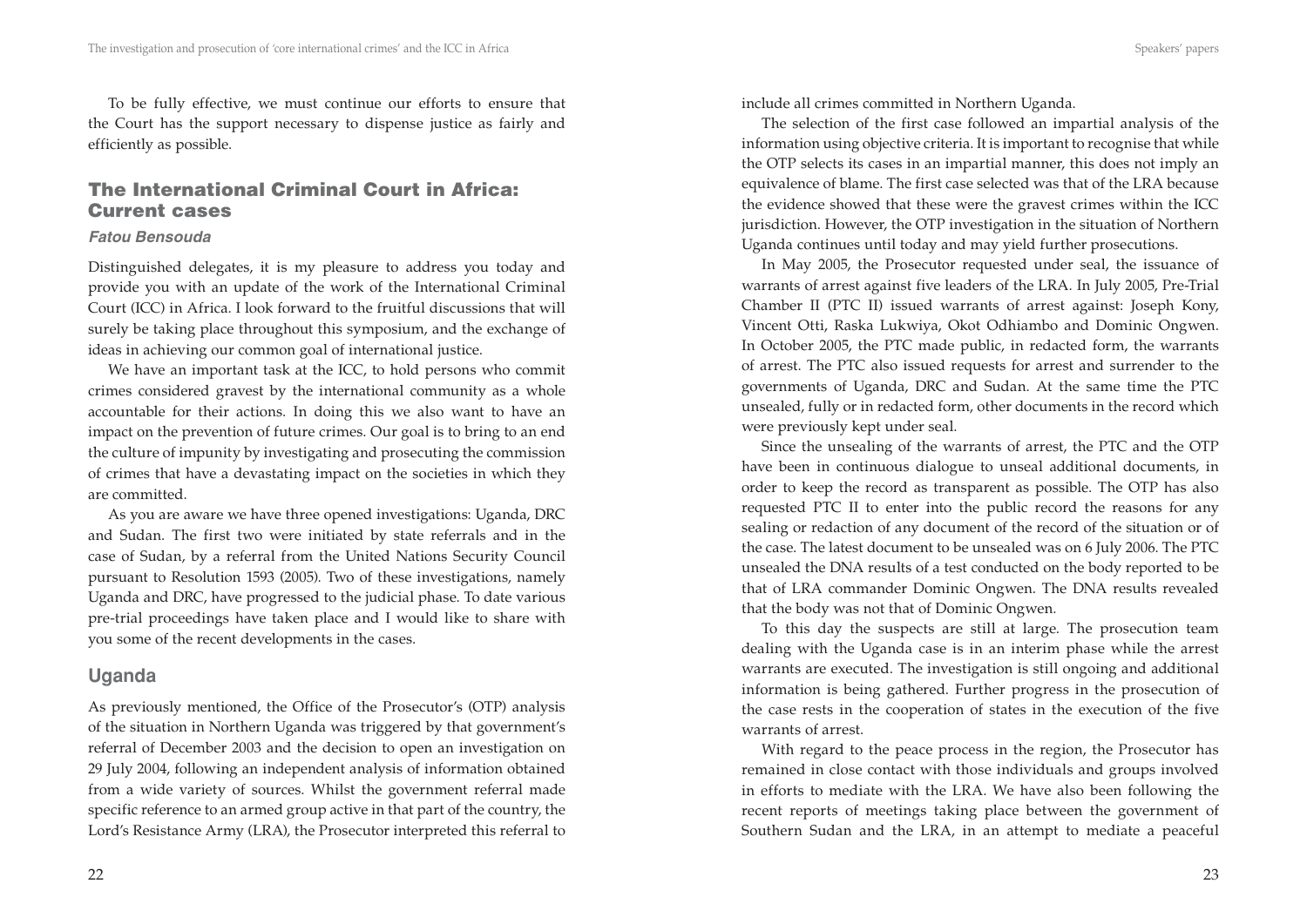solution to the conflict. We are not party to those discussions but we continue to work together with the government of Uganda and the other affected states in the region to find a lasting solution involving both peace and justice. The Prosecutor has also stated that he will not issue further warrants against members of the LRA for past crimes. We therefore encourage national and local efforts to persuade other members of the LRA to return and take advantage of mechanisms for reintegration and reconciliation.

The LRA commanders are today located in Northern Uganda, Southern Sudan and Eastern DRC. We have seen that they are now very much in the news what with the present peace talks going on which we continue to monitor. We must remind ourselves that they continue to be a regional threat and therefore require a coordinated regional solution with international support.

# **Democratic Republic of Congo (DRC)**

After the referral of the Government of the DRC in March 2004, the DRC situation was assigned to Pre-Trial Chamber I (PTC I) on 5 July 2004. On 12 January 2006 the OTP submitted an application for the issuance of a warrant of arrest against Thomas Lubanga Dyilo. Following this application, on 10 February the PTC issued the arrest warrant against Lubanga. On 17 March 2006, in Kinshasa, Lubanga, a Congolese national and alleged founder and leader of the Union des Patriotes Congolais (UPC) was arrested and transferred to the ICC. Lubanga is the first person to be arrested and transferred to the ICC since the entry into force of the Statute in July 2002.

Upcoming developments in the Lubanga case include the confirmation hearing scheduled for 28 September 2006. Additionally, a Single Judge of the PTC decided that the parties in the case must disclose and file any Rule 81 applications, in regards to redactions of witness statements, by 28 August 2006. On the same date the Judge requested that the Prosecution must file the document containing the charges and the list of evidence, the former in a case matrix format.

An issue that has been pending since the end of May 2006 is an application for release which was submitted by the defence, based on the argument that Thomas Lubanga was imprisoned illegally in the DRC prior to his surrender to the ICC, which meant that his detention in The Hague was illegal too. The OTP has asked the PTC to deny such application. It is expected that there will be a hearing on this matter in the near future. Moreover, status conferences are being held every 3–4 weeks on the status of disclosure and this will continue until the confirmation hearing in September.

During the investigation stage of the DRC situation, six victims applied for participation. As a measure to protect these victims, their identity is not known by outside parties. On its decision of 17 January 2006, PTC I granted them the status of victims, a pre-requisite to their participation, and set out a framework for their participation which allows them to have, for now, a limited role in the proceedings. They can present their views and concerns to the PTC, file documents, and request the PTC to order specific measures.

On 31 March 2006, the PTC I denied our application under article 82(1)(d) of the Statute for leave to appeal its decision of 17 January. Consequently, the Prosecutor requested the Appeals Chamber on 24 April 2006 to conduct an extraordinary review of the PTC I's decision of 31 March 2006 denying leave to appeal. On 13 July 2006 the Appeals Chamber dismissed the application of the Prosecutor for the "Extraordinary Review" of a decision of Pre-Trial Chamber I, denying leave to appeal under article 82(1)(d) of the Statute. The Appeals Chamber determined that the Statute confers no jurisdiction for review of the decisions denying leave to appeal nor does the absence of such power constitute a lacuna in the Statute.

Overall, we are at a developmental stage in the case where procedural aspects are taking shape. As this is the first case before the Court there are procedural matters being addressed and defined by the Chambers for the first time. Despite this being a lengthy process, it is of great importance not only to this case but for future cases.

#### **Sudan**

In regards to the situation in Darfur, the Prosecutor opened the investigation on 1 June 2005 following the United Nations Security Council Resolution 1593 (2005) of 31 March 2005, in which the Security Council referred the situation in Darfur to the Prosecutor of the ICC.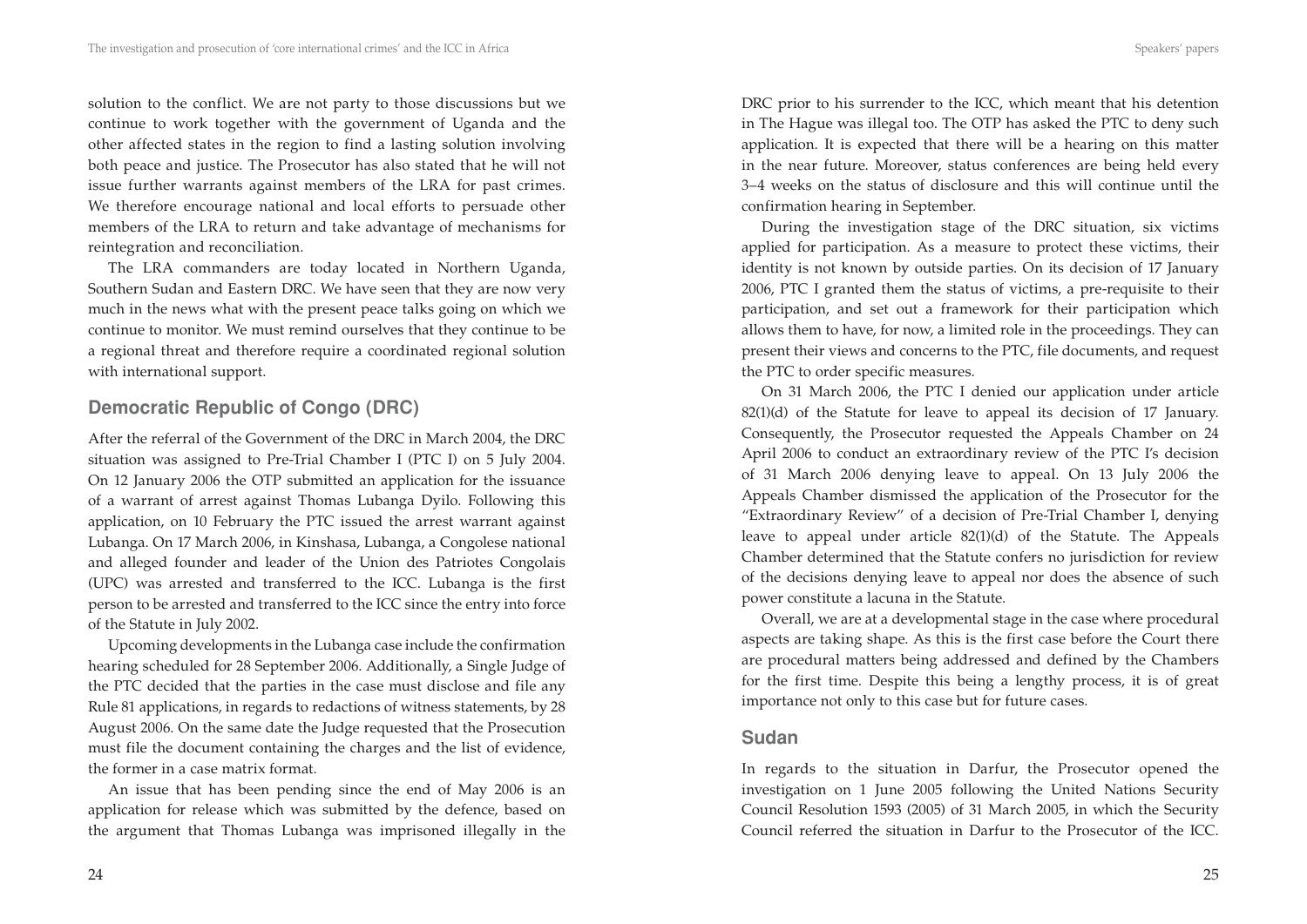The Prosecutor has recently submitted his third report to the UN Security Council, highlighting the advances in the investigation and the challenges that are being faced.

Overall, we are in still in the investigation stage, gathering information by looking at factors such as the scale and nature of the crimes, as gravity of the crimes is central to the process of case selection. Credible information in our possession indicates that crimes have been committed on a large scale, including the killing of a large number of civilians, the pervasive pattern of rape and sexual violence, the displacement of civilians and the destruction of property and looting throughout Darfur.

At this investigative phase we are facing problems related to the protection of and access to victims and witnesses. Therefore, the investigation team has been working in countries around Sudan, such as Chad, were they have had easier access to victims and witnesses.

We anticipate the Darfur situation will bring the investigation and prosecution of a sequence of cases, rather that a single case dealing with the situation in Darfur as a whole. We are aiming for the first case to stem from a very focused investigation and to charge the individuals who bear the most responsibility. In regards to the identification of individual criminal responsibility in the current stage of investigation, the prosecution has identified specific cases for full investigation and possible prosecution. However, we are still gathering the necessary information.

After the decision to open an investigation was announced by the Prosecutor in June 2005, Sudan informed us that they had established a new Special Court to deal with crimes committed in Darfur. Other mechanisms were subsequently opened such as: the National Commission of Inquiry, Ad Hoc Committees and the Committees against Rape. These actions invoked the complementarity framework under the Rome Statute. However, based on OTP assessments, it does not appear that the national authorities have investigated or prosecuted, or are investigating or prosecuting, cases that are or will be the focus of OTP's attention such as to render those cases inadmissible before the ICC. Ongoing assessment of these national mechanisms will be conducted.

The Darfur investigation is entering a new phase where the OTP will seek to complete the investigation of those individuals with greatest responsibility for the most serious crimes. The achievement of our objectives in an expeditious manner will require the full support of the Security Council and the unfettered cooperation of the international community, in particular the government of the Sudan and all parties to the conflict, as well as the African Union and the United Nations.

The prosecution division expects a substantial increase of procedures both before the Pre-Trial Chambers and Trial Chambers in the future. The particular challenge we face lies in the fact that none of the articles of the Rome Statute nor the Rules of Evidence and Procedure have ever been tested or challenged before the Court. It is expected that various legal technical issues will continue to come up for clarification and interpretation and that they will require substantial efforts from all three trial teams to commonly build solid legal bases.

There is a lot of work ahead of us, but we are committed to bringing justice to those who need it. Aside from bringing those responsible for serious crimes to court, our goal is to create an impact – a deterrent impact – so that these crimes do not happen again. I trust that this overview of the progress in our three cases has given you a good idea of the range of issues and challenges that we face.

# **The International Criminal Court and Africa: The AU and the ICC15**

#### *AM Kambudzi*

This paper considers the newly established but fast growing cooperation and partnership between the African Union (AU) and the International Criminal Court (ICC) – both of which are institutions in their infancy. In so doing, the paper draws on the AU's approach to issues of peace, security, stability and development in Africa in relation to the ongoing efforts to work harmoniously with an international legal mechanism that could assist the continent in achieving its goals in these areas.

Accordingly, the paper is divided into two sections. The first focuses on the new AU continental peace and security architecture in order

<sup>15</sup> The views expressed here are those of the author only, and no other party.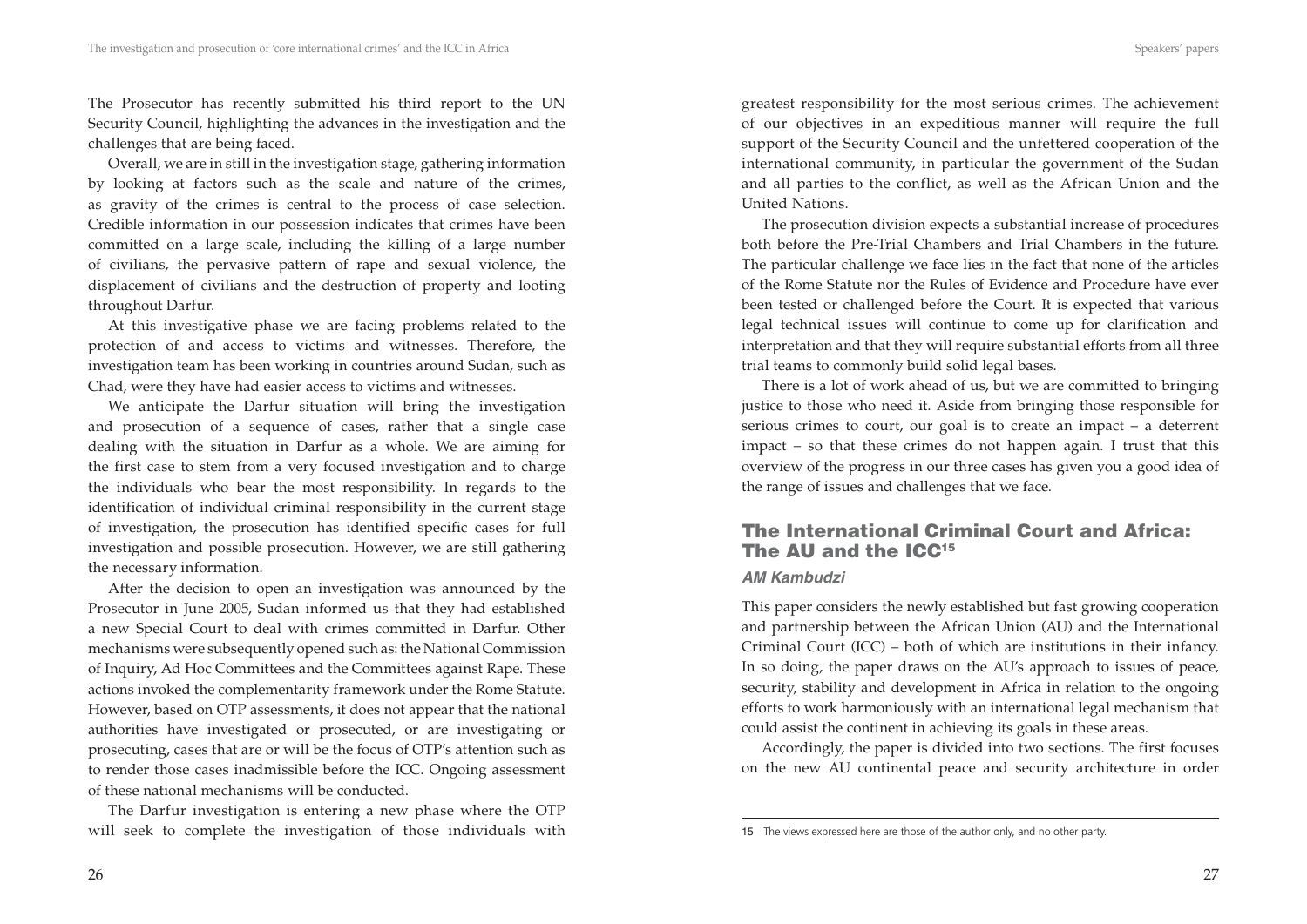to contextualise the functional relations the AU may promote with other international organisations in the domain of peace, security and development. The second section of the paper deals with the evolving cooperation and partnership between the AU and the ICC. In that regard, the potential dividends to Africa from AU–ICC cooperation will be highlighted, as well as the challenges of developing that cooperation and partnership.

## **AU continental peace and security architecture**

One could argue that an end to violent conflict and bad governance, in all their forms, and the building of a culture of peace guided by an acceptance of diversity, inclusiveness and justice, remains a foremost challenge for Africa. It is noteworthy that since the beginning of the post-independence era, the continent has not had a respite from the ugly scenarios of violent conflict and poor political and economic governance.

The 1990s were characterised by a proliferation of internal crises and violent internal conflicts in different parts of Africa, all of them closely, but not exclusively linked to the disequilibrium that the end of the Cold War brought to the continent. The African one-party regimes collapsed one after another, leaving a trail of uncertain political transitions and a syndrome of instability in each affected country, with cross-border implications. Yet the continent was ill prepared to deal with those crises and conflicts, notwithstanding the many efforts of the Organisation of African Unity (OAU), formed in 1963, to equip the continent with effective mechanisms to prevent or resolve conflicts.

In view of those crises and conflicts, and the general transformation then taking place on a global scale, African leaders adopted the 'Declaration on the Political and Socio-Economic Situation in Africa and the Fundamental Changes Taking Place in the World'. In that declaration, the Heads of State and Government noted that:

No single internal factor has contributed more to the present socio-economic problems on the Continent than the scourge of conflicts within and between our countries. They have brought about death and human suffering, engendered hate and divided nations and families. Conflicts have forced millions of our people into a drifting life as refugees and internally displaced persons, deprived of their means of livelihood, human dignity and hope. Conflicts have gobbled up scarce

resources and undermined the ability of our countries to address the many compelling needs of our people.16

It was this sentiment that laid the foundation for the conception, over time, of the AU peace and security agenda as currently pursued by the new continental peace and security architecture.

#### *Threats that the AU peace and security architecture must deal with*

Over the past decades, the security situation on the continent has been marked by the following conditions which the AU has tackled using its peace and security architecture:

- collapse of state institutions, exemplified in countries like Liberia, Sierra Leone, and the Democratic Republic of Congo (DRC);
- disintegration of the state in the case of Somalia;
- an increase in communal conflicts emerging mainly from inter-■ group rivalry and the collapse of old patterns of relationships as well as the social fabric upon which any community thrives;
- conflicts over ownership, management and control of natural resources despite the African continent being sufficiently endowed with these resources to meet the needs of all its people;
- a slow response, or a lack of response, from the United Nations (as was the case with the Rwanda genocide), and even a withdrawal of peacekeeping operations in some cases (as in Somalia);
- rampant war-generated crimes and pervasive indifference and helplessness vis-à-vis civilian suffering;
- the proliferation and stockpiling of small arms and light weapons;
- a rise in the activities of terrorists, mercenaries, warlords, irregular militia and other transnational organised criminal groups;
- a rise of new forms of security threats, including money laundering, human trafficking, drugs and cyber-crimes;
- unconstitutional changes of government;
- the violation of international humanitarian law. ■

The above conditions constitute the threats and problems that the peace and security architecture must deal with in order to bring about a peaceful

<sup>16</sup> Summit of the Heads of State and Government, Addis Ababa, July 1990.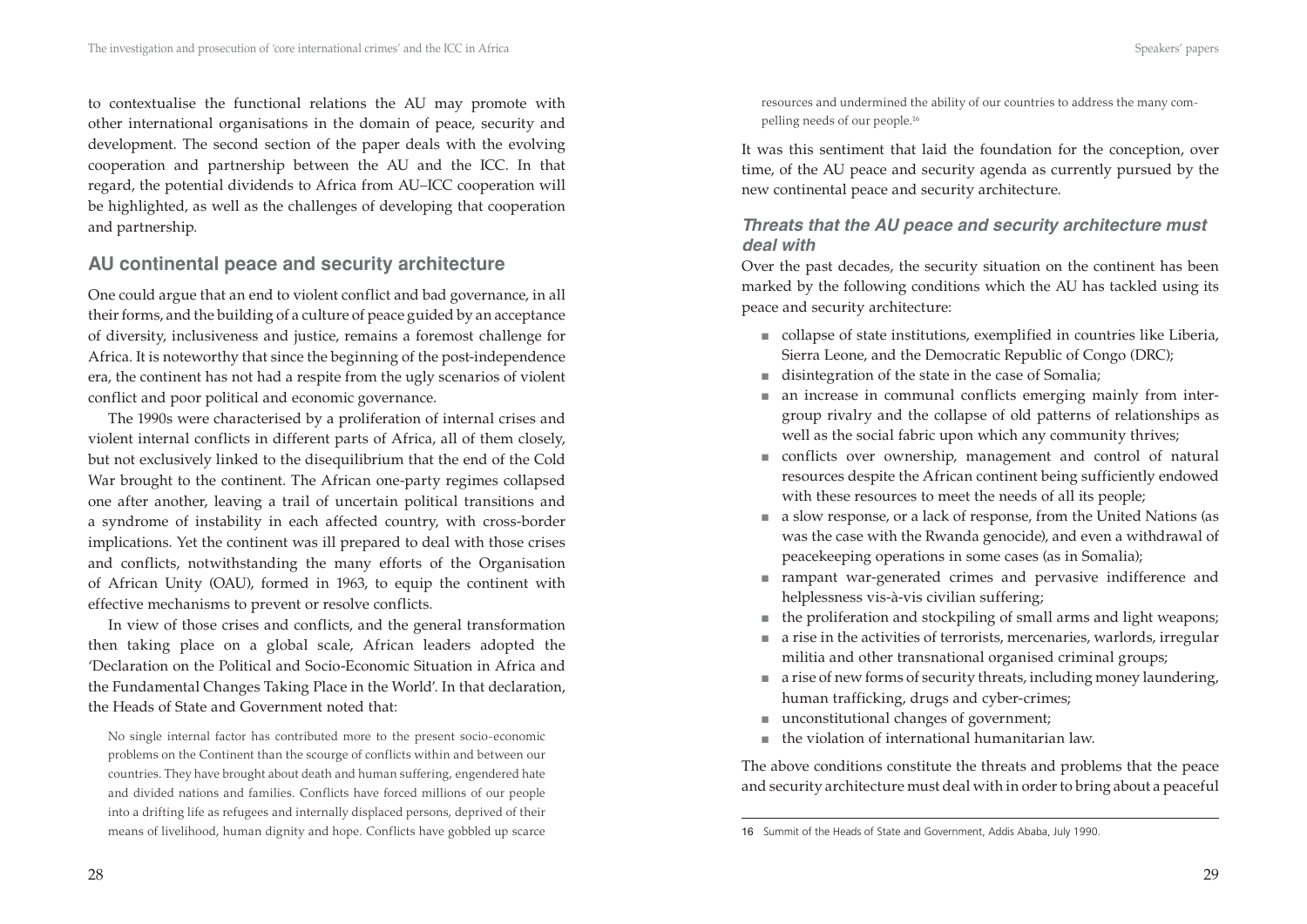dispensation on the continent. It is now a commonly shared view in Africa that, without peaceful social and political systems and productive economic systems, the processes of post-conflict reconstruction and development will continue to falter.

### *Essence of the continental peace and security architecture*

The term 'architecture' might appear to be a misnomer when addressing issues of peace and security, human rights, justice and democracy. Yet it makes sense in terms of what the AU has started doing in this domain: building interwoven functionality and operationally coherent mechanisms at the continental, regional, sub-regional and national levels aimed at preventing, managing and resolving crises and conflicts, as well as taking care of the tasks of post-conflict reconstruction, peacebuilding, revitalisation of state institutions, rebuilding the societal fabric and development.

The essence and spirit of the architecture is best set out in the Protocol Establishing the Peace and Security Council (PSC) of the AU. In the Protocol, a vision of a more robust apparatus for anticipating and preventing crises and conflicts is self-evident. The idea is to place the entire continent under a kind of radar of permanent observation and interpretation of any signals that may be symptomatic of a simmering crisis about to explode into a disruptive conflict. Such signals will then trigger immediate remedial action – the so-called early response.

Thus the emphasis in the peace and security architecture is on the early detection and prevention of crises and conflicts and on timely and effective intervention to deal with those conflicts that erupt into violence. Not least, emphasis is also placed on the need to promote democratic political and economic governance as a way of meeting the needs of all sectors of society in a peaceful way. In this regard, the cooperation of the governing authorities, civil society and the private sector is crucial. This is not to exclude the media which also has a vital role to play in the promotion of good governance.

As provided for in the PSC Protocol, the components of the peace and security architecture that must always act in consonance are, in addition to the decision making Peace and Security Council itself:

- Chairperson of the Commission;
- Panel of the Wise;
- Continental Early Warning System; ■
- Peace Fund (provision of resources to carry out interventions); ■
- African Standby Force and the Military Staff Committee; ■
- Regional Mechanisms of the Regional Economic Communities.

In addition, the peace and security architecture includes:

- the African Union Non-Aggression and Common Defence Pact, adopted by the 4<sup>th</sup> Ordinary Session of the Assembly of the Union, held in Abuja, Nigeria, in January 2005;
- the Common African Defence and Security policy (CADSP), adopted by the 2nd Extraordinary Session of the Union held in Sirte, Libya, in February 2005;
- other security instruments of the AU, including the Treaty Establishing the African Nuclear Weapons-Free Zone (the Pelindaba Treaty), and the Convention for the Prevention and Combating of Terrorism.

Notably, while previous efforts concentrated on conflict resolution, the new peace and security architecture provides for a holistic approach to the promotion of peace and security in Africa, taking account of the political, social, economic, cultural, military and other relevant conditions, as well as the possibilities of cooperation and partnership with outside organisations.

#### *Early assessment of the peace and security architecture*

It would be premature to judge the performance of the peace and security architecture given that implementation is still in the learning stage. The architecture is not borrowing from other models which means there are as yet no benchmarks. However it is possible to indicate some positive elements which hold the promise of further gains at a later stage, provided the current momentum is maintained by, among others: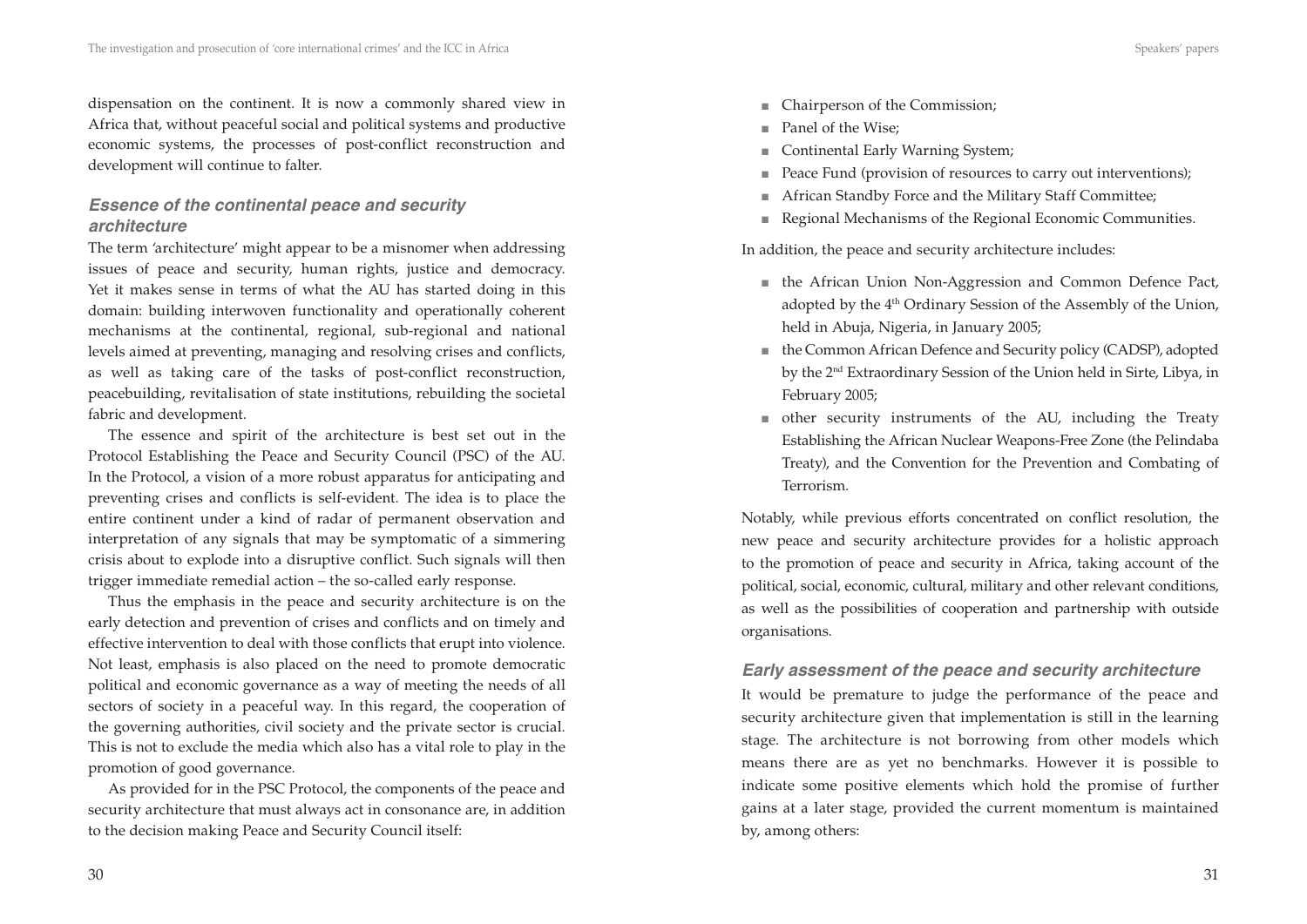- commitment to and support of the AU member states to the peace and security architecture;
- active participation by the members of the PSC who are the core of the architecture;
- a readiness by some member states to provide lead action;
- an open culture of dealing with conflicts, premised on positive interference on humanitarian grounds (non-interference is no longer an obstacle to save lives);
- growing coordination between the AU and the Regional Economic Communities and the Regional Mechanisms;
- support from the African civil society given the expanding AU-■ civil society cooperation;
- support from external partners; and
- taking account of basic needs in terms of:
- $\Box$  equipping the AU and RECs with appropriate management capability for peace and security operations;
- $\Box$  establishing a reliable early warning capacity;
- establishing appropriate organisational (less bureaucratic) mechanisms to manage the processes of dealing with crises and conflicts;
- $\Box$  effective mobilisation of financial and logistical resources, with emphasis on internal resource mobilisation;
- $\Box$  enhancing the role of civil society in peace education and the promotion of a culture of peace;
- $\Box$  harmonising the regional economic communities (streamlining of membership) to enable the logical arrangement of regional brigades;
- $\Box$  creating enabling conditions for the private sector (a major player in socio-economic development).

It should be stressed that the success of the AU in developing this peace and security architecture to its full potential is key for the AU to develop cooperation and partnerships with external actors in improving the continent's situation.

## **Towards AU–ICC cooperation and partnership**

Some observers have noted that Africa had the "highest number of internal conflicts in the world and in most of them violations of human rights and international humanitarian law have occurred on a massive scale".<sup>17</sup> This is self evident, even without stating the obvious fact that post independence Africa was susceptible to crises and violent conflict owing to both internal and external factors. It is also self evident that for much of the era of independence, the continent lacked an effective machinery to avert crises and prevent conflict, let alone the capacity to manage and resolve them.

The AU and the ICC are not short of entry points to build a robust cooperation and partnership. Viewed from an AU perspective, the political will and legal framework to enable that process exists. The Constitutive Act of the AU and the Protocol Relating to the Establishment of the PSC embody provisions regulating the AU's conduct vis-à-vis the violation of human rights and war crimes and the PSC's external relations with a view to enhancing the effective discharge of its mandate in the area of peace and security. Article 4(o) of the Constitutive Act provides, with respect to the principles according to which the Union shall function, for "respect for the sanctity of human life, condemnation and rejection of impunity and political assassination, acts of terrorism and subversive activities".18 Whereas the PSC Protocol, in articles 17(4) and 20 respectively, provides for the PSC to:

cooperate and work closely with other relevant (note, apart from the United Nations) international organisations on issues of peace, security and stability in Africa. Such organisations may be invited to address the Peace and Security Council on issues of common interest, if the latter considers that the efficient discharge of its responsibilities does so require.<sup>19</sup>

Also, article 13(c) of the Protocol gives grounds for AU intervention in a member state in view of grave circumstances, or if the AU is invited by a member state for reasons of peace and security.

<sup>17</sup> See Davies Iber, The ICC and Africa, 2005.

<sup>18</sup> Constitutive Act of the African Union.

<sup>19</sup> Protocol Establishing the Peace and Security Council of the African Union, (adopted), Durban, July 2002.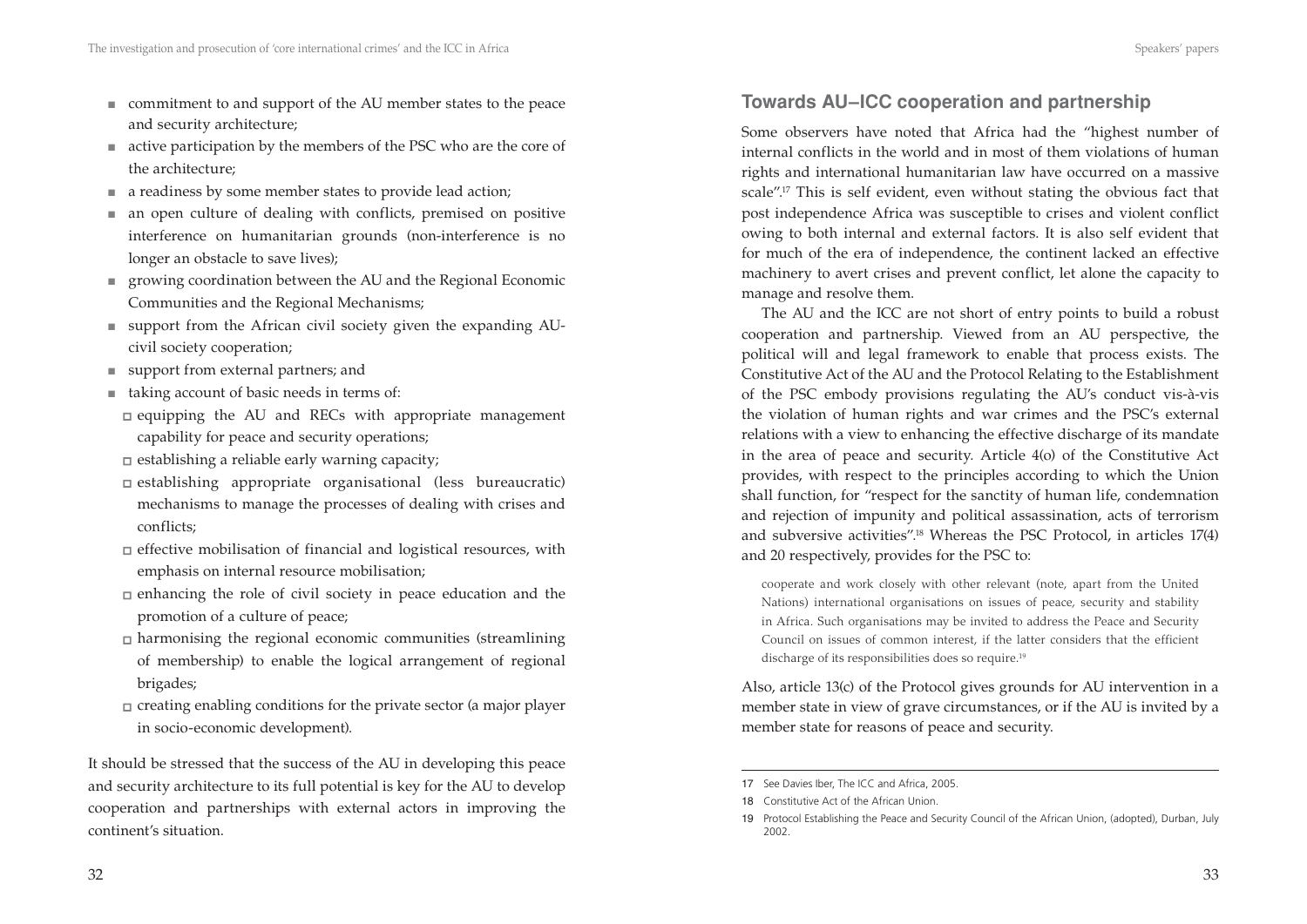Some parameters have thus been set for processes that enhance peace, security and stability in Africa through a holistic approach that includes all relevant actors and means. It was not, therefore, by impromptu arrangements that the ICC was able to brief the PSC at the AU headquarters on 17 June 2006. The ICC president stated that "without Africa the ICC would not exist as it does today; and because of the relationship between the Court and African States, cooperation with the African Union is particularly important to the Court."20 On that occasion, the PSC issued a press statement which noted:

The Peace and Security Council (PSC) today, 19 June 2006, received a briefing from the President and the Prosecutor of the International Criminal Court (ICC). The ICC representatives seized the opportunity to update members of the Council on the activities of the Court in Africa and the ways in which the ICC can contribute to the work of the PSC. The Council welcomed the briefing and underlined the importance of effective and continued working relationships between the AU Commission and the ICC. The Council reiterated the AU's commitment to fight impunity and, in this respect, stressed the importance of the relevant provisions of the AU Constitutive Act.<sup>21</sup>

Furthermore, a new political culture is emerging in Africa, albeit at different rates in different parts of the continent. There is a movement towards nontolerance of human rights violations; there is an increasing awareness of the need to deliver justice to those leaders and persons who have committed crimes during their tenure; precedents are being set to prosecute former leaders; studies are being commissioned to prepare judicial formulae for dealing with human rights violations and war crimes; there is a declining anathema to NGOs; and state authorities are increasingly listening to NGOs on policy issues; an increasing number of leaders are willing to subject themselves to peer review (as evidenced by the African Peer Review Mechanism); and above all, Africa is bidding farewell to indifference and impunity. Certainly the issue of the responsibility to protect, in terms of bringing more forceful provisions – beyond the intentions in article 4(o) of the Constitutive Act and article 13 of the Protocol, has still to gain space in African political thinking and practice.

21 Ibid.

Indeed, the promotion of an arrangement designed to streamline all aspects of responsibility to protect individuals, groups, institutions and civilians on the continent is one way for the AU to add more value, in terms of extracting benefits, to its cooperation and partnership with external actors in the area of peace, security and development, as well as the promotion of human rights, justice, good governance and democracy.

## *Memorandum of Understanding (MOU) between the AU and the ICC*

Within the broad context of the AU Constitutive Act and the Rome Statute, an MOU is being negotiated between the AU and the ICC. The MOU is to provide for a more cohesive functional cooperation and partnership between the AU and the ICC. Preliminary contacts and discussions have already taken place between the two organisations, including a courtesy call/meeting by an ICC delegation with the AU Legal Counsel at the AU headquarters on 17 June 2006.

## *AU –ICC cooperation and partnership: potential dividends for Africa*

The evolving cooperation and partnership between the AU and the ICC could generate significant dividends for Africa and its people in, among others, the following ways:

#### *Defi ning internal armed confl ict as a war crime*

To start with, the very inclusion of armed conflict in the definition of war crimes, as stated by Davies Iber, makes it possible to prosecute, try and punish those found guilty of crimes during an internal conflict, with the attendant protection and compensation to victims. The inclusion of crimes such as rape, sexual slavery, sexual violence and forced pregnancy, which are so common in armed internal conflict, is significant in itself.

#### *Cumulative moral momentum against impunity*

Though still in its infancy, Africa is increasingly expressing its revulsion for impunity. More and more, the thinking is towards identifying, exposing, shaming and punishing those leaders and persons who, while

<sup>20</sup> Statement by the Peace and Security Council of the African Union, 19 June 2006.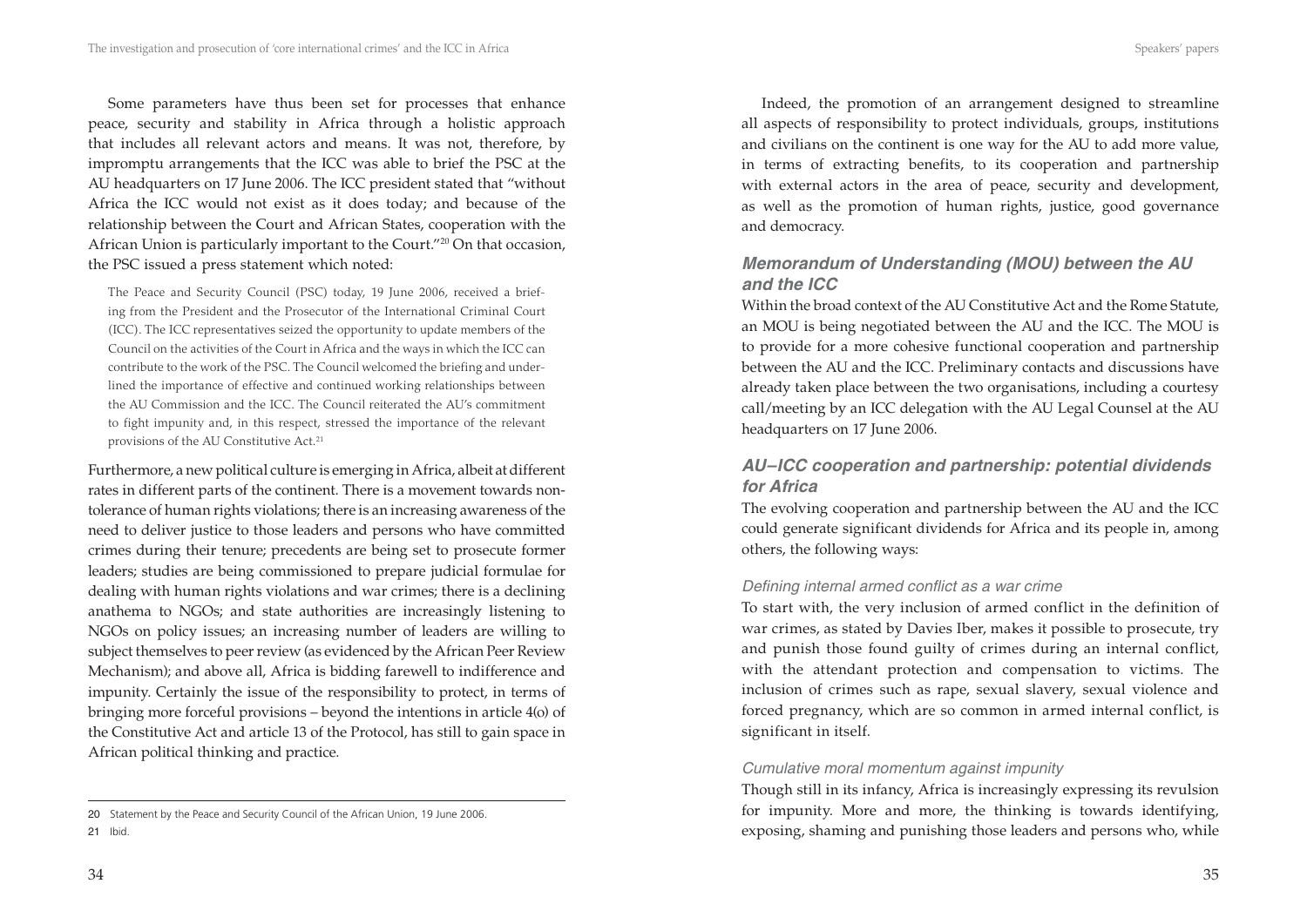entrusted with state duties and responsibilities, perpetrate or assist in the perpetration of crimes against humanity.

Interestingly, this thinking makes it possible to consider crimes and cases that occurred many years ago. The case of Hissen Habre provides an example. Against the background of Senegal's request for the AU to provide guidance on the Habre case, who at the time was sought by a Belgian court to stand trial for crimes he allegedly committed when he was head of state in Chad (1983–1991), the AU took steps to provide a guiding decision on the matter. One of those steps was to set up a Committee of Eminent African Jurists (CEAJ) on the Hissen Habre Case.<sup>22</sup> Among other aspects recommended by the Eminent Jurists to the AU Assembly was the need to give "priority for an African mechanism".23

In its decision in Banjul, The Gambia, in July 2006, the AU Assembly observed that "according to the terms of Articles 3(h), 4(h), and 4(o) of the Constitutive Act of the African Union, the crimes of which Hissen Habre is accused fall within the competence of the African Union".<sup>24</sup> The Assembly further decided, *inter alia*, to consider the Habre case as falling within the competence of the AU and mandated the Republic of Senegal to prosecute and ensure that Habre is tried, on behalf of Africa, by a competent Senegalese court with guarantees of a fair trial.

Thus the political and legal framework has been set in an actual case, demonstrating that the growing African and international rejection of impunity can apply in retrospect. This is a significant gain for those victims who have long been afflicted by the absence of mechanisms of recourse, and consequently, continue to suffer physically, psychologically and spiritually.

#### *Useful tool for locking rebels/political opponents into peace negotiations*

The ICC power of arrest provides a useful took for backstopping peace negotiations in cases when suspicion and security by the parties involved hamper progress. Talking about the elusive peace talks to end the conflict in Northern Uganda, the Sudanese authorities called on the ICC to "stay the warrant against the Ugandan LRA rebels in order to give a chance for the peace process to succeed". The Northern Uganda conflict has raged since 1986, engendering one of Africa's worst human tragedies.

Thus it is a fact that the ICC can play a role in helping to end some of Africa's long running conflicts. Another example is the case of the prolonged conflict in Somalia, which has seen numerous war crimes, sexual violence, rape, disappearances and assassinations. War criminals will not appear before a court and justice will not be realised without the deployment of the necessary complimentary arms of domestic and international justice.

#### *Enhanced healing of wounds*

We have heard of truth and reconciliation commissions, with South Africa's work having provided a precedent on the continent. Whereas truth revelation and reconciliation initiatives have proved to be one way of soothing the souls of afflicted victims and their relatives, and healing their wounds, the current willingness and capacity to identify and try war criminals and human rights violators goes much further to enhance that soothing and healing.

### *AU–ICC cooperation: common challenges in Africa*

Some challenges quickly come to mind when one looks at the issue of AU–ICC cooperation in the African context.

#### *Fear among former and incumbent leaders*

The biggest enemy to the ratification of the Rome Statute among African countries is the pervasive fear among former and incumbent leaders that they may face investigation and prosecution before the ICC. So rampant have been internal armed conflicts that an increasing number of former and incumbent leaders would face investigation. That very fear is reinforced by two factors:

- the residual ability of former leaders to control the affairs of the ruling party (those who they leave behind in power) and the state;
- the residual dependency of the new leader and government, as well as the stability of the polity, on the former leader.

<sup>22</sup> Committee of Eminent African Jurists, as established by the AU Khartoum Summit, January 2006.

<sup>23</sup> Ibid.

<sup>24</sup> Report of the Committee of Eminent Jurists to the AU Assembly, Banjul, July 2006.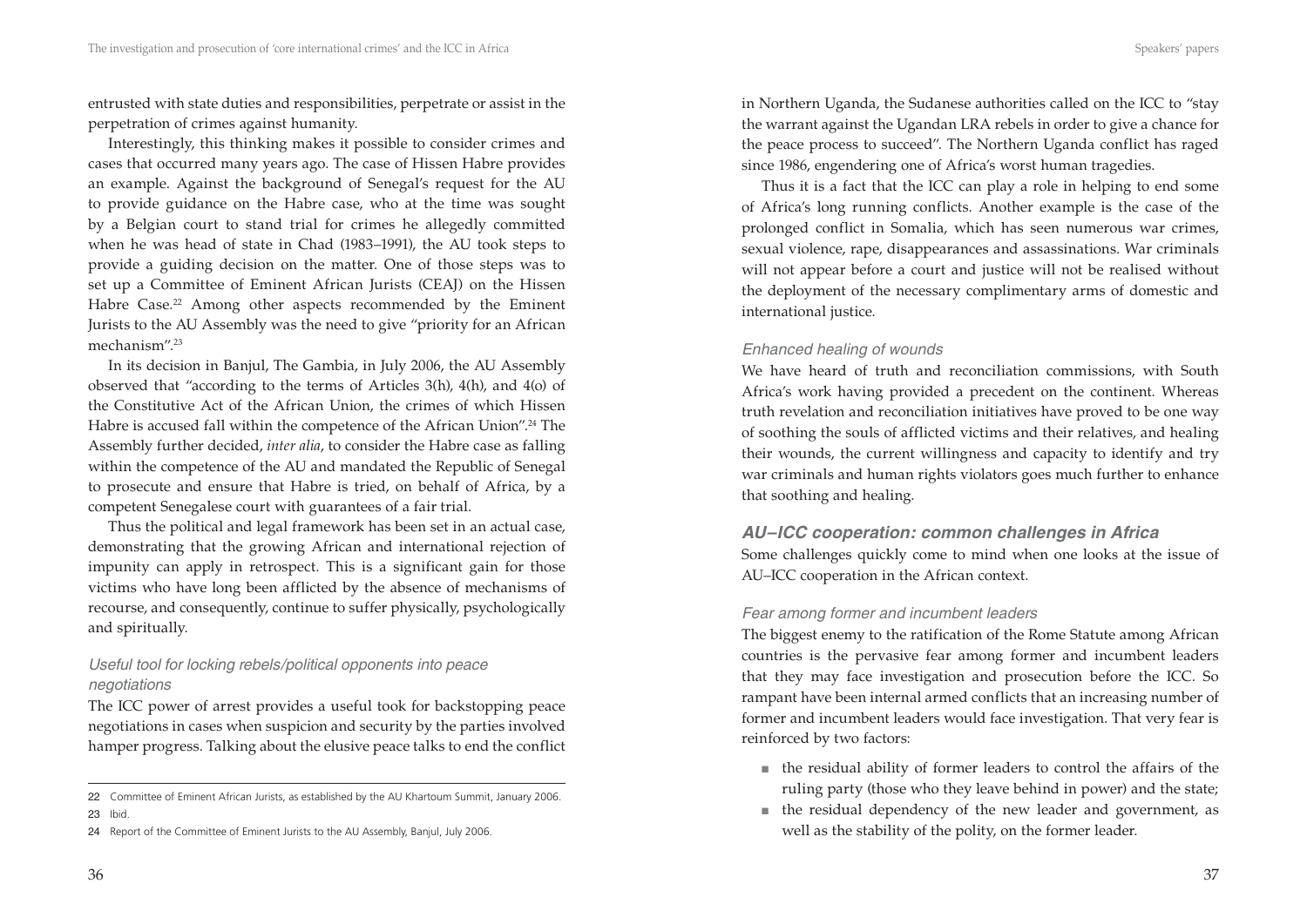#### *Limited public awareness*

The Rome Statute and its entire machinery has yet to become common knowledge in Africa. Those who commit international crimes might still get away with their deeds because the national populace is unaware of the international mechanisms of legal recourse and justice.

#### *Claim of political ownership and control versus effective prosecution/ trail and compensation to victims*

The Hissen Habre case shows areas of possible collision between, first, the AU and the ICC, and second, between the victims and African leaders. The spirit in the AU is to own and control and as a result calls for war criminals and human rights violators to be tried in Africa, and by an African mechanism, will increase. But then there is the issue of standard approaches and practices, which the ICC should always stand for, but which the AU might feel undermines its ownership and control of practices. The issue of Charles Taylor, the former Liberian leader, being tried outside Africa and presumably serving a jail term out of the continent, has raised concerns within African leadership. The disquiet is such that if the Taylor issue had been preceded by that of Hissen Habre, the determination of Taylor's trial conditions could have been quite different.

Equally, a risk of collision exists between African governments and victims, depending on the impact of ownership and control claims that the former will make on such cases as the trial of former leaders/war criminals or violators of human rights.

#### *Economic redress or violations of human rights?*

Another challenge to AU–ICC cooperation and partnership is a situation whereby political expediency is used by incumbent leaders to realise economic redress, i.e. re-adjustment of property relations through land redistribution and re-allocation of water rights, industrial rights, mining rights, and other such economic rights. It may happen that, in taking recourse to achieve economic justice by alleviating or rectifying past injustices, actions of incumbent leaders may be viewed as crimes or violations of human rights.

Given Africa's colonial experience and legacy, conflicts of approach and interest are likely to occur in the AU–ICC setting, or even between the AU and any other international entity. Issues such as these may cause the AU not to pronounce itself in clear terms due to political sensitivities even though the ICC may see cases to prosecute the same situations.

#### *Tensions due to political protection for persons accused of crimes related to looting/plundering of natural resources*

The recent conflict in the DRC has, according to UN investigations, been accompanied by massive looting of natural resources. Because such actions are akin to the aggravation of armed conflict and the suffering of civilians, there are grounds for laying charges of war-related crimes against those involved in the plunder. Yet those persons would enjoy the protection of government. Certainly, this situation could cause tensions if an ICC-led process is set in motion to bring the plunderers to justice.

Of course, the MOU between the AU and the ICC is expected to delve into some of these issues and provide a playing field on which issues could be approached in future from complimentary perspectives, bearing in mind that the ICC has no universal jurisdiction. Some homework must be done to reconcile political desire and the efficient delivery of justice.

### **Conclusion**

The new peace and security architecture of the AU came with a promise to make Africa a more liveable place, where each individual can work freely to realise his or her potential. This being the case, the central pillar of the African philosophy of promoting and preserving peace and security has to be premised on the need to enhance individual freedom, democratic space, human rights and protection, and access to the opportunities for self-development. This would be the real guarantee for fostering a culture of peace and security and a propulsive development drive for Africa. Africa has to cultivate productive partnerships to move forward along this path. Indeed, the AU should approach its cooperation and partnership with the ICC as one of the showcases.

Whatever the obstacles and challenges facing cooperation and partnership between the AU and the ICC, the ball has started rolling in the right direction. A strong platform is taking shape for building and strengthening of AU–ICC cooperation and partnership. This could be entrenched by, among other efforts, a renewed drive for the remaining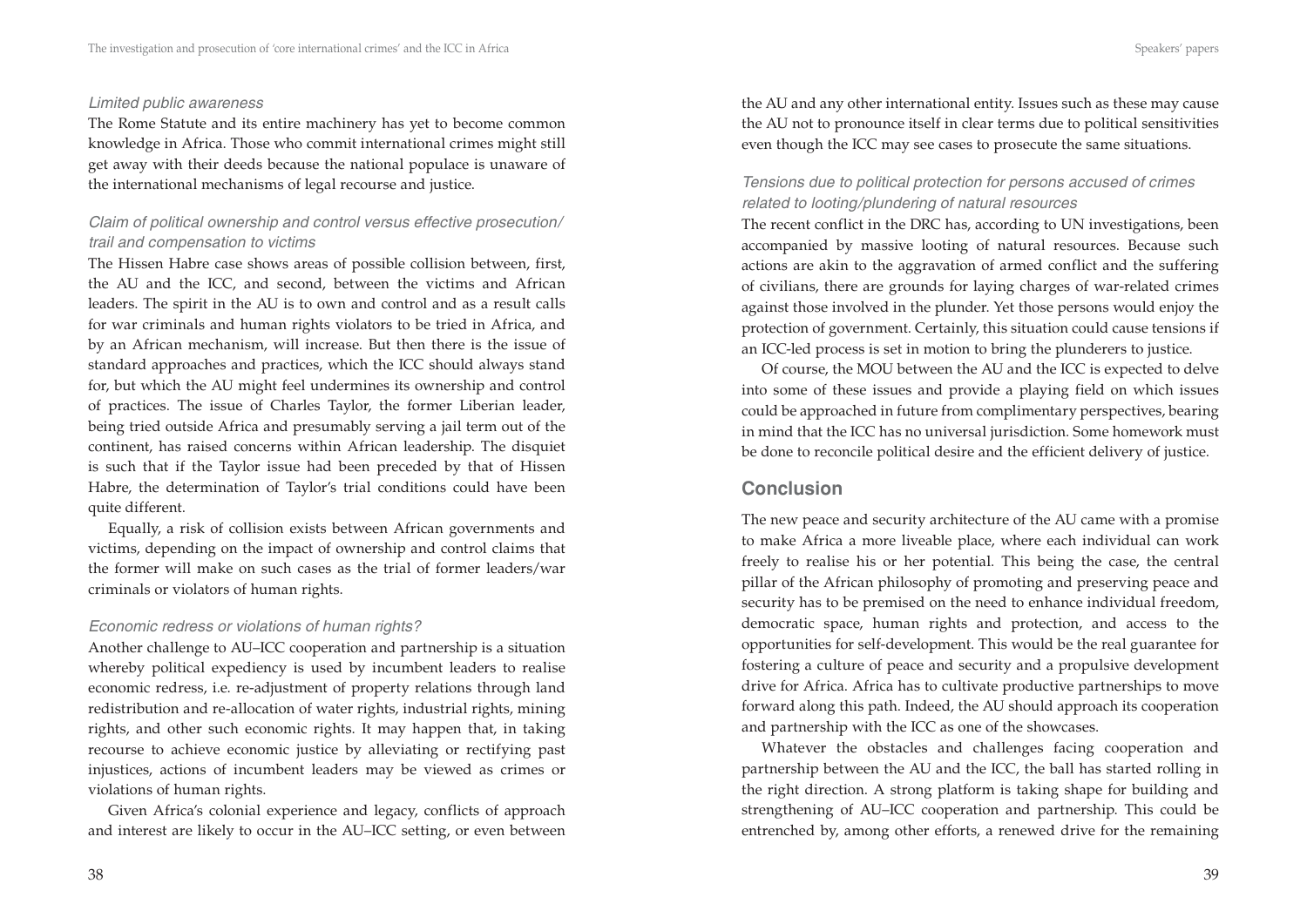African countries to sign and ratify the Rome Statute. Equally, there should be a strong drive to spread awareness among the African populace of the international justice delivery mechanism as embodied by the ICC, and of the potential benefits of an AU–ICC partnership. After all, we must keep in mind that cleaning the African political and economic house is key to success in this endeavour.

## **Main challenges investigating and prosecuting international crimes in Sierra Leone**

#### *Max Marcus*

It is a true honour to be here among you today, and I thank the ISS sincerely for organising this phenomenal symposium. I have been in the field of international humanitarian law for more than ten years, and before that in the human rights field. I have conducted inquiries into International Humanitarian Law violations in Cote D'Ivoire, Bosnia, Kosovo, Chechnya, Guinea, Sierra Leone, Darfur, and Gambella, Ethiopia. Each context has been different, of course, in the methods of accessing information regarding violations; in the customary context in which the crimes took place; and in the security obstacles faced. However, I have found two things to be common to each and every context. First there is a universal yearning for accountability, tempered only by security concerns; and second, the need for prosecutors in all contexts to understand the particularities of that community, and its belief system, in order to ensure ownership by the community of the justice process, empowerment through information, and, ultimately, participation through informed consent.

It is my pleasure to share with you today some of my experiences investigating and prosecuting international crimes in Sierra Leone.

## **Summary of the context of the SCSL**

The Special Court for Sierra Leone (SCSL) was established pursuant to a bilateral treaty between the government of Sierra Leone and the United Nations. Its territorial jurisdiction covers only the territory of Sierra Leone, and its temporal jurisdiction is from 30 November 1996. It is a hybrid tribunal, and thus there are Sierra Leonean and international judges,

prosecutors, investigators, and defence counsel. Its mandate is short term, and is restricted to those who bear the greatest responsibility for crimes committed in Sierra Leone during the relevant time period.

There are currently three ongoing trials, with three accused per trial. One trial is of three leaders of the Revolutionary United Front (RUF) rebel group, the second is the trial of three leaders of the Armed Forces Revolutionary Council (AFRC) rebel group, and the third is the trial of three leaders of the Civil Defence Forces. A fourth trial of Charles Taylor, former president of Liberia, will commence in the coming year.

## **Best practices and main challenges**

I came to the SCSL early in the investigations process. President Kabbah's letter to the UN seeking support in prosecuting international crimes mentioned only the RUF rebels, and of course made no mention of prosecuting the Civil Defence Forces militia. The CDF were the progovernment militia who fought against the RUF rebels on behalf of the government. They were the 'defenders of the nation'.

The NGO reports of wartime atrocities in Sierra Leone rarely described CDF abuses, implying that the CDF had committed crimes on a dramatically smaller scale than had the RUF. In fact there had been so little coverage of CDF atrocities – as compared with abundant international coverage of RUF atrocities – that the Special Court prosecutors and investigators began with the impression that perhaps if there had been crimes committed by the CDF, the scale may not put the perpetrators among the ranks of those bearing the greatest responsibility. But as we investigated, we uncovered just the opposite – a pattern of gruesome atrocities on a widespread and systematic scale committed by the CDF under the leadership of Hinga Norman. Norman had been Minister of Defence during the war and was Minister of the Interior at the time we commenced our investigations.

The victims of the CDF truly had untold stories. Their suffering had gone entirely unnoticed, shrouded by the myth of their perpetrators – the defenders of the nation. The CDF fighters – the largest group of which were called Kamajors – were the grassroots village hunters who emerged and unified to defend their people against the machetes of Foday Sankoh's RUF. They were mostly from the Mende tribe, and all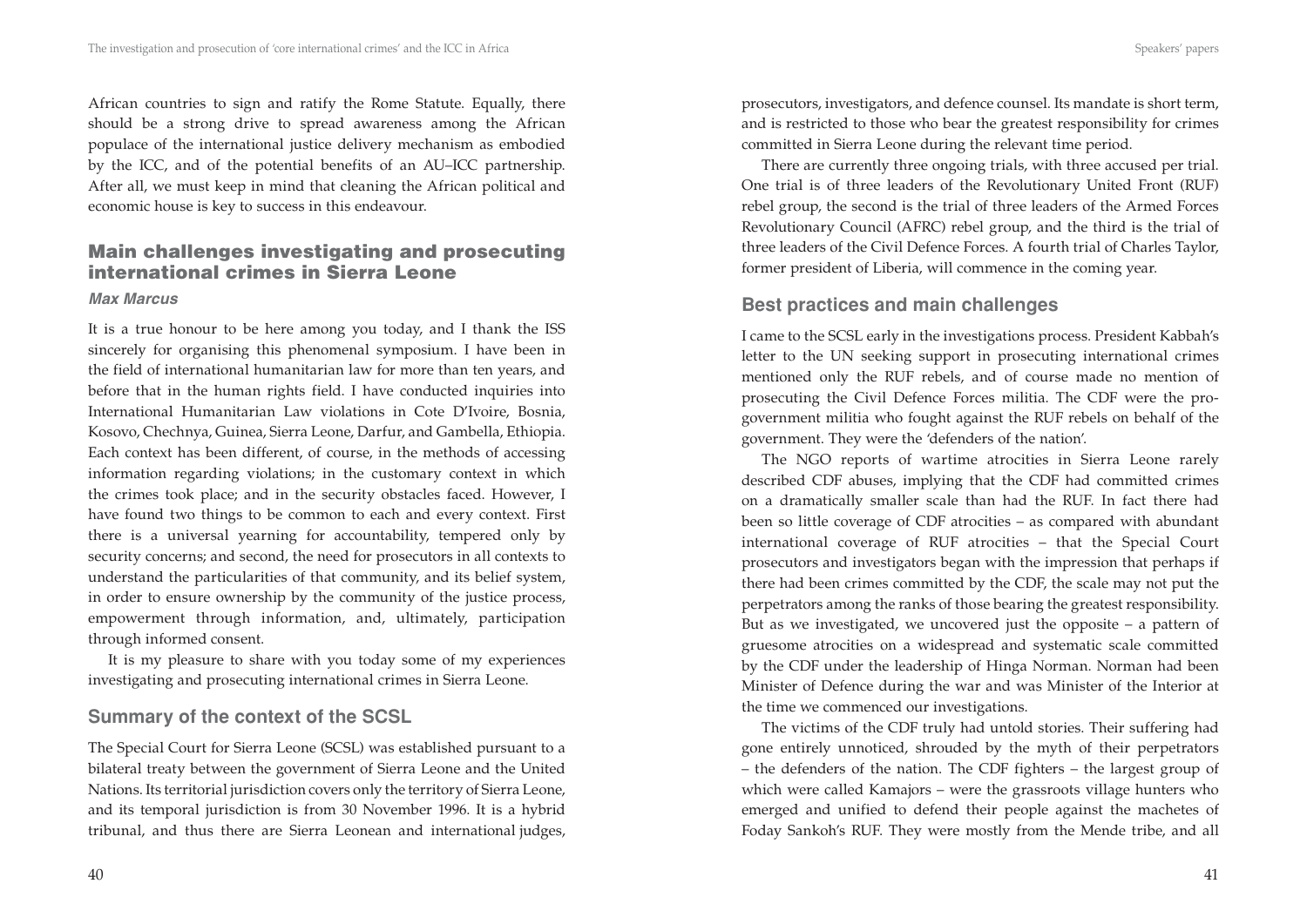initiated into the Kamajor secret society. President Kabbah had supported the CDF, and after the war, many of their ranks had obtained local positions of authority. They were untouchable and they made sure their victims knew the price they would pay for reporting CDF atrocities. We conducted this investigation with the utmost discretion, and its covert nature made for a longer and more elaborate evidence-gathering process than that for the RUF and AFRC cases.

I'd like to call to your attention three specific aspects of this investigation that posed challenges we did not predict. The first is a challenge that we managed to overcome. The second is one we did not – or haven't yet. The third was somewhere in the middle.

#### *Local custom in the context of international prosecution – a clash?*

The largest grouping of CDF fighters were the Kamajors – traditional hunters from villages mostly in the Mende chiefdoms of Sierra Leone. As part of their requisite training to become Kamajors eligible to fight on behalf of the CDF, they were made to take part in an initiation ceremony. Following up to a week in the bush for their initiation under the leadership of an experienced herbalist, often called the High Priest, the Kamajors were deemed to be members of the Kamajor secret society and were ready for their formal military training. Without this initiation process, no man could fight as a Kamajor. (There were no female Kamajors, however there was one female High Priestess who performed the initiations). The initiation process rendered the Kamajors bullet proof as long as they followed the stringent rules of the society.

Secret societies are quite common in Sierra Leone and many other countries. Often at puberty there is a rite of passage similar to an initiation ceremony that is usually performed by a traditional leader. A majority of Sierra Leoneans are members of secret societies. They are 'secret' in that no one from outside the society ever knows what is involved in the initiation process, and the penalty for revealing the secrets of the society can be excommunication from the community, or even death.

Of course we all understand that deep respect for a community's customary traditions is a basis for building the trust we need as prosecutors to build confidence and participation in the legal process.

Prosecutors and investigators in these contexts learn the traditional greetings for the Masaleit in Darfur; we know that in certain communities one must pay respect to the elders as a prerequisite to speaking to their constituents; we know that one must not use the actual term 'rape' with a Chechen woman; and we know that refusing a cup of coffee from a Bosnian family could mean they may refuse to share their stories with us. In this field, access to information is based on confidence and that confidence is built on respect, and on taking the time to learn about a community's practices.

But this secret society matter of the Kamajors gave us pause. Our initial inclination was not to touch it too closely and to tread very carefully with questions relating to the secret society to ensure that we do not lose key evidence of atrocities by alienating witnesses. The line was a very fine one; word could easily spread from chiefdom to chiefdom that the Special Court was investigating secret societies, which would have seriously endangered the security of potential witnesses and informants – not to mention SCSL staff. But through the interviews we came to understand that the secret society was the core psychological component of the military strategy – and thus it was a key factor in the planning and execution of criminal acts in violation of international law.

This inquiry took time and care, it required a sensitivity to the witnesses' wishes to speak more or less, and an abundance of confidencebuilding. And what did we find? We found that the Kamajor society was in fact not an authentic secret society in the way of the Bundu and Poro societies. In fact, it was a fabrication modelled on custom, a tool of manipulation by the CDF leadership to build fear and secrecy into the structure of the Kamajor forces. The CDF had *themselves* violated traditional customary practices by creating this pseudo-secret society to achieve their wartime goals. Had we been too afraid to delve into this for fear of violating tradition and custom, we would not have exposed this critical component of the criminal agenda.

Following the issuance of indictments, the Sierra Leone police force executed an arrest warrant for their boss, Chief Sam Hinga Norman, the Minister of the Interior, arresting him in his office in downtown Freetown. He is currently on trial in the CDF case, as the administrative head of the CDF, along with Moinina Fofana, the CDF's Director of War, and Alieu Kondewa, their High Priest and Spiritual Leader. Their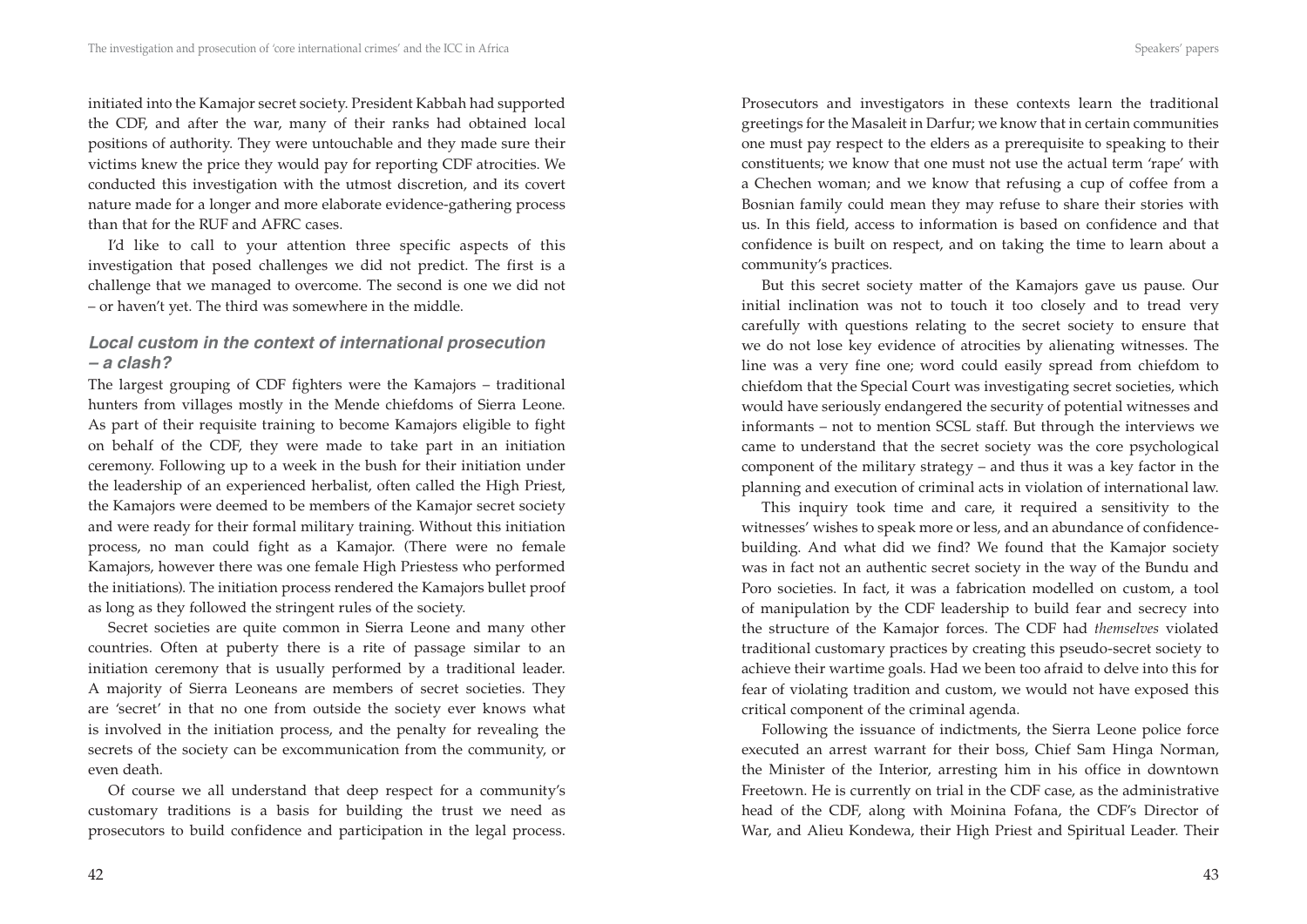prosecution is an example which shows that even if your ends are noble, if the means you use to achieve those ends violate international law, you shall be held accountable.

Of course this was not where this challenge ended. Witnesses for the prosecution swore under oath that they saw bullets bounce off their chests, or the uniforms of other Kamajors, who had been rendered bullet proof. The matter of customary spiritual beliefs emerges frequently in Court, challenging the Chamber to be adaptable to the local traditional context.

Overall, I believe we overcame that obstacle. Now I'll move on to an example that I fear we may not have overcome.

#### *Gathering evidence of crimes of sexual violence and prosecuting forced marriage*

#### *CDF crimes of sexual violence*

The world knows Sierra Leone for its gruesome amputations committed by the RUF and AFRC against civilians, including young children. But in Sierra Leone, even more widespread than the amputations were crimes of sexual violence. The RUF, AFRC and CDF committed these crimes against women and girls, and we intended early on in the prosecutorial process to ensure prosecution of these crimes.

Again in the context of the CDF, we faced an immense challenge in gathering evidence of crimes of sexual violence. The women in the community were reporting not against the rampaging rebels but rather against their own men, who had been instructed that they could use the civilian women in their communities as rations for the war effort. The Kamajor taboo against touching women while dressed in the Kamajor war attire – violation of which would render the bullet proofing ineffective – posed another obstacle in the path of obtaining access to this evidence.

It took so long to access evidence of CDF crimes of sexual violence that we did not have the evidence in time for the issuance of the indictment. When the breakthrough came and the evidence began to pour in, we filed an amendment to the indictment, prior to the commencement of trial. But the trial chamber did not grant that amendment, and consequently the CDF leadership is not being prosecuted for the commission of crimes of sexual violence. The court has gone so far as to insist on excluding any evidence of crimes of sexual violence, accusing the prosecution of trying to admit this evidence through the back door when it tries to enter this evidence in support of other charges, such as inhumane acts as a crime against humanity, or cruel treatment as a violation of Common Article 3 of the Geneva Conventions.

This I would say was one of the challenges we were unable to overcome in investigating and prosecuting international crimes.

#### *Forced marriage*

We had easier access to evidence of crimes of sexual violence committed by the RUF and AFRC than those committed by the CDF. Even so, it took extensive investigations over time to discover that in addition to rapes and gang rapes, sexual mutilation of unimaginable forms, and sexual slavery, the women of Sierra Leone had been victims of the crime of forced marriage. The nature of the harm these women had suffered was different than that suffered by the women who had been sexually enslaved. The women who had been forcibly married were enslaved by their perpetrators, but the obstacles to their liberation went beyond their perpetrator and extended to society around them. The perpetrator had used the traditional notion of marriage as a tool to imprison these women, and they were thus doubly enslaved by their perpetrator and his community.

Now we faced a prosecutorial conundrum. We felt an obligation to prosecute this crime to bring justice to the victims, and to expose the nature of their particular harm. Yet we knew that this crime had never been prosecuted before, and that the Court may decide that in fact these acts do not constitute a unique crime. We were taking a risk of setting a precedent which could be a setback for gender jurisprudence. Such a precedent could negatively affect the prosecution of this crime in other contexts.

We decided to consult the community themselves – those who had put their trust in us to be their vehicles of justice. We gathered together women community leaders and survivors from all over Sierra Leone to discuss the issue. Essentially we explained that there was no guarantee, and that it was highly likely that prosecution of this crime could even lead to an acquittal and perhaps a setback for the law. They unanimously asked us to take the risk.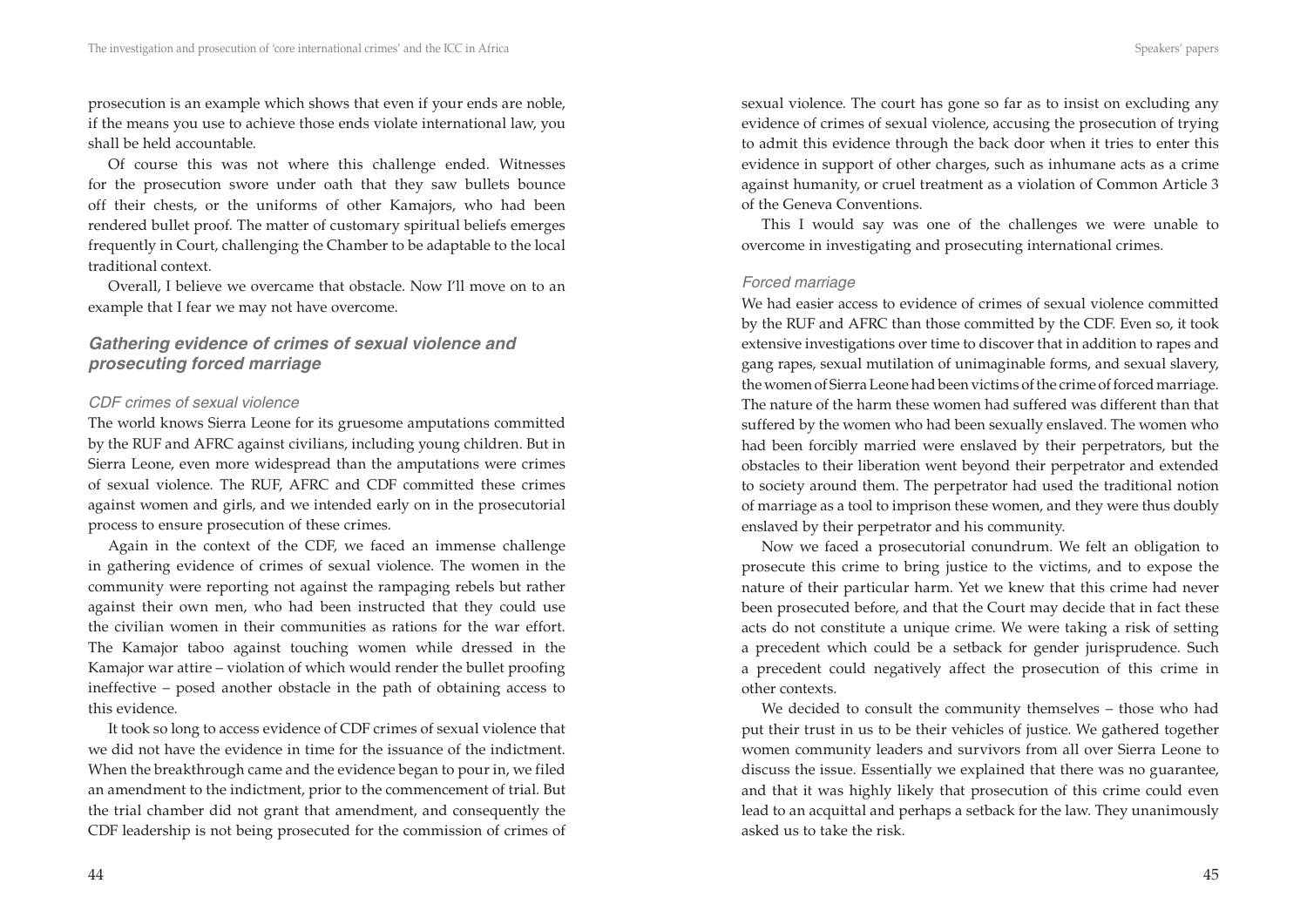The court accepted amendment of the RUF and AFRC indictments to include charges of the crime of forced marriage as an "other inhumane act," a crime against humanity. Unfortunately, it did not accept amendment of the CDF indictment, as discussed before. However the RUF and the AFRC are being prosecuted for the first time ever, for the crime of forced marriage.

This could also, I fear, be a challenge that ultimately we may not overcome, although this remains to be seen as the trial proceeds.

#### *Outreach – the key*

The last but perhaps the main challenge in investigating and prosecuting these crimes in Sierra Leone has to do with outreach. How can we narrow the gap between the field and the courtroom?

For the vast majority of Sierra Leoneans, a functioning law enforcement system and judiciary were entirely unfamiliar. The country is one of the richest in natural resources and yet one of the least developed, aggravated by a ten-year brutal civil war. Outside Freetown, there is little or no electricity or running water; illiteracy is estimated at approximately 85% and average life expectancy is 36.

Prior to the SCSL's establishment, most Sierra Leoneans were familiar with justice only as administered by chiefdom authorities. Beyond that, the concept of a national court system, let alone an international tribunal, was inconceivable. The only way to ensure that the population of Sierra Leone would feel a sense of ownership of the international criminal justice process that was meant to bring justice to them, was to bring them into the process with as much information as possible from as early on as possible. In a place where the vast majority of our evidence would be testimonial, with almost no documentary or physical evidence available, the entire process rested on the participation of the population.

There was a great risk that we would be obtaining witnesses' agreement to participate without giving them access to full information. In such a case their participation would not be based on 'informed consent'. The risk of even subtly or inadvertently misleading individuals into participating in the process without fully understanding what it was they were agreeing to, was a risk too great to take.

Outreach was without a doubt the key to ensuring that the population participated in the international criminal justice process with full and complete information and based on an informed choice to participate. Without outreach, there would have been absolutely no way to build the kind of buy-in we needed for the evidence gathering process. We simply would not have had any witnesses; those that would have testified would have been somewhat deceived, and may well even have backed out at a late stage in anger over that deception. In a prosecution relying almost entirely on witness testimony, this would have been devastating to the process.

Most importantly, without the population feeling a sense of ownership over the justice process, one has to ask what we are doing this for.

Why do I say that this is a challenge which has only partially been overcome? Because although outreach was done extensively, it should have been done even more comprehensively. The trials were never broadcast via radio which would have been the only way for most of the population to follow the proceedings. Rather a weekly summary was broadcast, which cannot possibly replace the impact of broadcasting witness testimony.

Donors and the diplomatic community appear to have little understanding and provide scant support for outreach efforts. The Special Court's Management Committee in New York tried to abolish funding for what outreach efforts there were, and any funding that remained was due exclusively to the determination of the Registrar.

Yet I can say without hesitation that the success of the Special Court process in terms of bringing justice to the Sierra Leonean population was directly proportionate to successful and creative outreach conducted on a shoestring budget. Outreach was the vehicle that brought the population into the justice process.

## **Areas where national criminal justice officials are likely to need support**

The SCSL's hybrid nature means that Sierra Leonean judges, prosecutors, defence attorneys, and investigators are functioning alongside international staff. The process would have been difficult – if not impossible – were it not for their involvement; as international prosecutors we were immensely dependent upon their central role. The Sierra Leone police force demonstrated through its collaboration with the Special Court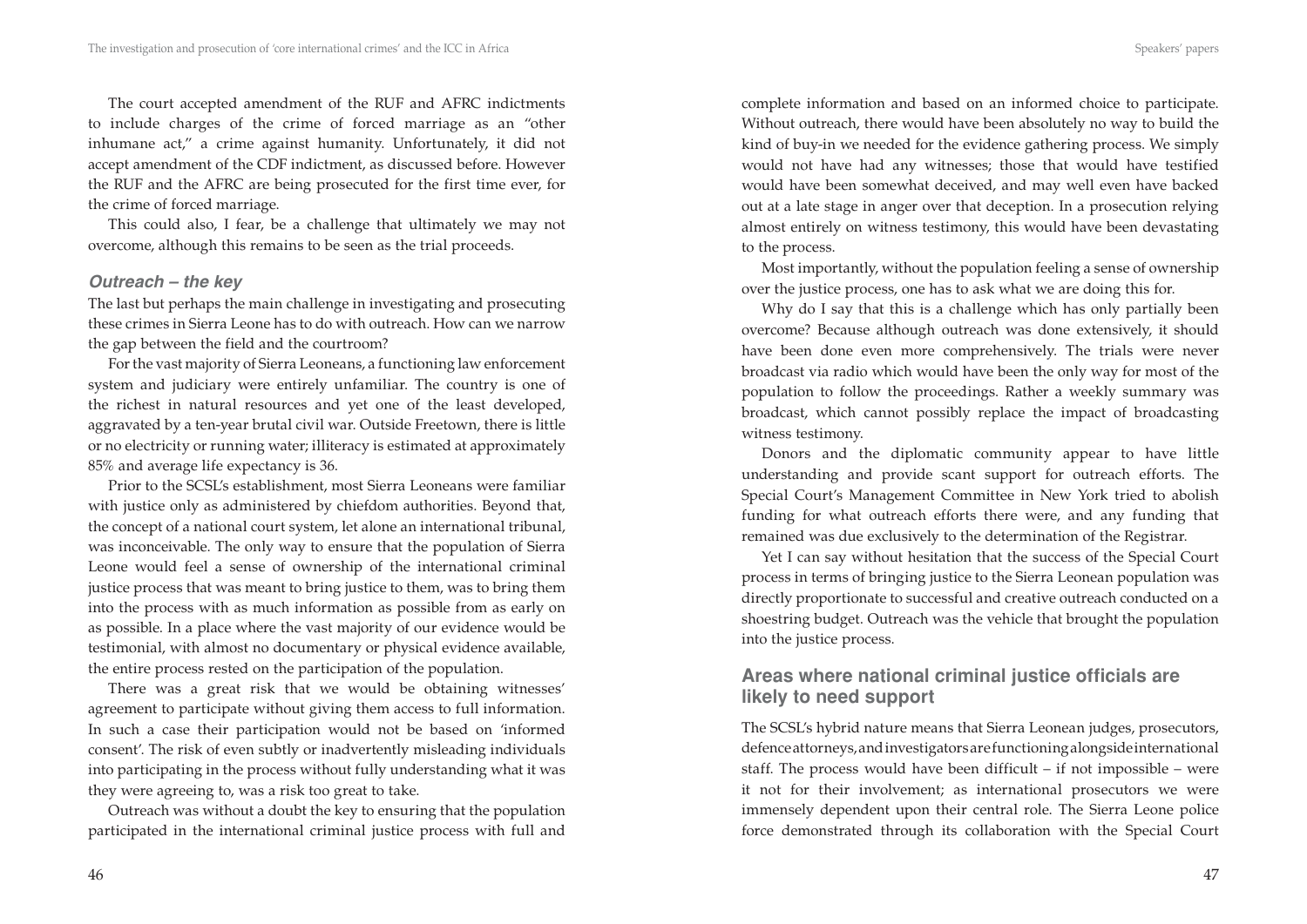that given the means to do so, they can and will perform their law enforcement duties with determination and objectivity.

The hope for the building of local capacity to investigate and prosecute these crimes will lie in their hands, as they are the ones who have been given the skills and training to ensure that the domestic legal process is gradually strengthened to meet international standards.

As for the obstacles in their path – these are unfortunately quite overwhelming. The situation in Sierra Leone has not changed much and the root causes of the conflict remain, though perhaps temporarily subdued by the international presence. Profound corruption, poor governance, and lack of accountability are pervasive, and thus resources that do come in do not seem to do anything other than enrich those in positions of power. I know I paint a bleak picture but I must be honest in my assessment. Those who do have the means to effect true change in the country often leave.

Unfortunately, Sierra Leone is still a country where arbitrary arrest and detention are extremely commonplace, and where access to justice is limited to those with financial means. An Anti-Corruption Commission set up to combat the pervasive power structures and ensure accountability has all but failed in its mandate. And there are more than 20 young men in pre-trial detention in the maximum security prison in Freetown since 2000, on charges relating to alleged wartime criminal acts. No attorney will defend them, and thus their cases get adjourned time and again.

Any development of the capacity of national criminal justice institutions would have to take place in the context of profound change in governance.

## **Conclusion**

Could we have anticipated and overcome these challenges earlier, or more successfully?

With regard to the Kamajor secret society matter, I do not think there would have been any way to conduct this investigation faster or earlier. The time it took was time well invested in confidence-building, and it was only due to patience and persistence that we gained access to this information in abundance. The same applies for the investigation into crimes of sexual violence, both in the CDF and in the RUF/AFRC contexts.

These types of investigations simply take time, time which cannot be cut short without asking witnesses to pay the price; and a grave one it might be for them, as they may be re-traumatised in the process.

Then how might we balance the limitations of a short term mandate, with the need to take our time in such areas of evidence gathering? One idea might be to commence the on-the-ground inquiry prior to the official start of the mandate. Similar to a UN Commission of Experts which preceded both the ICTY process, and the Darfur referral to the ICC, an investigation which begins earlier can contribute to balancing these two realities.

Of course, one cannot conclude a discussion about the challenges and successes of the Special Court without making reference to the successful arrest of Charles Taylor, and his upcoming trial to commence next year. This was perhaps the Court's biggest achievement.

## **Investigating and prosecuting international crimes at the International Criminal Tribunal for Rwanda**

#### *Bongani Majola*

The International Criminal Tribunal for Rwanda (the ICTR) has prosecuted accused persons for genocide, crimes against humanity and war crimes. Whereas there have been many convictions for genocide and crimes against humanity, there have been fewer for war crimes. A number of accused persons currently undergoing trials also face charges of war crimes. As of now, the ICTR has completed cases against 28 accused persons, of whom 25 were convicted and three acquitted. Trials of 27 accused persons are going on and are at various stages of development. We have investigated hundreds of accused persons since the beginning of the work of the Office of the Prosecutor. A lot of experience has been gained and many lessons have been learnt in the process.

I was requested to talk about challenges faced and best practices developed in prosecuting international crimes and to briefly give the context in which the ICTR was conceived.

The aim of the symposium is to help the International Criminal Court learn lessons and forge a better working relationship with the relevant structures of the African Union. For this reason, I would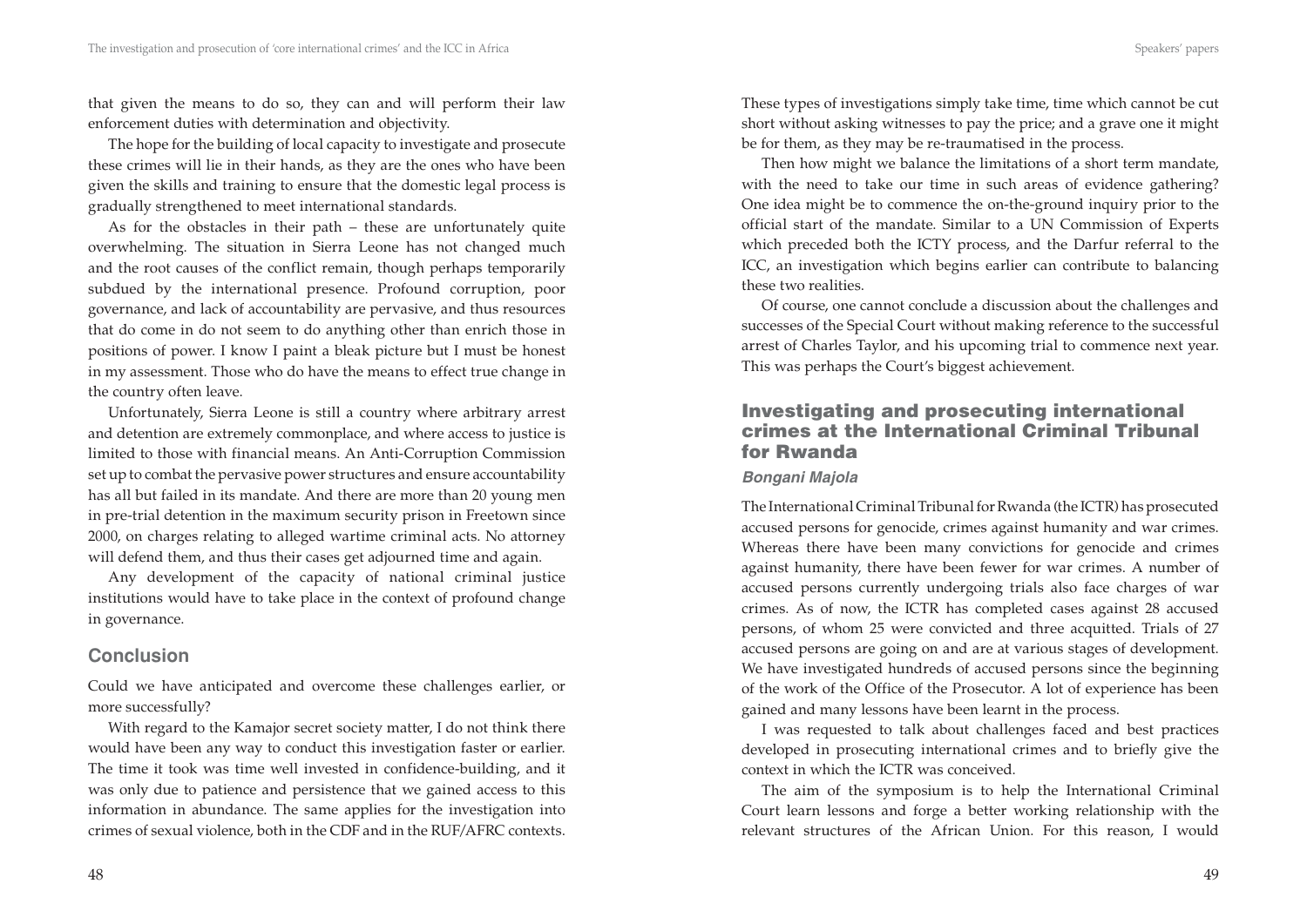like to concentrate on the challenges more than on best practices as I believe that highlighting challenges will be more helpful to the ICC. Nevertheless, I believe that it is worth commenting briefly on the work of the Tribunal to provide a balanced impression of the ICTR. In my view, the project has been more than worthwhile, in spite of the challenges that are discussed below.

#### **Context**

Let me briefly touch on the context before I talk more about the ICTR and the challenges that it has faced. The prosecution of those suspected of planning the Rwandan genocide of 1994 takes place in the international context. Of course there is a parallel process in Rwanda where genocide suspects are prosecuted at the national level. Although there were peace negotiations already concluded in Arusha, in my view, the Rwandan genocide of 1994 occurred during the time of an internal armed conflict between the former Hutu regime and a resistance movement of and led by the Tutsis. After the downing of the President's plane on 6 April 1994, Hutu extremists, both inside and outside the army, unleashed a wave of massacres of Tutsi civilians and moderate Hutus.

By the middle of 1994 the genocide had killed tens of thousands, decimated the judiciary and crippled the court structures in Rwanda. By July, the Hutu government had been defeated by the Tutsi guerillas who then took over the government of the country. In an effort to avoid the socalled 'victors' justice', the international community decided to establish an *ad hoc* tribunal – the International Criminal Tribunal for Rwanda – to try all who had committed serious violations of international humanitarian law within the territory of Rwanda, and Rwandan citizens who had committed such violations on the territories of neighbouring countries between 1 January and 31 December 1994.

Although the ICTR is now seen as a success story, it has faced many daunting challenges. By the beginning of 2003, the international community had grown tired of the ICTR. It was openly expressing concern that the Tribunal had not lived up to expectations. Its record was that, in a period of about five to six years, the Tribunal had managed to complete trials of only 13 accused persons. Part of the concern was that the large amounts of money that had up to then been invested in the ICTR had not been justified by outputs. Some members of the Fifth Committee of the General Assembly had visited the Tribunal in February 2003 to see for themselves what was happening. In the process

they expressed their concerns, particularly at the slow pace at which the Tribunal was doing its work. The slow pace had not been as a result of lack of hard work on the part of the Tribunal but because of the many challenges that it faced

especially soon after it started its work. One challenge was the slow pace resulting from the need to translate proceedings from Kinyarwanda to French and from French to English, and *vice versa*.

However, instead of being overwhelmed and consumed by its challenges, the ICTR learnt lessons from them, devised new strategies and set out to improve its performance. First, it developed its capacity to render simultaneous translation of court proceedings. Previously, the Tribunal used consecutive translation which slowed down the proceedings considerably. Trials move much faster now, since the adoption of simultaneous translation. The Rules of Evidence and Procedure were reviewed and amended so as to speed up trials. This is a continuing process. Recently, we have won a major victory in the Appeals Chamber which decided that Trial Chambers can take judicial notice of notorious facts. This will cut out a lot of otherwise unnecessary evidence and shorten trial times significantly compared to what happened before the Appeals Chamber decision was handed down.

The ICTR is now seen as a major international success because of the strides it has taken. It is the first tribunal to convict a person of genocide and to define rape as a means of committing genocide. Apart from this, the ICTR and its sister tribunal, the ICTY, has developed a large body of international criminal jurisprudence which will be of benefit to the International Criminal Court. We have improved our techniques for investigating international crimes of genocide, crimes against humanity and war crimes. Our investigators are now highly sought after because of the experiences they have. We have seconded some to assist in the investigation in Darfur. Others are now assisting in Beirut in the investigation that followed the assassination of Lebanon's former Prime Minister Rafik Hariri.

But we have had lots of challenges to contend with. I will touch on a few to illustrate.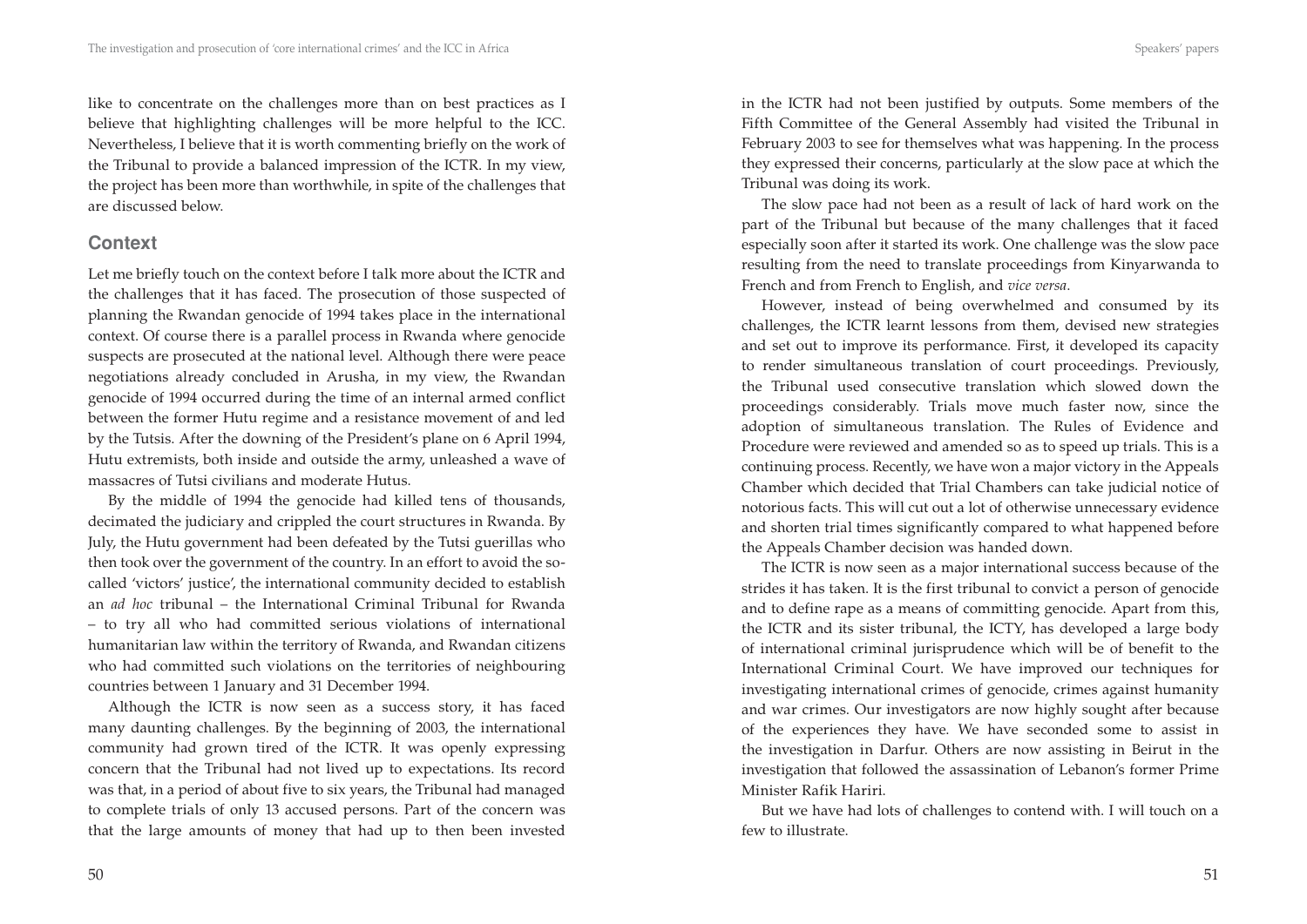### **Challenges**

#### *The collection and preservation of evidence*

The collection and preservation of evidence necessary to prove the guilt of those accused of playing a leadership role in the genocide was a challenge. The way in which the evidence is collected during and after the genocide and who collects it, has an impact on the successful use thereof. It was the journalists, non-governmental organisations and historians who were first on the scene in Rwanda soon after the genocide. In an effort to assist, many collected the evidence with the aim of availing it during the trials. In the process, some of the evidence was either distorted, lost or rendered unusable by the prosecution.

Other problems include issues surrounding the chain of custody of the evidence. Journalists, especially, were the first to interview witnesses and victims. By the time the ICTR investigators came, the witnesses were either no longer willing to repeat their stories or gave accounts that were contradicted by earlier accounts given to journalists.

#### *The arrest of those indicted by the Tribunal*

The fact that the Tribunal does not have its own police force and relies on assistance from member states has sometimes denied it the opportunity to arrest and prosecute some of the most notorious perpetrators of the Rwandan genocide of 1994. While some member states have readily cooperated and assisted the Tribunal, others have assisted accused persons to evade justice.

In December 2005, the Prosecutor found himself with no other option than to report the government of Kenya to the Security Council for noncooperation in the arrest of Felicien Kabuga, one of the most notorious leaders of the genocide. For a long time, the Kenyan government has given refuge and protection to Kabuga. In June 2005, after we had located him in Kenya we requested the Kenyan police to assist with his arrest. Before the end of the day, Kabuga had been tipped off and had hurriedly left the location, thereby evading arrest. We came close to arresting Ngirabatware in one of the West African countries. He was also tipped off and fled just before the arrest was effected.

On their part, fugitives resort to all kinds of tricks to evade arrest. For example, the former Minister of Defence, Augustin Bizimana, has on two occasions submitted death certificates to convince us that he is dead. We constantly receive delegates from the fugitives giving us misinformation about their health, locations and intentions. Coupled with member states' lack of cooperation, this has made it very difficult for us to arrest some of the most notorious leaders of the Rwandan genocide of 1994.

#### *Witness's ability to recall details after many years*

It is 12 years since the Rwandan genocide occurred. Witnesses are finding it progressively harder to remember the exact details of what happened. They sometimes cannot fully remember finer details of an incident. While we, the prosecution, have no doubt that they are telling the truth, it can be argued that the risk is increased for convicting an innocent person on the basis of the testimony of some of them. Similarly the risk of an acquittal of a guilty person is increased because of the doubt that can be created in the minds of the judges. It is therefore important that judicial processes, if any, be undertaken at the earliest possible moment, preferably while the events are still fresh in the minds of witnesses.

#### *Access to and security of witnesses*

The intimidation and bribery of witnesses remains one of the major challenges we have to deal with. Some prosecution witnesses have died under mysterious circumstances. Many witnesses have reported being threatened or intimidated once it is known that they had been to Arusha to testify for the prosecution or that they intend to do so. The mood in some localities in Rwanda is against testifying against the leaders of the genocide and witnesses often experience difficulties when they return from Arusha. Although the Rwandan government is keen on protecting them, it lacks the necessary resources. As a result, we have had to dispense with crucial witnesses in some cases, the most recent being the Rwamakuba trial.

What is even more discouraging is that the accused and their collaborators have managed to bribe a few of our own staff who, in exchange for compensation, have intimidated and misled witnesses into refusing to testify for the prosecution or changing their testimonies. The Prosecutor is currently investigating such conduct and a few indictments are due to be issued for interference with witnesses and defeating the ends of justice.

Some witnesses are reluctant to dredge up the past. They do not want to open old and painful wounds. They therefore refuse to testify even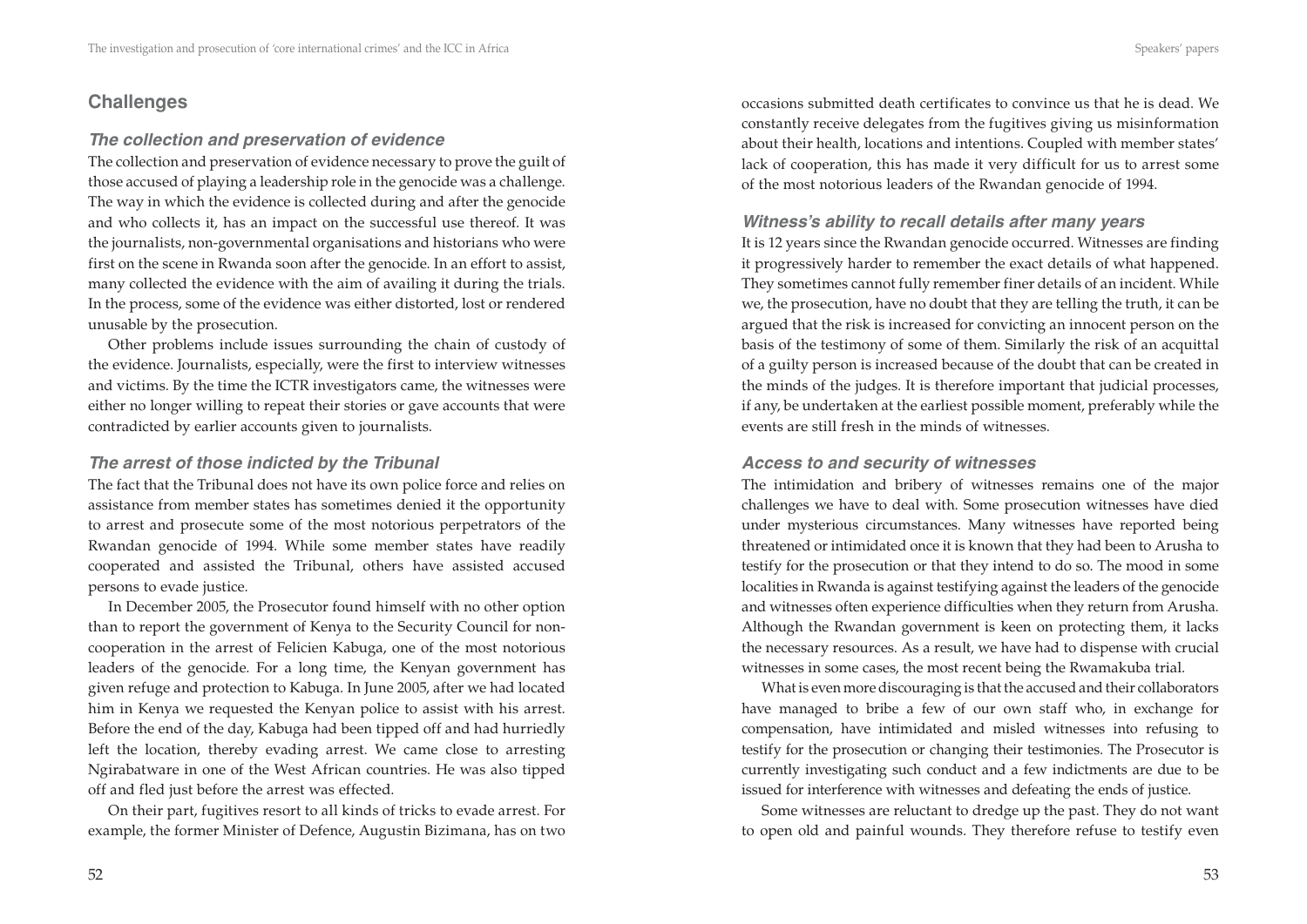when threatened with judicial sanctions. Often crucial evidence is lost when that happens and a guilty person may go free as a result. This is not conducive to a successful fight against impunity. I do not have solutions to these problems. But I would suggest that it is important to have a strong witness management program that also invests in the protection and security of witnesses.

#### *Prosecuting offences of sexual violence*

Our experience is that it has been hardest to put together and prosecute cases on sexual violence arising out of the Rwandan genocide of 1994. While there were widespread, systematic and shocking incidents of sexual violence during the genocide, the Tribunal has tried very few persons for these crimes. We have often been forced to consider withdrawing charges of rape rather than proceeding with them only to see the accused acquitted.

The main challenge has been to establish the link between the leaders of the genocide and the rapes and other incidents of sexual violence. The other challenge has been that Rwandan women are largely unwilling to come forward and testify. Quite late in the day, we realised that victims of sexual violence are uncomfortable talking about matters of a sexual nature especially with male investigators. We then established a Sexual Offences investigating team and provided investigators with training. One witness who had been badly abused had initially given a statement and was willing to testify. She later met someone and got married. Now she is refusing to testify because if it comes out that she was raped during the genocide, it may result in the dissolution of her marriage.

The difficulty we experience with rape cases may not be experienced elsewhere. Our difficulties may stem largely from the nature of the Rwandan genocide. However, it would be prudent to use well trained investigators to investigate allegations of sexual assaults and to provide counseling to victims right at the beginning of the investigation.

## *Limited scope for utilising documentary evidence to prove facts alleged in the indictment*

In prosecuting crimes of this nature, our experience shows a heavy reliance on oral evidence. We have crucial witnesses who cannot testify because they are too sick to endure the demands of a witness box. In the Serugendo case, he has given the prosecution a very detailed and powerful statement that heavily implicates some of the leaders of the genocide whom we are currently trying. But he is lying in hospital in a neighbouring country struggling with a terminal illness. Doctors say that he is too infirm to testify. There is little scope for using his statement against our accused persons.

#### *The evolving jurisprudence*

While the trial chambers have welcomed the development of international criminal jurisprudence, the evolution of that jurisprudence poses serious challenges to the prosecution in some areas of the law. This is particularly the case in respect of indictments. Many of our completed trials and some ongoing ones were or are based on old indictments. These were formulated and confirmed by the judges in the early years of the Tribunal. Among others, the Butare trial, which has been running for five years now, the Military I trial which has been running for almost four years, and the Government II trial, which has been running for three years, are being prosecuted on the basis of so-called old indictments.

In 2003 the Ntakirutimana Appeals Chamber judgment modified and tightened the law on the form of indictments. It required more particularisation of information in the indictment so that the accused is fully informed and receives sufficient and timely notice of the allegations, and the case against him or her. The Ntakirutimana standard renders many of the old indictments potentially deficient and therefore defective. These indictments cannot be amended at the stage where all the mentioned trials are way into the defence cases.

### *Coordination of information of trials*

On several occasions we have either lost counts in a trial or come perilously close to losing counts because of our failure to coordinate information among various trials. Although we have several trials going on in different trial chambers, we are essentially trying one genocide case. The evidence that a witness gives in one trial is often relevant in one or more other trials or cases. Situations have arisen when a witness who has testified in one trial, does so in another trial. The defence often uses the witness's earlier testimony to try and show inconsistencies. Coordinating information on witnesses, exhibits, documents, the accused persons and trial chamber rulings and orders is of utmost importance.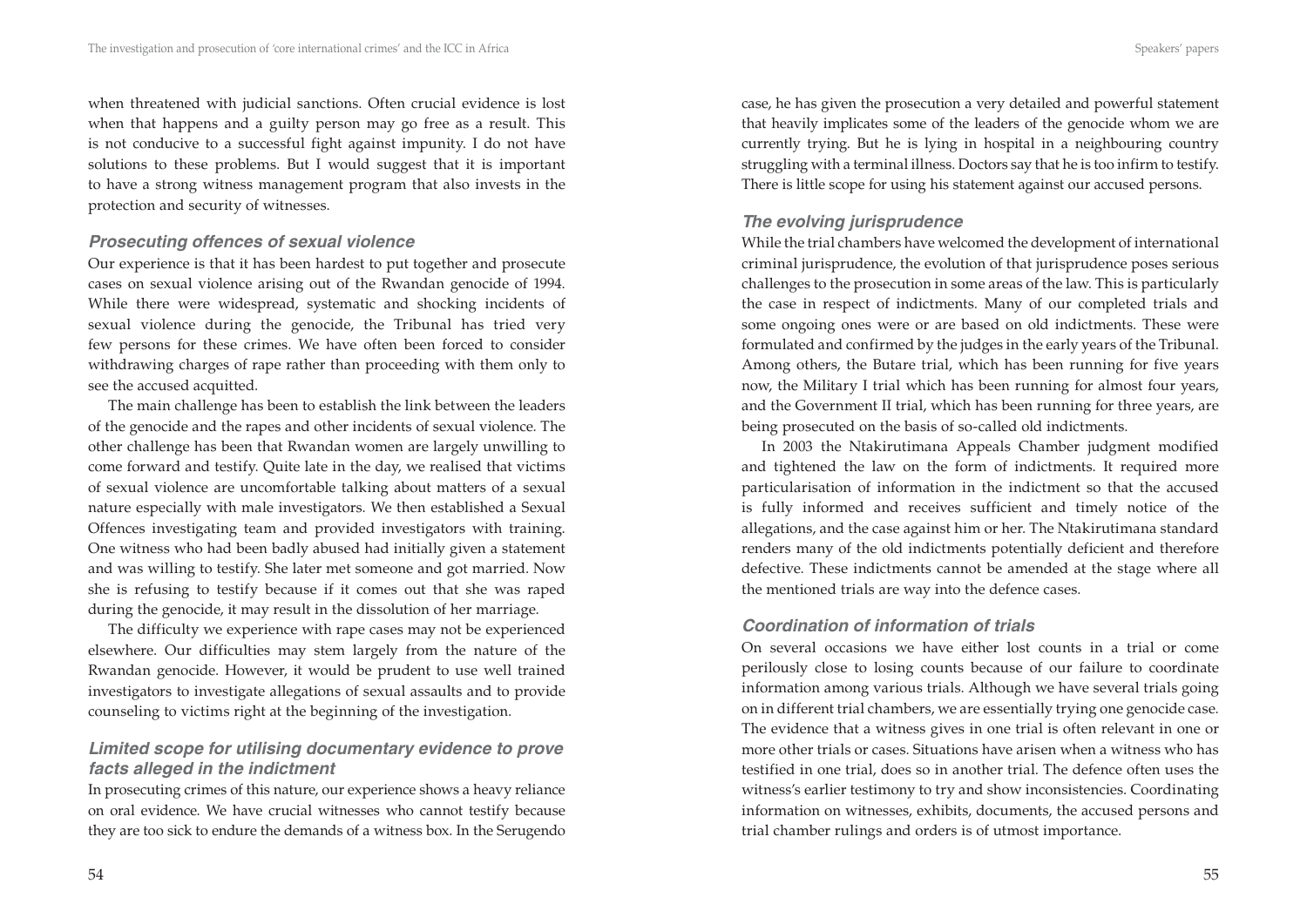#### *Prosecuting sitting governments*

If the future international criminal justice mechanisms are to have a significant degree of success, it will be necessary, especially at the political level, to reconcile and balance the interests of governments in conflict situations with the interests of maintaining international criminal justice. One challenge we face is that in Rwanda international crimes were committed by both the Hutu regime and by the Rwandan Patriotic Front which is currently ruling Rwanda. It has not been easy for the Tribunal to investigate and bring charges against members of the ruling RPF. Yet we have prosecuted over 56 Hutus for genocide and crimes against humanity. We are to start trials against another 14 Hutus in detention and 18 who are still at large.

The Tribunal is facing constant criticism from not only the Hutus who are facing prosecution, but also from the international community. They all accuse us of dispensing victors' justice. You may have heard from other speakers at this symposium, talking about the cases of Uganda and Darfur which, in my view, are aimed at thwarting the judicial intervention of the International Criminal Court. To some, what motivates the Ugandan government to work harder on the peace initiatives with the Lord's Resistance Army is the fear that the investigations by the ICC will unearth violations of international humanitarian law by officials of the ruling Ugandan government.

### **Best practices**

- The Prosecutors' Colloquium: In 2004 the Office of the Prosecutor proposed a colloquium of prosecutors of international criminal tribunals. This forum has been very instrumental in facilitating the sharing of ideas among tribunals such as the ICTR, ICTY, ICC and the Special Court of Sierra Leone. The colloquium has become an annual event ensuring a continuous sharing of ideas and a joint search for solutions to challenges.
- Indictment review and trial readiness review: One of the lessons learnt is that a fat and fluffy indictment contributes to the slowing down of proceedings. For this reason, our best practice is to draw lean and mean indictments containing only essential counts in respect of which there is strong evidence. In addition every

indictment undergoes an indictment review process to ensure that it conforms to the latest jurisprudence on indictments. The other best practice we have adopted is the trial readiness review. This checks on whether all the procedural requirements have been complied with before the start of the trial.

■ When investigating sexual assault crimes, it is better to use well trained investigators who are able to deal sensitively with the trauma that the victims have undergone.

## **Conclusion**

As stated earlier, the aim was to highlight challenges that we have encountered at the ICTR in the hope that these challenges can be anticipated by the ICC and solutions sought well in advance.

## **Best practices and challenges encountered when prosecuting and investigating international crimes in Uganda**

#### *Richard Buteera*

The investigation and prosecution of crime is never an easy task and yet the two roles have always been critical in the administration of criminal justice. The proper investigation of crime is the basis for a successful prosecution. The prosecutor will depend upon the availability of evidence in order to prove his case. The prosecutors' duty in court is to prove the case against the accused beyond reasonable doubt. That is no easy task.

The investigation and prosecution of crime requires resources, facilities, experience, expertise and a proper legal and procedural legal framework. The more complicated a case is the more of each of those requirements it will need. Complex international crime is usually more expensive to handle and it requires more expertise. Adequate facilitation of investigators and prosecutors is a challenge particularly for the poor countries.

The criminals know the weaknesses of criminal justice systems in the less developed countries and will concentrate their activities in these areas where they may escape apprehension. As a result, international criminal justice systems must work together to prevent criminals using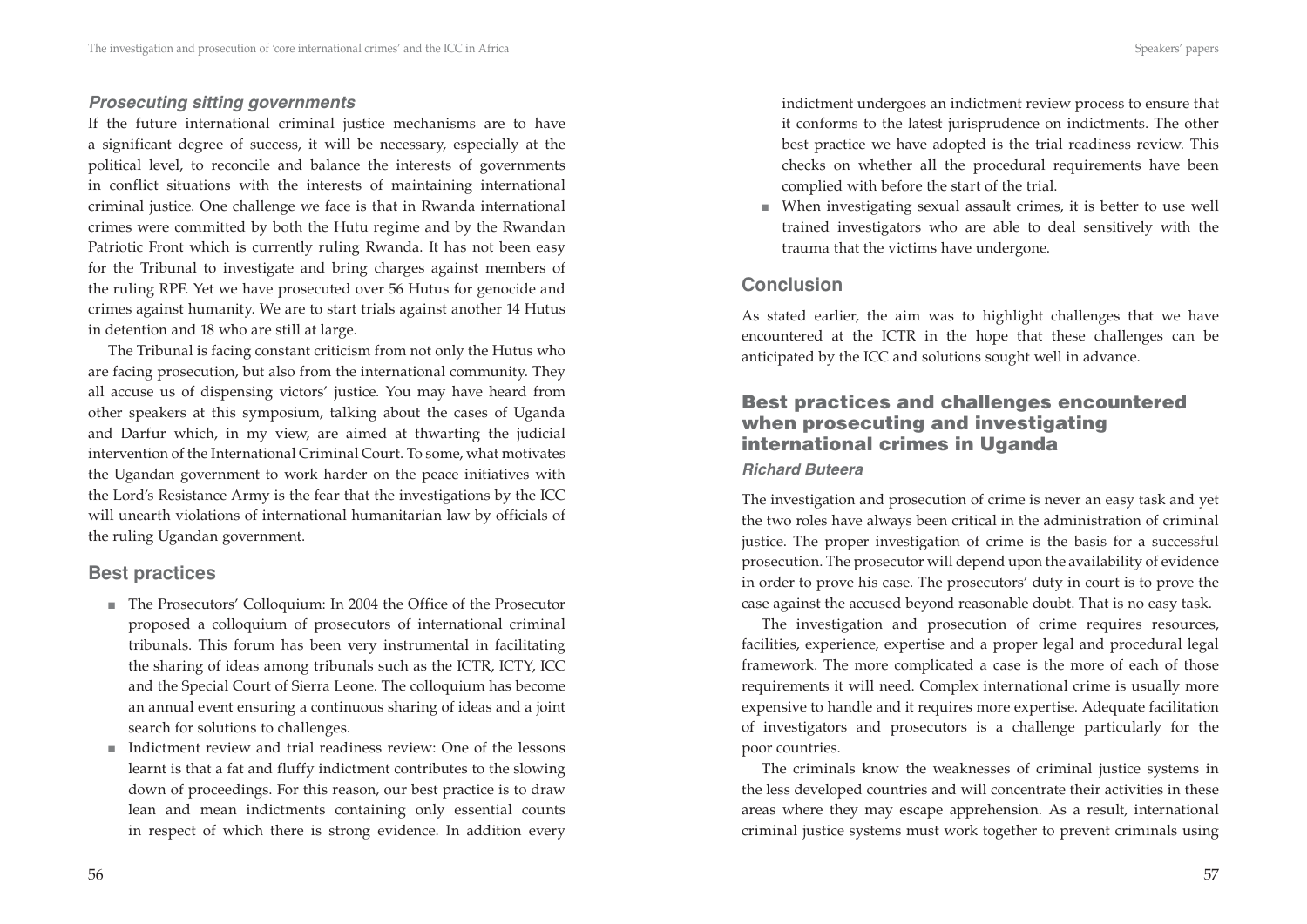these countries as hideouts that they operate from to commit crimes all over the world.

With international crime there is also the challenge of working with others from outside your borders. You do not know each other in the first place. The systems and laws are different which makes it difficult for investigators and prosecutors to work together in systems, procedures and laws with which they are unfamiliar.

Workshops like this one and other forms of international interaction are very useful in this regard. Establishing contacts amongst law enforcement agencies is useful. When investigators and prosecutors determine to cooperate, they overcome the differences and justice is done. I will give one example of international cooperation that clearly illustrates that differences in systems and laws will not be a hindrance to the enforcement of international law if the relevant authorities and countries are determined to see that justice is done.

## **The Itongwa case: Successful international cooperation with Denmark**

One Major Herbert Itongwa was a soldier in the Ugandan Army. He and his associates were suspected by police of committing a number of offences. They formed a rebel force, essentially to evade apprehension by the police, which they called the Uganda National Democratic Alliance. He headed the force assisted by his deputy, Lt Gonzaga Bukenya. They started terrorising places near Kampala and in the Central region, committing robberies and murders.

Major Herbert Itongwa escaped and ended up in Denmark. To secure refugee status in Denmark, Itongwa explained the offences he committed in Uganda in graphic detail to the Danish immigration authorities. One of the offences he described was how he had murdered a Regional Police Commander, Karakire, and kidnapped and tortured a Minister, Dr Makumbi, and a female doctor he was travelling with. Major Herbert Itongwa could not be extradited for trial in Uganda because Denmark does not extradite offenders to countries where there is a possibility of them being sentenced to death.

We discussed this case with colleagues that head the prosecution authority of Denmark when at the International Association of Prosecutors Annual conference in London in September 2002. We agreed that the most important thing is to ensure that such serious offenders face justice regardless of where they are tried. Acting in a coordinated manner, investigators and prosecutors from Denmark worked together with their counterparts from Uganda. Evidence was collected from Uganda and adduced on video tape in the High Court of Uganda in the presence of Herbert Itongwa's Danish defence lawyers. The same evidence was later adduced in the High Court in Denmark at Itongwa's trial. He was convicted in Denmark where he is still in detention.

This case is a good example of how international cooperation by investigating and prosecuting authorities can overcome difficulties and ensure that justice is done in spite of the potential obstacles caused by differences in legal systems and laws. In the fight against international crime and impunity, Ugandan investigators and prosecutors have on-going international cooperation with the International Criminal Court. This experience has provided lessons for every prosecutor and investigator on a number of challenges that arise in the process of handling such a case. These lessons are discussed below.

## **The LRA leaders' crimes and cooperation with the ICC**

The Lord's Resistance Army (LRA) is a criminal organisation that commits heinous criminal acts in strange ways. Jonathan Holmes had the following to say about the Lord's Resistance Army:

From Uganda, a country which has had more than its fair share of madmen and bloodshed comes a new gang of butchers – the Lord's Resistance Army. The North of Uganda has been devastated by this rebel army of fanatics whose blend of Christianity and black magic is used to deadly effect. Their standard recruiting technique involves kidnapping children, after torturing and executing their parents, and then training them to become killers. Thousands of children have been turned into soldiers or sex slaves. The LRA hopes to gain control over all of Uganda and then implement a government ruled by the Ten Commandments. For the moment their commandments are rather more hellish – one of their most recent and bizarre edicts has been against the riding of bicycles – anyone caught doing so has both of their feet cut off on the spot.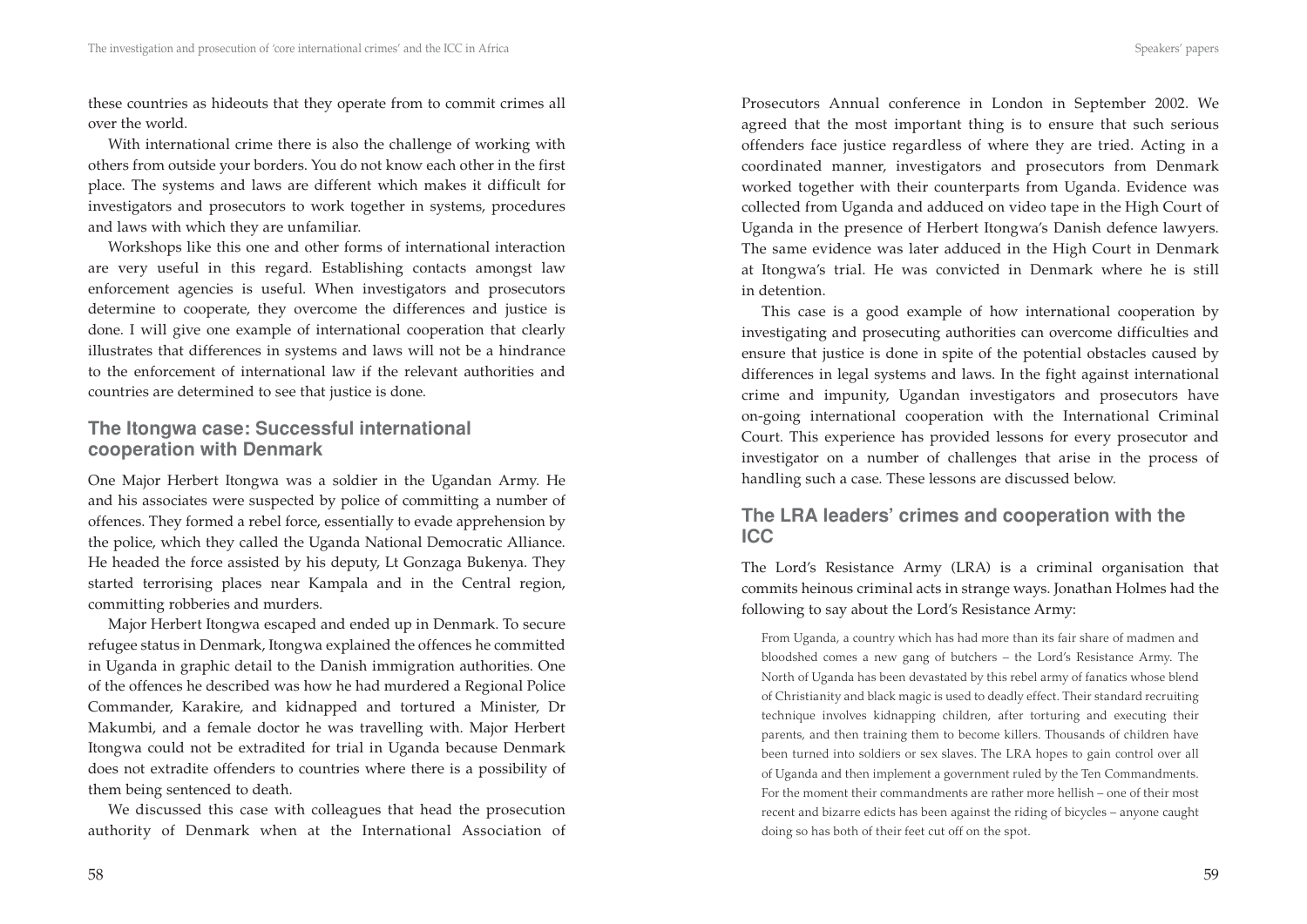Kony, who is the leader of the LRA, operates in Northern Uganda which is largely a rural community, many of whose inhabitants are Roman Catholics. The claim to rule by the biblical Ten Commandments is for the purpose of identifying this terrorist organisation with the Roman Catholic religion and thereby hopefully fooling the Catholic population into supporting the LRA. Kony is known not to believe nor behave as a believer in the Roman Catholic religion. This is what one of the abductees that escaped from Kony observed:

It was a strange religion Kony adhered to. He prayed to the God of the Christians on Sundays reciting the Rosary and quoting the Bible; but he also prayed on Fridays, like the Moslems. He celebrated Christmas, but he also fasted for 30 days during Ramathan and prohibited the consumption of pork.<sup>25</sup>

Kony and his organisation claim to be Christians and Moslems at different times for the purpose of benefiting from both beliefs.

The government of Sudan has now stated that it has withdrawn its support from The Lord's Resistance Army. Originally the Sudan government and Islamic extremists in Sudan supported Kony and the LRA in order to use them to disrupt Northern Uganda which they thought was a base used by the Sudanese People Liberation Army (SPLA) which was fighting a war of liberation in Sudan.

The LRA has committed many heinous crimes and is extremely unpopular as a result. For its survival its main recruitment process is the abduction of young men and women including very young children who are forced to be child soldiers. The female children are raped and distributed to commanders and soldiers as sex slaves. The LRA soldiers attack villages in Northern Uganda, Southern Sudan and now in the DRC and commit murders, robberies, gang rape, defilement and thefts from shops, farms and homes. The local population in Northern Uganda where the LRA operates has had to move into internally displaced people's camps under government protection. This has caused untold suffering and the conditions in camps are difficult.

The LRA case has been referred to the International Criminal Court (ICC) by the government of Uganda. The ICC has been working with the law enforcement authorities in Uganda and has investigated the case.

60

Evidence that is sufficient for the prosecution of LRA leaders has been gathered and the ICC has issued international warrants for the arrest of five leaders of the Lord's Resistance Army including Joseph Kony.

## **The challenges of the LRA case**

The Lord's Resistance Army and its commanders operate in Northern Uganda, Southern Sudan and Eastern parts of the Democratic Republic of Congo. These criminals are well armed with weapons obtained from the government of Sudan and from the instability of the region as a result of wars in the DRC, Somalia, Ethiopia and Southern Sudan. The supply of illegal arms is therefore difficult to handle.

The challenge to law enforcement in this situation is how to maintain law and order. The criminals keep shifting from one country to another making their arrest difficult. Right now they are stationed in the Garamba National Park in the DRC. The DRC government does not seem to have sufficient control over the area to arrest the armed thugs who are wanted by the ICC. The administration of justice is a big challenge to law enforcement officials in a politically unstable environment.

## *Local and international concerns that impact on the case and its management*

For investigators and prosecutors, it is logical and clear that criminals who have committed serious international crime should be apprehended, tried and if convicted, punished for the offences they have committed. This is not so clear to all parties in the Lord's Resistance Army case.

As stated above, the Lord's Resistance Army recruited most of its fighters by abducting young children whom it trained and armed. The children would be used to terrorise their original home villages, harass their own friends and relatives, forcing them into internally displaced people's camps where they live in horrible conditions. Although one might expect the victims to welcome the news that the perpetrators of these crimes have been indicted by the ICC, this has not been the uniform response from the affected population and the public. Some people are of the view that the offenders should be tried and punished for the heinous crimes they have committed. Others, however, do not agree with the trial of these serious offenders. Some have argued that

<sup>25</sup> Els De Temmerman, *Aboke Girls*, p 73.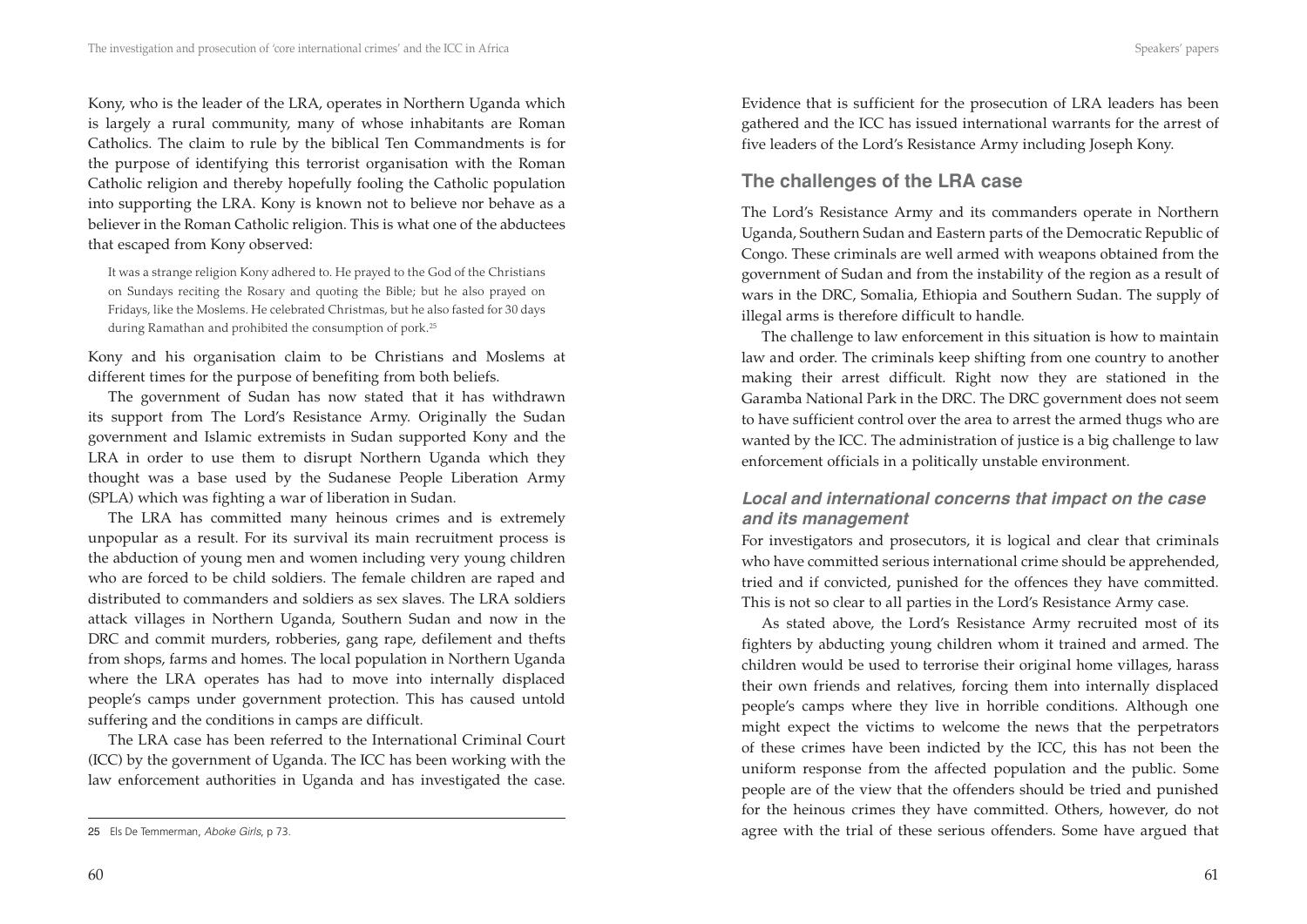the child soldiers who committed atrocities after abduction and forceful recruitment are themselves victims of crime and should be rehabilitated. This argument would not be valid for the top leaders but even for these, some have argued for peace talks for the purpose of achieving reconciliation and peace rather than criminal trials and justice.

Archbishop John Baptism Andama, the Chairman of the Acholi Religious leaders' peace Initiative (ARLPI), has urged the ICC to "keep as far away as possible from the Juba talks. Our people have suffered enough. They are tired of staying in camps".<sup>26</sup> He said the role of the ARLPI was to build confidence between the two warring parties so that they can sit around a table to end the war in Northern Uganda. The Executive Director of the Non-government Organisations (NGO's) forum recently had the following to say:

It would be better to pursue dialogue first and see whether we can realise everlasting peace in Northern Uganda and have justice thereafter. Justice can come later when peace is achieved.

#### Professor Mahmood Mamdani, a Ugandan at Columbia University in the USA, said the following about the LRA/government of Uganda talks:

For those wanting to understand the folly of an ICC option and the potential of a negotiated strategy, the appropriate analogy is not the end of Nazi Germany but that of apartheid South Africa. If an international court had insisted on trying the perpetrators of apartheid in the name of justice in 1990, it would have only delayed the end of apartheid and the suffering of the South African people, who knows for how long. Let us remember that apartheid did not end with the involvement of an international court of justice, but with a negotiated political settlement at Kempton Park.

Just as the end of apartheid followed a change in the international balance of forces at the end of the Cold War and made possible a new political era based on reconciliation (and not justice), so the changed regional balance of forces offers us the possibility of a historic national reconciliation. But so long as Kampala's vision is confined to Kony and the LRA, and its agenda limited to revenge in the name of justice, a durable reconciliation is likely to evade us.

The government of South Sudan has explained that it is interested in the talks and has offered to act as mediator because their people have suffered from the brutality of the LRA. The government of Uganda has stated that the LRA are now operating from the Garamba National Part in the DRC after fleeing from Ugandan army operations in South Sudan, which had been authorised by the government of Sudan. The government of the DRC has refused to allow the Ugandan army to attack the LRA in the Congo. As a result, the Ugandan government has accepted negotiations instead of simply watching the LRA regroup and

#### *The legal challenges*

The Rome Statute makes it an obligation for party states to cooperate with the ICC. The full cooperation of states is needed for the ICC to meet its expectations and be fully operational, because among other reasons, the ICC does not have its own police and prisons. The ICC is thus only a part of the international criminal justice system. States should investigate the crimes and prosecute them domestically and when that is not possible, the ICC should assist. In the case of Uganda, Kony was not available in the country to be arrested and prosecuted and so his case was referred to the ICC by the government of Uganda.

reorganise for further attacks into Northern Uganda from the DRC.

Presently peace talks are going on in Juba, South Sudan, between the LRA and the government of Uganda. At the same time, the ICC international arrest warrants are still pending. The legal challenge that arises is the implementation of the international arrest warrants and the peace process that is being pursued. There are pressures for a negotiated settlement and there are pressures to reject impunity for serious crimes by prosecuting. There are also concerns that Acholi traditional norms of criminal justice should be applied. The offenders would be subjected to traditional punishments and then be cleansed in Acholi cultural ways. It is argued that resorting to traditional norms does not mean allowing impunity for the offenders.

Prosecutors would find it easy to argue that those accused of international crime should be charged, tried and punished upon conviction. This would send the message that there will be no impunity for serious crime. The reality on the ground, however, should not be ignored. Kony and his criminal group are in a forest in the DRC and the

<sup>26</sup> *New Vision Newspaper*, 11 July 2006.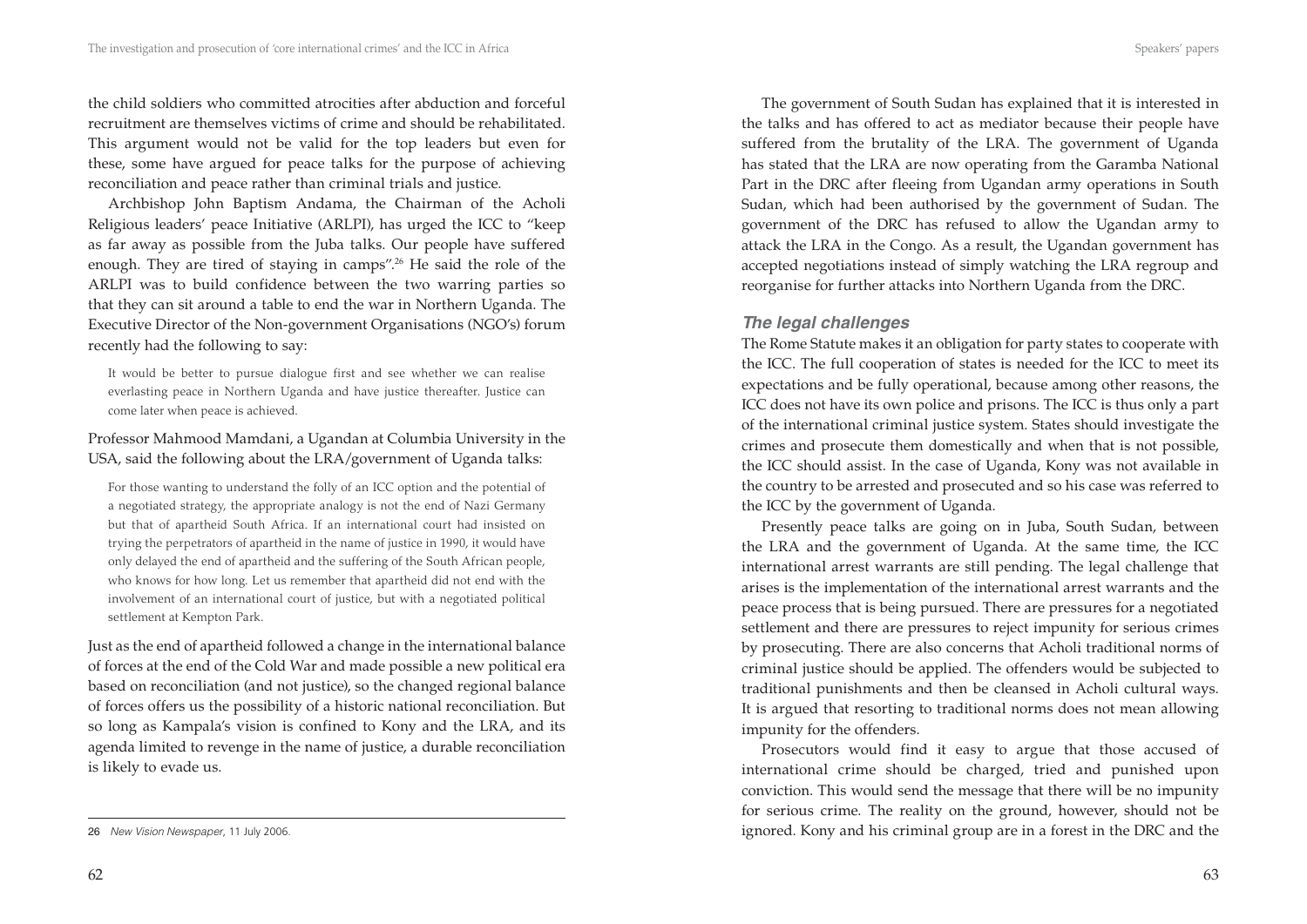pressure for peace negotiations is great. The local population has suffered and continues to suffer and they, along with many others, are calling for peace talks. It is probably reasonable to give peace talks a chance, given that the debate on peace and justice could continue whatever the results of the peace talks.

#### *The Amnesty Act*

Some offenders who have been committing offences in the LRA have been arrested and prosecuted. These arrests and prosecutions have raised legal challenges – in one case because of the Amnesty Act.

The LRA war has caused untold suffering to the people of Northern Uganda but for purposes of reconciliation and peace, Parliament passed an Amnesty Act in 2000. The Act declared amnesty in respect of any Ugandan who has engaged in war or armed rebellion against the Republic of Uganda since 26 February 1986. The applicant shall not be prosecuted or subjected to any form of punishment for participation in the war or rebellion or for any crime committed in the name of the war or armed rebellion. Those who have participated in the LRA atrocities then escape answering for their offences through simply applying for amnesty. Under the amnesty law, the state has no discretion on the granting of the amnesty as amnesty is automatically granted on application. The challenge is that the person who has committed heinous crimes will not be prosecuted or be prosecutable after applying for amnesty.

#### *Witnesses and witness protection*

A big challenge to investigators and prosecutors in serious offences of the gravity of the LRA, relates to witnesses and witness protection. Many LRA atrocities are committed in broad daylight and in villages where the perpetrators are well known. The abducted people know or come to know those who abducted them or raped/defiled them, so there is clear evidence to identify the perpetrators. The LRA, however, attacks for purposes of destruction. They attack and kill whoever is in sight. They burn all the houses and those that survive flee, which means that killers cannot be clearly identified. Witnesses are also scared and traumatised.

The survivors of these attacks and the victims of defilement and rape who know the offenders well find themselves in a difficult situation that prevents them from freely testifying against their attackers. They fear the consequences of retaliation for themselves and their relatives, especially because they know the LRA rebels are merciless and that if you testify against one of them, the others will punish either the witness or the witnesses' relatives.

The potential witnesses therefore need assurance that the evidence they may provide will be recorded in confidence and that their lives will not be in danger after the testimony. There is a need to develop a relationship of trust between the investigators, prosecutors and the witnesses in order to convince them to testify. This requires a well planned witness protection programme.

Witness protection is a complicated and expensive activity. For poor countries like Uganda, it is not easy to implement witness protection programmes. This is an area where the ICC could play a useful role in providing technical assistance and sharing expertise. The experiences that have been gathered from the trials in the Rwanda tribunal, the Yugoslav trials and now Sierra Leone and other international experiences should be gathered and shared to help in situations that Uganda and other countries are now experiencing.

Some witnesses need support and some even need to change their identity and residence if they have to testify. In this regard, international cooperation is extremely important. We are in the process of proposing witness protection legislation to parliament, and it would be useful to learn from others who may have useful lessons that could be relied upon as best practices.

## *Protecting victims' rights*

Our criminal justice system is based on common law. We have developed a lot of procedures that clearly protect the rights of accused persons, which is certainly worthwhile. The protection of victims' rights is just as important, but the common law does not seem to have developed good procedures that pay equal attention to victims of crime. I am interested in learning from those of us here who have well developed procedures that protect the rights of crime victims. As a prosecutor, victims are stakeholders in my daily work and I do not feel that our criminal justice system, experts, politicians and law enforcement agencies pay sufficient attention to them.

Peace and tranquillity for the whole community are important considerations in an area like Northern Uganda that has suffered greatly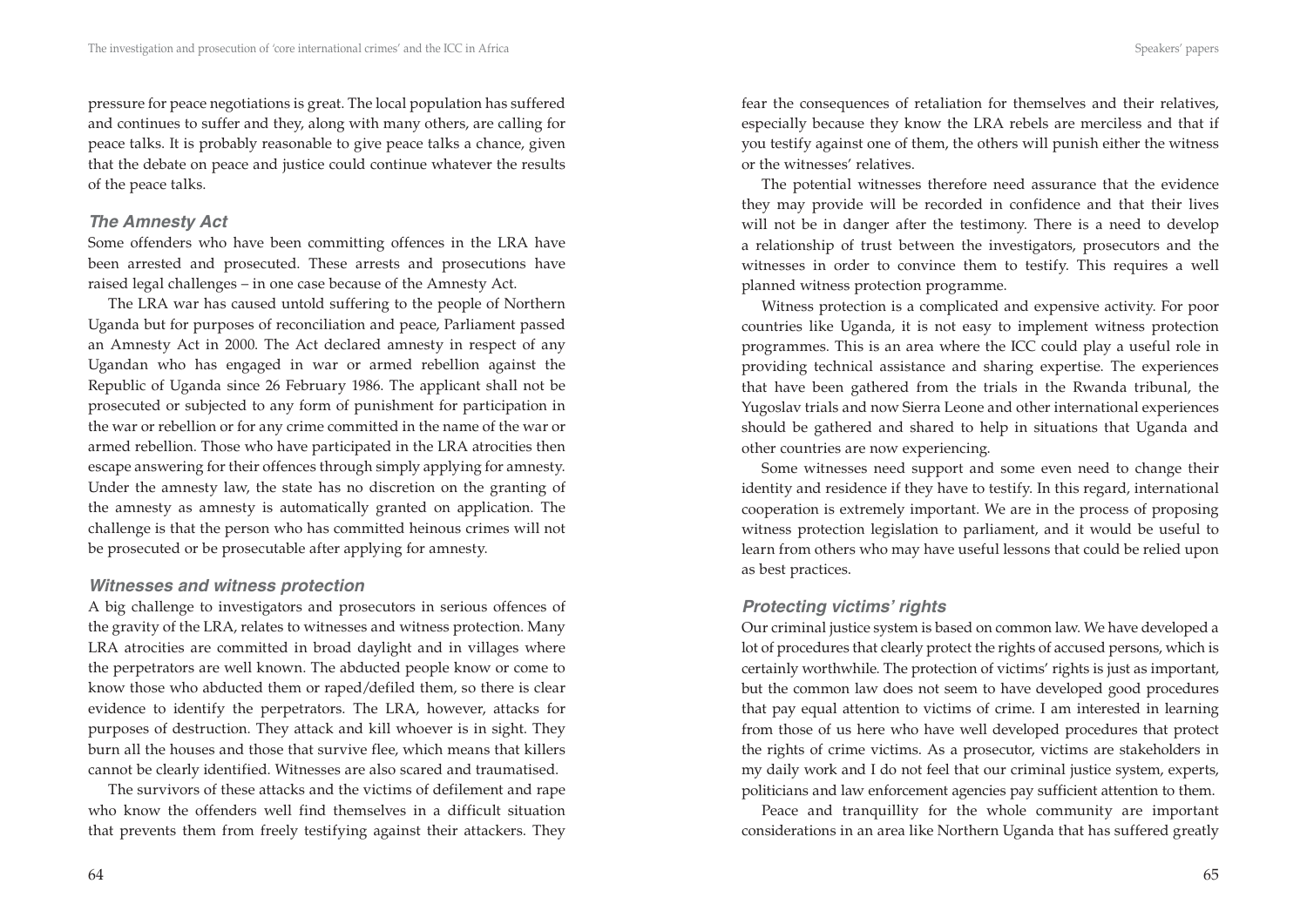from the atrocities of the LRA. It is correct therefore that these community interests should be considered and catered for. We probably need to be aware, however, that reconciliation and peace may address the interests of the community without resolving victims' individual concerns. We need to think of ways of striking a balance between individuals' need for redress and the community's need for a peaceful future. These interests are not necessarily the same. I do not think they are in conflict either.

The Ugandan government has been considering the issue of how victims of LRA atrocities could be handled. The President of Uganda has recently made the following proposal:

We could use the traditional system in which the one who made the mistake or the killer must compensate their victims. After serious consideration, we asked ourselves where Kony will get things like money and others to compensate his victims. We have decided that the NRM Government plus our friends here and outside Uganda mobilise money to compensation the victims on behalf of the LRA criminals but Kony must apologise, there is no escape from that. He must apologise.27

Compensation to victims of crime could certainly be a way of doing justice to victims of crime.

### Access to justice in conflict affected areas

With the war in Northern Uganda the justice, law and order institutions were destroyed or at least disrupted. The courts are no longer functioning except in a few urban areas and the administration of justice is therefore a challenge. Now that peace has started returning to the region, the proper functioning of justice institutions is what the public will be expecting. Rebuilding, retooling and staffing the criminal justice institutions so that the infrastructure is ready to handle public expectations is a challenge. We may need to consult with development partners on ways of handling this challenge.

The complaints about the atrocities are likely to be raised after peace has been restored. Victims and their relatives will then start coming into contact with their tormentors and we need to start thinking about how these complaints will be handled. The Amnesty Act and whether it may need amendment after the peace talks is another issue that must now be discussed. Other's views are welcome on these issues, particularly our partners from the ICC.

## **Conclusion**

We shall have to work together to ensure that both peace and justice prevail. There is no way that either peace or justice can prevail in the absence of the other – these are not separable goals. International crime affects all humanity. It may at times appear to be affecting only one country or a region but eventually it affects all of us. There is a need therefore for increased international cooperation, which requires dialogue and understanding, to combat international crime.

# **Best practices and challenges encountered when prosecuting and investigating international crimes: Lessons and legacies**

#### *Howard Varney*

In this short paper I will highlight a few aspects that arose from the experiences of East Timor and Sierra Leone.

# **East Timor**

East Timor involved a hybrid approach in which international crimes were prosecuted within the domestic system through a Serious Crimes Unit (SCU) involving international and local prosecutors and investigators and a Serious Crimes Panel staffed by local and international judges. It was decided that Indonesia would prosecute Indonesian military and political figures accused of carrying out atrocities – while the serious crimes process in East Timor was originally tasked with focusing on the role of local militias.

### *Main lessons from the serious crimes process*

■ The ability of the local justice system to independently and fearlessly pursue the most politically sensitive cases should be carefully assessed. The international community recognised the weaknesses of the justice system in Timor, but the assessment of

<sup>27</sup> The New Vision Newspaper of 31<sup>st</sup> July 2006.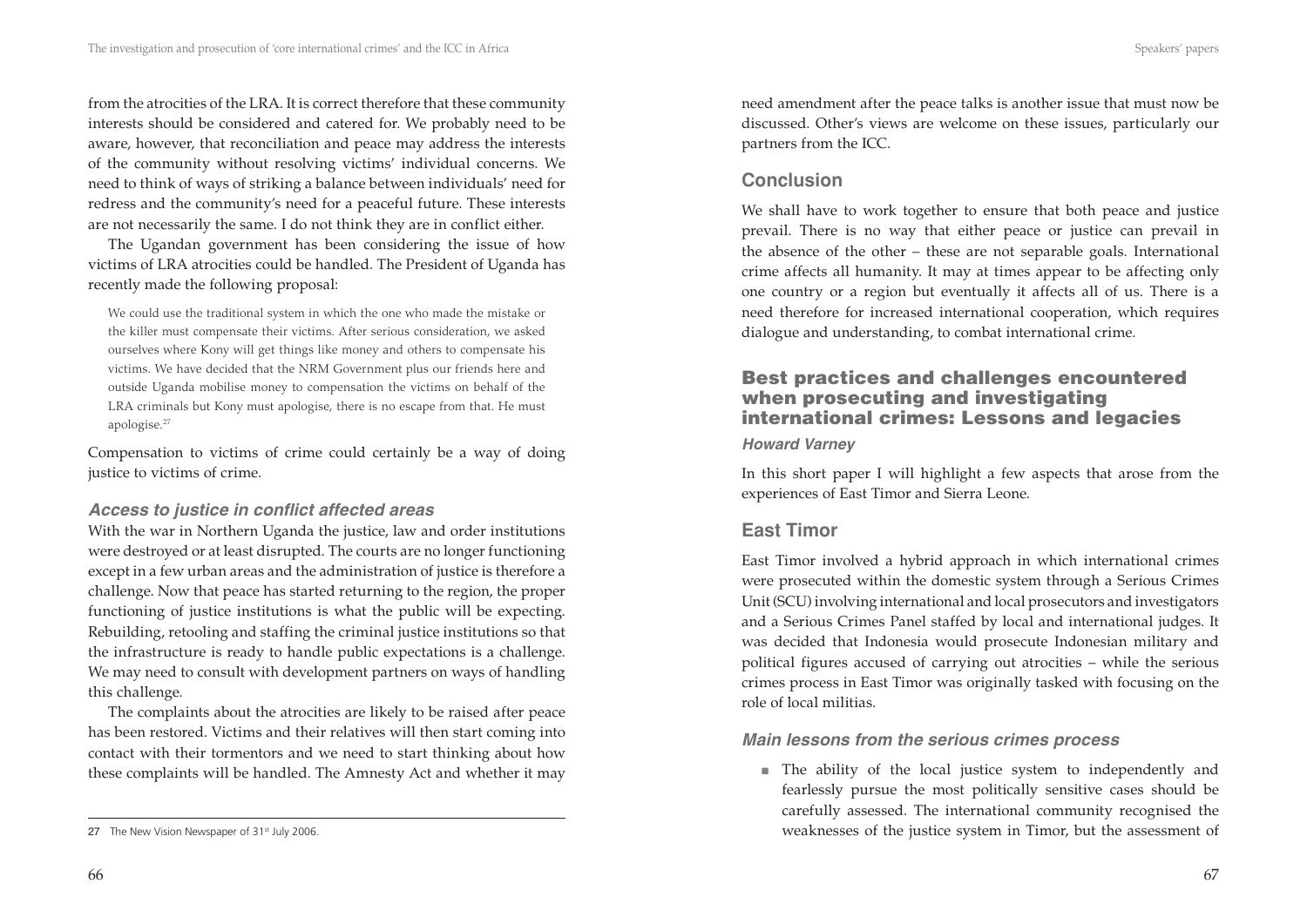the justice system in Indonesia proved to be wholly incorrect. The Ad Hoc Human Rights Courts in Indonesia proved to be a travesty of justice.

- When the UN and the international community sponsor domestic initiatives they must provide such bodies with effective and coherent oversight.
- $\blacksquare$  The mandate of an international justice initiative must be clear and provide direction to the prosecution of serious crimes. In East Timor, the prosecution's mandate was not clear. It was open to prosecutors to concentrate on the high command or anyone within the jurisdiction regardless of the roles they played.
- There must be overall strategic planning. The paucity of overall strategic planning of the serious crimes process in East Timor dealt severe blows to those attempting to keep the process together. Highly unrealistic timelines were developed which resulted in attempts to secure quick justice on the cheap. This resulted in a volatile work force with several adjustments occurring in the leadership and management of the unit. The resulting uncertainty was at times reflected in the quality of the work produced. The high staff turnover contributed to the loss of institutional memory. The lack of commitment in planning and support was to ultimately contribute to the spread of a culture of impunity in the wider region.
- International justice initiatives should be well resourced. Many of the difficulties faced by the SCU can be attributed at least in part to resource shortages and organisational problems. For example, resource shortages led to inadequate recording and inputting of information into the database. In the early years of the SCU, investigators were not issued with vehicles, nor did the unit have a forensic pathologist. Translators had to be funded independently.
- International justice initiatives should be sensitive to local conditions. Issues will arise employing the hybrid approach when practitioners from the local justice system and international practitioners are thrown together. Practitioners from affluent countries still expect to be remunerated at the same scales they are accustomed to. The following stark situations have arisen. Security guards at the Special Court for Sierra Leone earned

more than the Chief Justice of Sierra Leone. Drivers at the Serious Crimes Unit in Timor earned more than prosecutors in Timor's Department of Justice. The SCU thus experienced some difficulty in attracting prosecutors to nominally paid training programmes since most preferred to take more lucrative positions with the UN or international NGOs.

- There should be continuity in leadership and certainty as to the lifespan of operations. In East Timor, long term planning and continuity were severely impeded by the short terms served by those occupying leadership positions. Repeated changes in leadership led to the constant redirection of the SCU's efforts. These difficulties were exacerbated by ongoing uncertainty about the lifespan of the SCU. SCU staff reported that the uncertainty caused a short term focus in planning and decision making and that the prioritisation of investigations would have been better managed had it been known that the unit would continue operating until May 2005. The stop-start approach to the unit's oversight undermined staff morale and inevitably impacted on the ability to pursue investigations. ■
- The serious lack of adequate quality in the representation of the accused in many cases in East Timor brought the legitimacy of whole process into question. The perception that a conviction was more or less a *fait accompli* in many cases as a result of the lack of adequate representation constituted a serious setback for the serious crimes process.
- Initially no plans were put in place by the UN to provide for the legacy of the unit or for the transferal of skills to local professionals. At the behest of Deputy Prosecutor General Serious Crimes, Siri Frigaard, a training programme was initiated in 2002 and funding was secured from the Norwegian Government to pay for the trainees' salaries. A comprehensive strategic training and mentoring plan together with financial support initiated from the outset would have assisted to make significant advances in the building of the local justice system.
- In the final analysis, the UN and international community abandoned ownership of the pursuit for justice in East Timor. This is seen nowhere better than the refusal of the UN to associate ■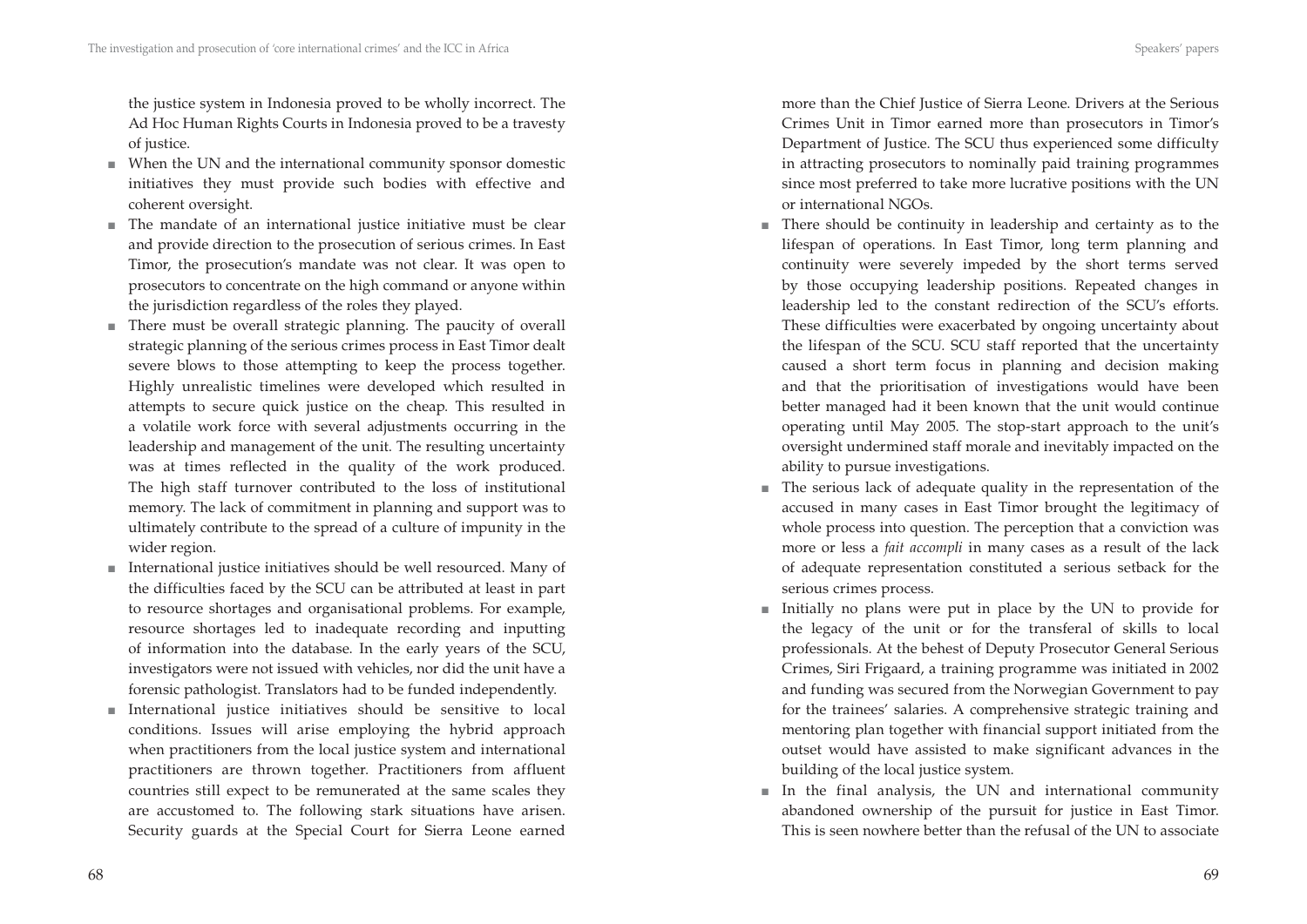itself with the indictment of General Wiranto of the Indonesian armed forces. In so doing, the UN effectively subverted the cause of justice for East Timor and the struggle for international justice in the region. While regional power and economic imbalances adequately explain the conduct of the Timor Leste Government in distancing itself from the indictment, the same cannot be said for the UN and the international community. Indeed it is because of such power imbalances that the UN ought to have intervened on the side of the powerless.

■ If there is one lesson to be learnt from the East Timor experience, it is that such hybrid initiatives should never be launched without the full and committed support of both the national government and the international community.

## *Relationship with CAVR (East Timor Truth & Reconciliation Commission)*

- The CAVR's Community Reconciliation Procedures (CRP) envisaged a process whereby people accused of *minor* crimes could take part in a local hearing conducted under customary law known as '*adat'.* Serious crimes could not form the subject of a CRP. Following a CRP hearing a Community Reconciliation Agreement (CRA) could be concluded requiring the perpetrator to undertake an act of reconciliation. A person who complied with his obligations under a CRA would acquire 'immunity' from prosecution (as well as from civil suit) in respect of the acts to which it related.<sup>28</sup>
- One difficulty in the relationship between the CRPs and prosecutions for serious crimes was the fact that virtually all acts that constituted 'serious crimes' that were referred from the CRP to the SCU were never prosecuted. The legislative scheme governing the relationship between the serious crimes process and the CAVR failed to grapple with the situation of the lowest level perpetrators of serious crimes. These persons were declared to be ineligible to participate in a CRP under the regulations, but they

were ultimately left outside the serious crimes regime as a result of time and resource constraints.

- The SCU's failure to indict most of the suspects referred to it by the CAVR meant that it was unable to provide the validation required by the CRPs. The reconciliation process was contingent upon the effective threat of prosecution against the more serious criminals. These expectations remain unfulfilled in most cases.
- The two bodies operated apart from each other with different timetables and with little central coordination and planning. The CAVR was meant to recommend prosecutions. By the time the CAVR issued its report, the SCU had already closed shop. ■

## **Sierra Leone**

The TRC and the Special Court for Sierra Leone (SLSC) will undoubtedly make significant contributions towards the establishment of peace and justice in Sierra Leone. However, that contribution could have been immeasurably stronger had the two institutions shared a common vision of the basic goals of post-conflict transitional justice.

The two bodies were not created out of some concerted and coherent plan. The operation of these transitional bodies working in parallel did not work optimally. The two institutions had little contact and when they intersected at the operational level, the relationship was a troubled one. Trouble emerged over the issue of the TRC's access to awaiting trial detainees held in the custody of the Court. The TRC assumed that it had access to the detainees and that the detainees had guaranteed rights to participate in the TRC process. The Court ultimately did not recognise these rights.

### *Harmonisation of objectives*

- The practical problems that afflicted the 'dual accountability' model in Sierra Leone stemmed from the creation of the two institutions separately from each another. These problems were compounded by the subsequent and mutual failure of the institutions to harmonise their objectives.
- Much of the difficulty lies in the fact that the two mechanisms represent different approaches to addressing impunity. Operational

<sup>28</sup> UNTAET Regulation 2001/10, s 32.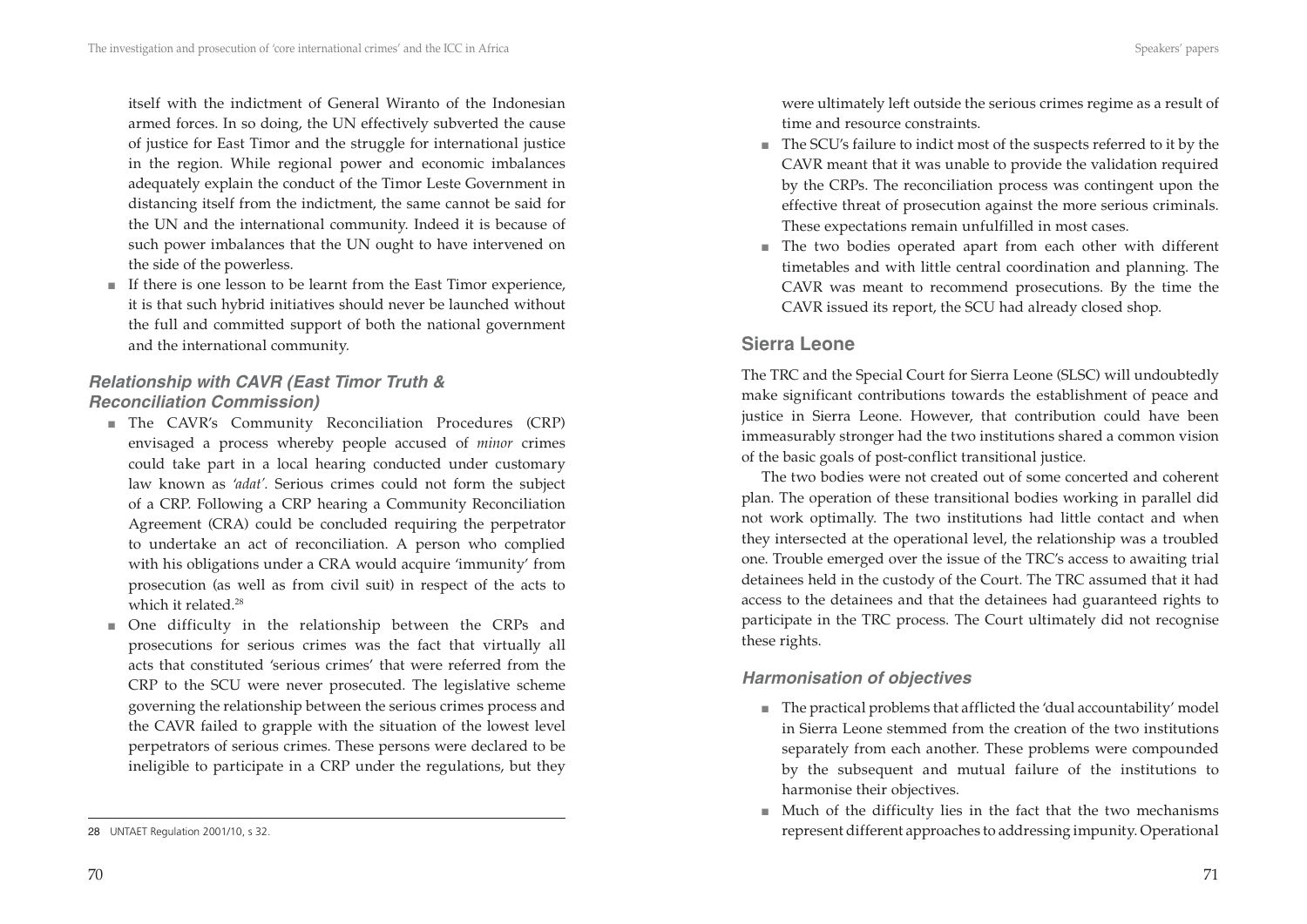difficulties are likely given that they also share many objectives: both seek truth about a conflict, although in different forms; both attempt to assign responsibilities for atrocities; both work with similar bodies of law; both are aimed at establishing peace and preventing future conflict.

- Ultimately when there is no harmonisation of objectives, conflict between such objectives is likely. Confusion in the minds of the public is inevitable.
- Harmonisation of objectives means that the two bodies cannot operate in a manner that is oblivious of the other. It is highly incongruous for one body to engage in intensive truth seeking and reconciliation exercises involving former participants in the conflict, while another body is independently pursuing punitive actions against the same individuals. Harmonisation requires the developing of an operational model that permits the different objectives to be reached in a symbiotic manner.

### *Future post-conflict arrangements*

It is likely that in the future there will be more truth commissions that work alongside international judicial bodies. Future experiences of joint operations need not be troubled ones. The Sierra Leone TRC's recommendations for this eventuality are as follows:

- There ought to be recognition from the outset that there is a primary objective shared by both organisations, namely that the processes of both institutions must ultimately lead to the goal of building lasting peace and stability. In the pursuit of this objective, both bodies are equal partners.
- A model should be developed that is sensitive to local conditions and which harmonises the objectives of the two bodies in a symbiotic fashion.
- A consensus, on matters of important principle should be reached between the organisations. This consensus should be reflected in a written agreement.
- It may be necessary that matters of fundamental principle should not only be part of an agreement, but enshrined in law to provide enforceable protection.
- Matters of fundamental principle should establish the basic rights of individuals in relation to each body in different circumstances. In particular, the right of detainees and prisoners, in the custody of a justice body, to participate in the truth and reconciliation process should be enshrined in law.
- Provision should be made for a binding dispute resolution mechanism. The arbiter should not be one or the other complementary body.

### **Staffing of future post-conflict bodies**

In the appointment of foreign personnel to staff post-conflict organisations, great care must be taken to ensure that staff members undergo sensitisation not only to local conditions but also to the delicate balances that must be maintained in post-conflict endeavours. Such training should engender a good understanding of the history and nature of transitional justice, the history of the country and region in question, and the respect required for local people, customs and traditions.

### *Building the national justice system*

- The SLSC will strike a blow against impunity in Sierra Leone and the region of West Africa. It will also leave behind a brand new court building. Sadly, however, it will leave the Sierra Leone justice system in the same parlous and corrupt state that it always has been.
- The international justice initiative ought to have left something behind. A specialised investigative and prosecutorial capacity should have been developed to assist Sierra Leone to tackle future priority crimes. ■
- In South Africa the skills and experiences of the Goldstone Commission of Inquiry were subsequently used very successfully in the Investigation Unit attached to the office of the Transvaal Attorney General. This unit, together with that of the Investigation Task Unit in KwaZulu, in turn helped to build the capacity that was ultimately used to set up the highly successful Directorate of Special Operations, (the 'Scorpions'), South Africa's elite crime fighting unit. International crime combating initiatives ought to feed into the development of local capacity and skills.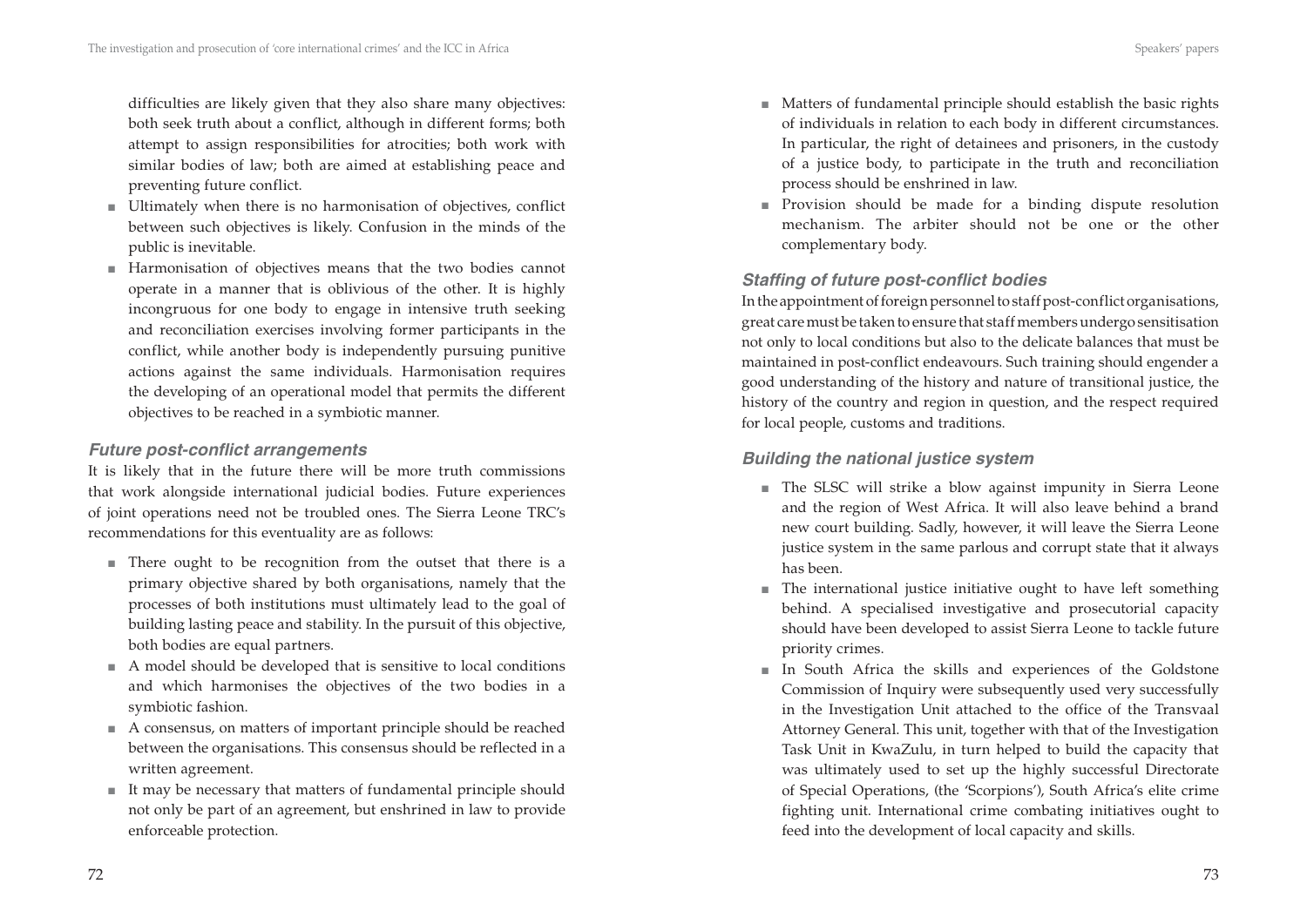- International criminal justice initiatives should leave a legacy behind in the form of localised capacity to tackle the most serious
- **The politics and problems of international criminal justice in Africa: The South African**

## **experience**  *Howard Varney*

cases of the future.

The South African experience, while unique and even celebrated, was not without its problems. On the one hand it involved a truth and reconciliation process in which truth was exchanged for amnesty. Those perpetrators who were refused amnesty or who did not apply for amnesty were meant to face prosecution. On the other hand, it also involved *ad hoc* criminal investigations and prosecutions. *Ad hoc*, because the prosecutions were not intended to complement the TRC process. If the amnesty offered by the TRC was regarded as the 'carrot', these investigations were not intended to provide the 'stick'. Rather, they were intended to address specific situations.

When the South African truth commission started there was no dedicated body in the criminal justice system tasked with investigating and prosecuting political crimes of the past. Certainly nobody expected the police to fill this role. This enormous task fell to two relatively small inquiries, one based in Pretoria and the other in Durban. The aim of these investigations was to use the criminal justice system to neutralise those behind organised political violence and in particular those behind organised hit squads. At the time of the investigations these individuals wielded considerable power. It was feared that if they were not challenged and exposed, they may play future destabilising roles.

The Pretoria investigation was set up in early 1994 under the Transvaal Attorney General. It was tasked with cleansing the South African Police of death squads, most notably the unit based at the farm known as Vlakplaas. This investigation was the direct product of the commission of inquiry led by Judge Richard Goldstone. The Durban initiative, the Investigation Task Unit, established in late 1994, was tasked with intervening in the bloody Natal conflict through the bringing to book of those behind organised hit squads. Both investigations faced enormous odds. The Pretoria inquiry achieved a measure of success with the conviction of Colonel Eugene De Kock, commander of a police death unit. It was the conviction of De Kock that led directly to the amnesty application of several senior police officers.

The Durban investigation focused on the roles played by the state, and in particular the military, in supporting Inkatha and KwaZulu Police hit squads. The massacre of 13 people at the home of United Democratic Front (UDF) activist Victor Ntuli at KwaMakhutha, south of Durban on 20 January 1987, was the event which became the subject of the Malan trial. The massacre took place in the context of increasing rivalry and conflict in the KwaZulu-Natal region between Inkatha and the ANC. Following investigations, some 20 persons were charged with murder and conspiracy to murder, including the former Minister of Defence, Magnus Malan, the entire senior hierarchy of the former South African Defence Force (including a Vice-Admiral and several Generals), a security branch Colonel, the Secretary-General of Inkatha, and members of the hit squad that carried out the massacre.

The military was accused of secretly supplying hit squads for Inkatha by way of secret training; the provision or arms and ammunition; and conspiring with Inkatha to plan, execute and cover up crimes. Several hundred people were trained and placed in a para-military unit comprising four components styled as offensive, defensive, VIP protection, and contra mobilisation. The offensive unit was the pro-active or attacking part of the force – a hit squad that was provided to Inkatha.

All the accused were acquitted. It is worth quoting two sentences from one of the documents put up by the state. The document was a top secret report which recorded a meeting held in 1989 between senior military officers, former Chief Minister Buthelezi and the secretary-general of Inkatha, known in the documents by his code name, Reeva:

The Chief Minister was concerned that he was losing the armed struggle and in that regard emphasised that "offensive steps" were still a necessity; meaning the deployment of "hit squads". (in Afrikaans).

REEVA however indicated that he is still looking at his idea of an armed force, or at the very least "cells" which could take out undesirable members.

While there was some interesting debate around how it was that the phrase 'hit squads' crept into an official military document, the authenticity of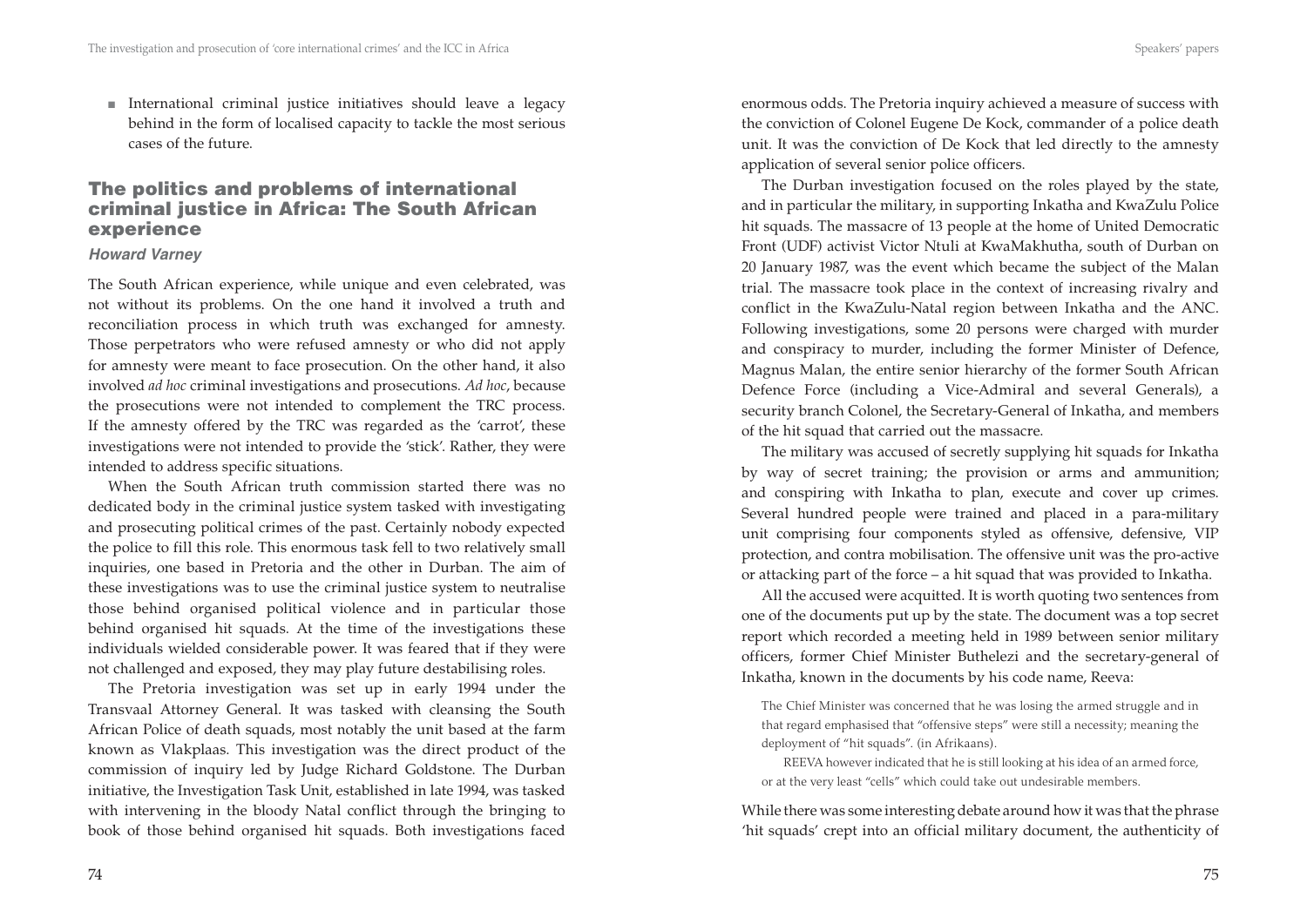the document was accepted by the court. The case ultimately turned on the meaning of 'offensive actions'. The state argued that offensive steps meant the carrying out of violent actions, such as hit squad activity. The defence argued that offensive actions meant protective actions or lawful reactions to attacks. One would have thought that documentary evidence that equated offensive steps with hit squads would have settled the matter.

It did not help that the Attorney-General chose not to charge the author of the document or call him as a witness. Ultimately the Judge and his assessors felt they could completely ignore this document because the date of the document fell just outside of the conspiracy period set by the Attorney General. That the offensive steps referred to in this document were the same offensive actions that had been supported by the military throughout the 1980s seemed to escape the court. This episode speaks volumes of how this matter was prosecuted and adjudicated.

## **Lessons**

- There was no strategic plan to investigate and prosecute crimes of the past in South Africa notwithstanding the truth for amnesty formula which demanded that there be a coordinated criminal justice response.
- $\blacksquare$  It is not good enough to sanitise a criminal investigation from a corrupt police force that is unable to investigate itself and its former masters. The same must happen with the prosecution services.
- The composition of the judiciary will always be a big factor in sensitive prosecutions. The handling of the Malan case by the court raised questions as to whether such politically sensitive cases should be treated as normal criminal cases to be allocated to judges who may be ill suited to adjudicating such matters; and whether they should not have been heard by specially appointed panels.

# **What has happened since the winding up of the TRC?**

In a few words: not much. The amnesty committee wound up its work in early 2003. Towards the end of 2004 the Priority Crimes Litigation Unit was about to move against those behind the attempted murder through poisoning of a leading opponent of apartheid, the Rev Frank Chikane. At the eleventh hour they were 'instructed' not to proceed with the arrests. The National Prosecuting Authority (NPA) announced that this case and indeed all the TRC cases were to be held back pending the amendment of the prosecution policy. The amendments we were told would deal specifically with the TRC cases. Between November 2004 and December 2005, none of the TRC cases were taken forward.

NGOs voiced their concerns at indications that the proposed policy would amount to a rerun of the truth for amnesty procedure of the former TRC under the guise of prosecutorial discretion. They expressed their disquiet over the fact that all prosecutions of the past had been placed under an effective moratorium pending the amendment of the prosecutions policy and that every day that passed by saw crimes prescribed in terms of section 18 of the Criminal Procedure Act. They pointed out that the prejudice suffered by affected victims and communities was irreversible.

NGOs such as the Foundation for Human Rights urged government to circulate the proposed amendments to the prosecution policy so that they and other interest groups could provide comment and input. Notwithstanding their early written representations, the amended policy was issued on 1 December 2005 without such consultation; at least not with the NGOs. And it did precisely what the NGOs feared. The amended policy permits perpetrators of the past to approach the NPA behind closed doors and to apply for an effective immunity against prosecution. In order to win this immunity, perpetrators have to meet the same amnesty criteria set out by the old TRC law, namely full disclosure.

The policy, which sets out a shopping list of criteria that prosecutors can take into account, includes the "degree of indoctrination to which a perpetrator was subjected". This is alarming. The degree to which an offender subscribed to an ideology should never be a factor in the consideration as to whether to prosecute or not. Including such a criterion sets a dangerous precedent. Ideology and indoctrination can never justify the committal of human rights atrocities. Such a criterion is in clear violation of South Africa's obligations in terms of international law.

The objections of the NGOs to the amendments to the prosecutions policy are summarised below: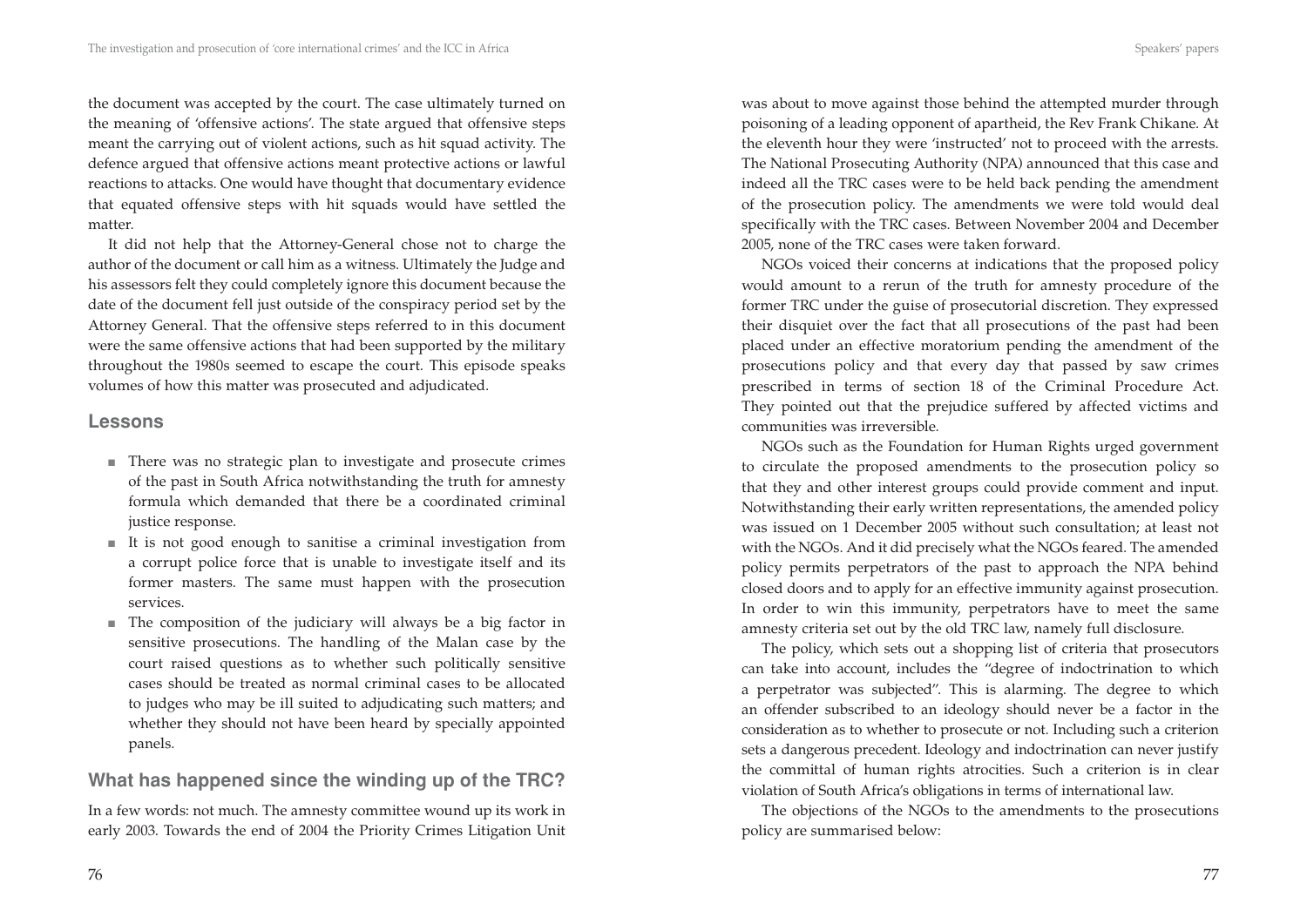- The amended policy impermissibly empowers the National Director of Public Prosecutions to decline to prosecute, or to offer indemnities against prosecution, on essentially the same grounds employed by the TRC's erstwhile Amnesty Committee.
- $\quad$  Full disclosure may no longer be used as it was in the TRC amnesty process in exchange for an effective indemnity against prosecution.
- Unlike the old TRC Act, which was specifically authorised under the Interim Constitution, no constitutional authority exists under the 1996 Constitution for any measure that would serve to undermine the rights of victims to justice.
- The amendments to the prosecution policy promote impunity and set a dangerous new precedent in Africa.
- The amendments to the prosecution policy place South Africa in violation of its international law obligations.
- The amended policy is perpetrator friendly and affords little sensitivity to the needs and wishes of victims. It bestows upon perpetrators yet another generous dispensation to allow them to escape justice, this time around for an open and unlimited period.

Contrary to pronouncements made by the National ProsecutingAuthority (NPA) before the Justice Portfolio Committee of Parliament, the amendments do not provide for arrangements "that are standard in the normal execution of justice" nor do they "accord with current legislation such as the Criminal Procedure Act". If the amended policy was intended to do no more than to make use of plea bargain and state witness arrangements, then there would have been no need to amend the original policy. In fact the amended policy purports to empower the NDPP to decline to prosecute on the basis of full disclosure without requiring the perpetrator to become a state witness or having to enter a plea bargain arrangement.

The fact that victims can still bring civil cases and that they have the right to bring private prosecutions is of little or no succor to victims. Most civil claims have long prescribed and the bringing of private prosecutions in South Africa is not a realistic option. In 2006 there is no place for the TRC's amnesty criteria in South Africa's prosecution policy.

## **The prosecution of international crimes in South Africa**

As far as I am aware there has never been a prosecution of a crime against humanity or any other core international crime in South Africa. However the Constitutional Court in the matter of *S v Basson29* has held that the NPA represents the community and is under an international obligation to prosecute crimes of apartheid:

… the State's obligation to prosecute offences is not limited to offences which were committed after the Constitution came into force but also applies to all offences committed before it came into force. It is relevant to this enquiry that international law obliges the State to punish crimes against humanity and war crimes. It is also clear that the practice of apartheid constituted crimes against humanity and some of the practices of the apartheid government constituted war crimes.<sup>30</sup>

There is currently at least one matter before the NPA which may result in the prosecution of the international crime of torture. That is the case of the 1983 abduction, torture and disappearance of Nokhuthula Simelane. In this case the perpetrators received amnesty for the abduction but not for the torture of Simelane. The PCLU has agreed to take this case forward but they have advised us that there is currently nothing they can do on this matter and indeed virtually all of their TRC cases because the police refuse to supply the unit with experienced investigators. It seems that we are back to square one. In these circumstances one has to question the commitment of the state to keeping the national compact struck with victims – to prosecute those denied amnesty.

# **Amnesties, international crimes and the ICC** *Ron Slye*

How should the ICC respond to a domestic amnesty? While this is a question posed directly by current events in Uganda, it is an issue that the Court will surely confront in the future. Despite a growing trend to declare illegal and reverse amnesties granted for violations of

<sup>29</sup> 2005 (1) SA 171 (CC)

<sup>30</sup> Paragraph 37, *Basson.*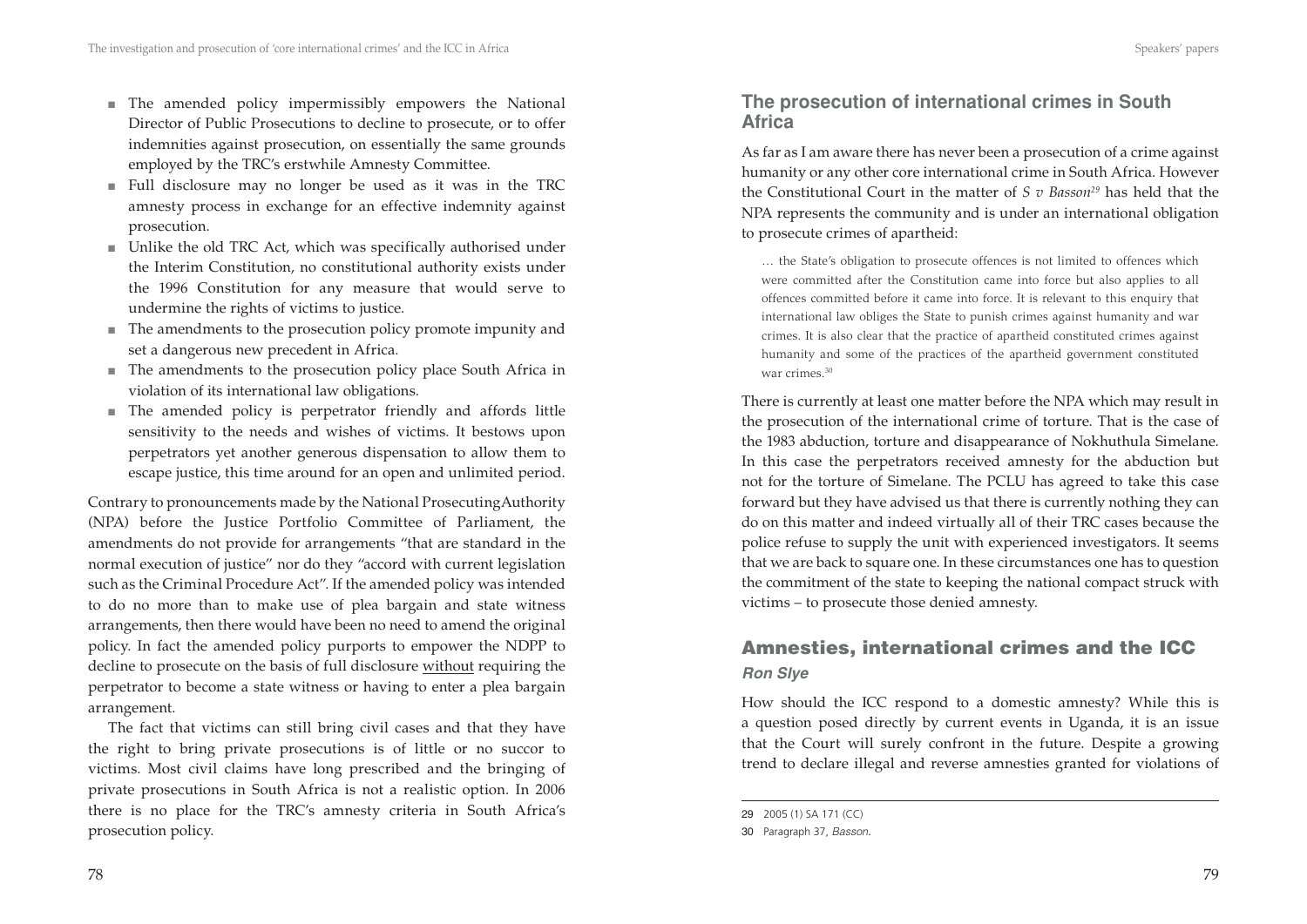international criminal law, amnesties continue to be widely used by states undergoing a transition to human rights friendly democracies.

#### **Rome Statute**

At Rome, a conscious decision was made to omit any mention of amnesties despite lobbying by members of the South African delegation and others, who had the South African amnesty in mind. As I have argued elsewhere, the South African amnesty is a model of an amnesty that provides some justice and accountability.

While the Rome Statute does not mention amnesties explicitly, it does have a number of provisions that are relevant in determining what discretion the court has in responding to a domestic amnesty. I want to focus briefly on three provisions of the Rome Statute: Articles 16, 17, and 20. Pursuant to Article 16, the Security Council can use its Chapter VII powers to order that the Court defer prosecution for one year. The Security Council could determine that a peace process that concludes an amnesty provision warrants such a deferral. The Court in turn could certainly evaluate that deferral with respect to whether it genuinely meets the requirements of Chapter VII – in other words is such a deferral necessary to maintain international peace and security. The ICTY in its first decision on jurisdiction in the Tadic case provides a useful precedent of an international court evaluating the legality of a Security Council action. In the case of the ICTY, the court was *created by* the Security Council, which could argue for a greater degree of deference than in the case of the ICC, which owes its existence, legitimacy and power to a treaty and not the authority of the Security Council.

Pursuant to Article 17 concerning admissibility, the Court is to refuse to hear a case if a national state court is addressing the matter adequately. The question then is whether an amnesty would qualify as a mechanism that is adequately addressing the alleged crime of the suspect. This in turn is a question for the prosecutor in exercising his discretion; for states in determining what mechanisms would satisfy the Court under the admissibility provisions; and the trial and appellate chamber in hearings on the matter. A matter is being addressed adequately if it is being investigated or prosecuted by a state, unless there is evidence that the state is unwilling or unable to genuinely carry out such investigation or prosecution. Failure to prosecute and a completed prosecution may be adequate unless either of these courses is chosen by the state for the purpose of shielding the individual from accountability for crimes.

The admissibility provisions focus on three concepts: investigation, prosecution, and justice. Investigations and prosecutions are to be judged based upon whether they further such justice and accountability. The fundamental issue therefore is one of justice and accountability. The relevant question then is whether an amnesty or other mechanism provides some form of justice or accountability. If it does, then there is an argument that the Court should declare such a matter inadmissible.

For our purposes here, Article 20 plays a similar function as Article 17. Pursuant to Article 20, a person may not be tried before the Court if he has already been tried for the same matter before another court. However if that other court proceeding was designed to protect the individual from accountability, then the Court may proceed to hear the matter. Again, the question is whether the other proceeding is compatible with justice and accountability.

#### **Amnesties under international law**

Blanket amnesties that provide no form of accountability have been found to be illegal under international law. National courts, UN treaty bodies, the *ad hoc* international criminal tribunals, and the Inter-American Commission and Court have all opined on the legality of amnesties. These decisions have focused on the right to justice; right to truth; and access to courts or access to justice. Upholding these rights have led all of these bodies to declare the amnesties presented to them illegal under international law. There is also dicta in a number of other cases asserting that amnesty for certain offences is not allowed. Thus the ICTY in the Furundzija case opined that torture could not be subject to an amnesty. The Lome accord asserted that amnesty could not be a bar for prosecution of crimes committed in the Sierra Leone conflict.

In the refugee context, the UNHCR adopts a more nuanced approach to amnesties in the context of Article 1(F) of the Refugee Convention. Article 1(F) provides that individuals suspected of committing acts that violate international criminal law are not entitled to refugee status. With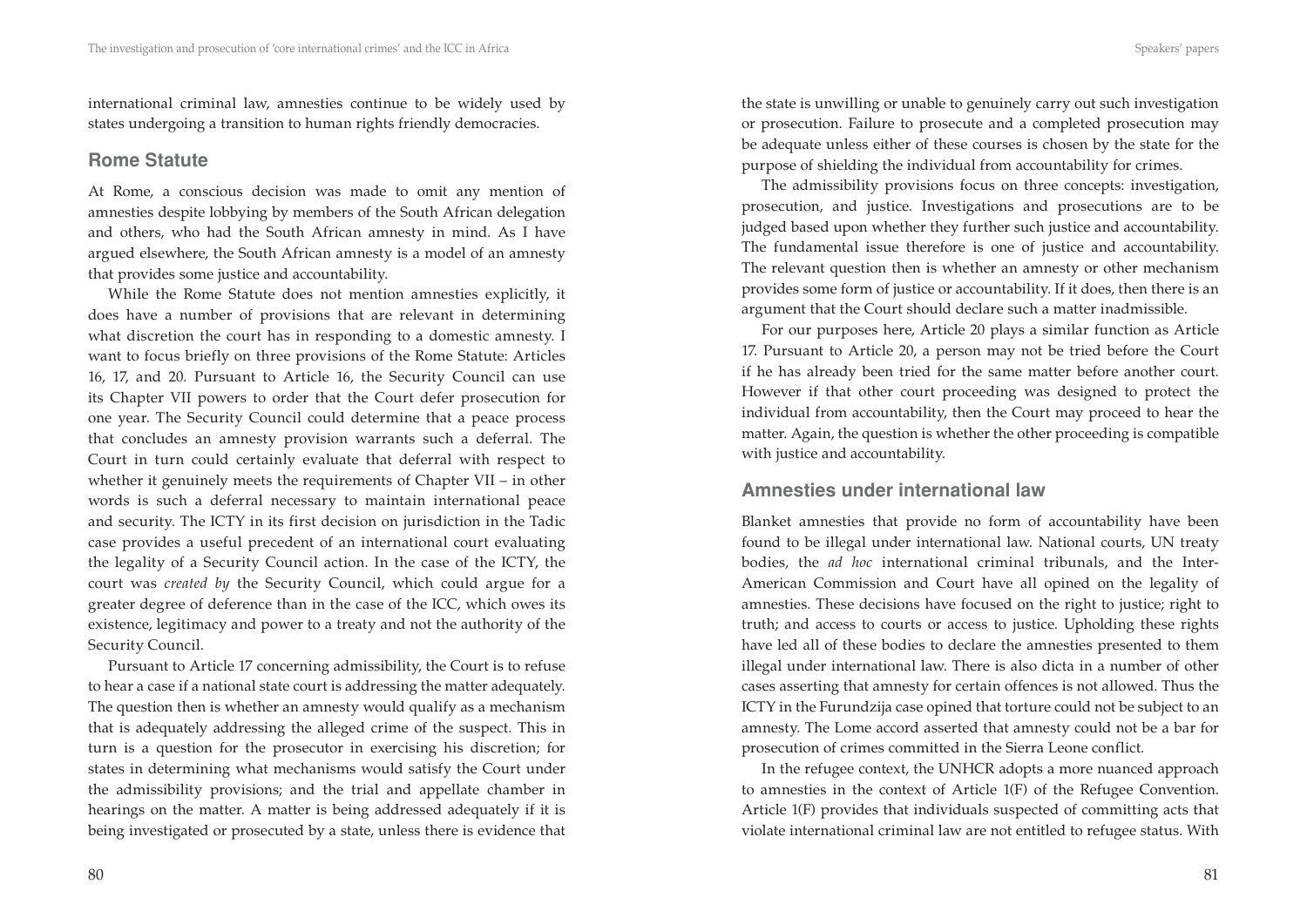Where expiation of the crime is considered to have taken place, application of the exclusion clauses may no longer be justified. This may be the case where the individual has served a penal sentence for the crime in question, or perhaps where a significant period of time has elapsed since commission of the offence. Relevant factors would include the seriousness of the offence, the passage of time, and any expression of regret shown by the individual concerned. In considering the effect of any pardon or amnesty, consideration should be given to whether it reflects the democratic will of the relevant country and whether the individual has been held accountable in any other way. Some crimes are, however, so grave and heinous that the application of Article 1F is still considered justified despite the existence of a pardon or amnesty.<sup>31</sup>

As noted above, states continue to prefer amnesties for addressing periods of transition, though this preference is eroding. The last decade has seen an increased willingness on states to reverse or ignore amnesty-like provisions. Both Chile and Argentina have overcome and even reversed some of their amnesty provisions to allow for criminal prosecutions.

# **Evaluating amnesties**

Out of this international and state practice, one can create a set of criteria to evaluate the justice of particular amnesties. I have identified below a typology of amnesties – four different types of amnesties that one can use as a guide to determine whether to defer to or recognise a particular amnesty.

### *Amnesic amnesties*

Amnesic amnesties tend to be blanket self-amnesties, although they may also be the result of an agreement among all sides to a political and military conflict. Their defining characteristics are concealment and anonymity. Beneficiaries are identified, if at all, through group characteristics rather than individually. Amnesic amnesties provide little or no information concerning past abuses, and examples include Chile (1978), Sierra Leone, Cambodia and Uganda.

#### *Corrective amnesties*

There are two types of corrective amnesties:

- Protection from prosecution for crimes like treason, including taking up arms against the state. These are acts that do not qualify as a human rights violation or as a violation of international criminal law, but are acts that a state may legitimately criminalise. With a transition to a new regime, what may have been viewed as treasonous is now viewed as patriotic, and thus may no longer warrant such prosecution. These are the amnesties that are encouraged at the end of an armed conflict by Article 6(5) of Protocol II to the Geneva Conventions. This was the type of amnesty that motivated the creation of Amnesty International.
- Amnesty for violations of laws that themselves violate international law. Thus amnesty from prosecution for violations of the pass laws during apartheid South Africa; for illegally leaving the country; for membership in a political organisation, such as the PAC or ANC. The UN rapporteur Joinet has in my view correctly criticised the use of amnesties in cases like this. He argues that amnesty implies that there is an underlying offence for which protection from accountability is being provided. These cases do not involve an underlying offence. Rather they involve protection from illegal laws. ■

## *Accountable amnesties*

These provide some form of accountability. There are seven characteristics that define accountable amnesties. They:

- are democratically created;
- do not apply to those most responsible for violations of international criminal law;
- provide some form of public accountability of recipients, such as acknowledgement by individual perpetrators;
- provide participatory rights to victims to hear testimony, and to question or challenge;
- provide reparations to victims; ■
- are designed and justified by transition to a more friendly regime; ■
- contribute to truth.

<sup>31</sup> Guidelines on International Protection: Application of the Exclusion Clause: Article 1(F) of the 1951 Convention relating to the Status of Refugees, HCR/GIP/03/05 4 September 2003.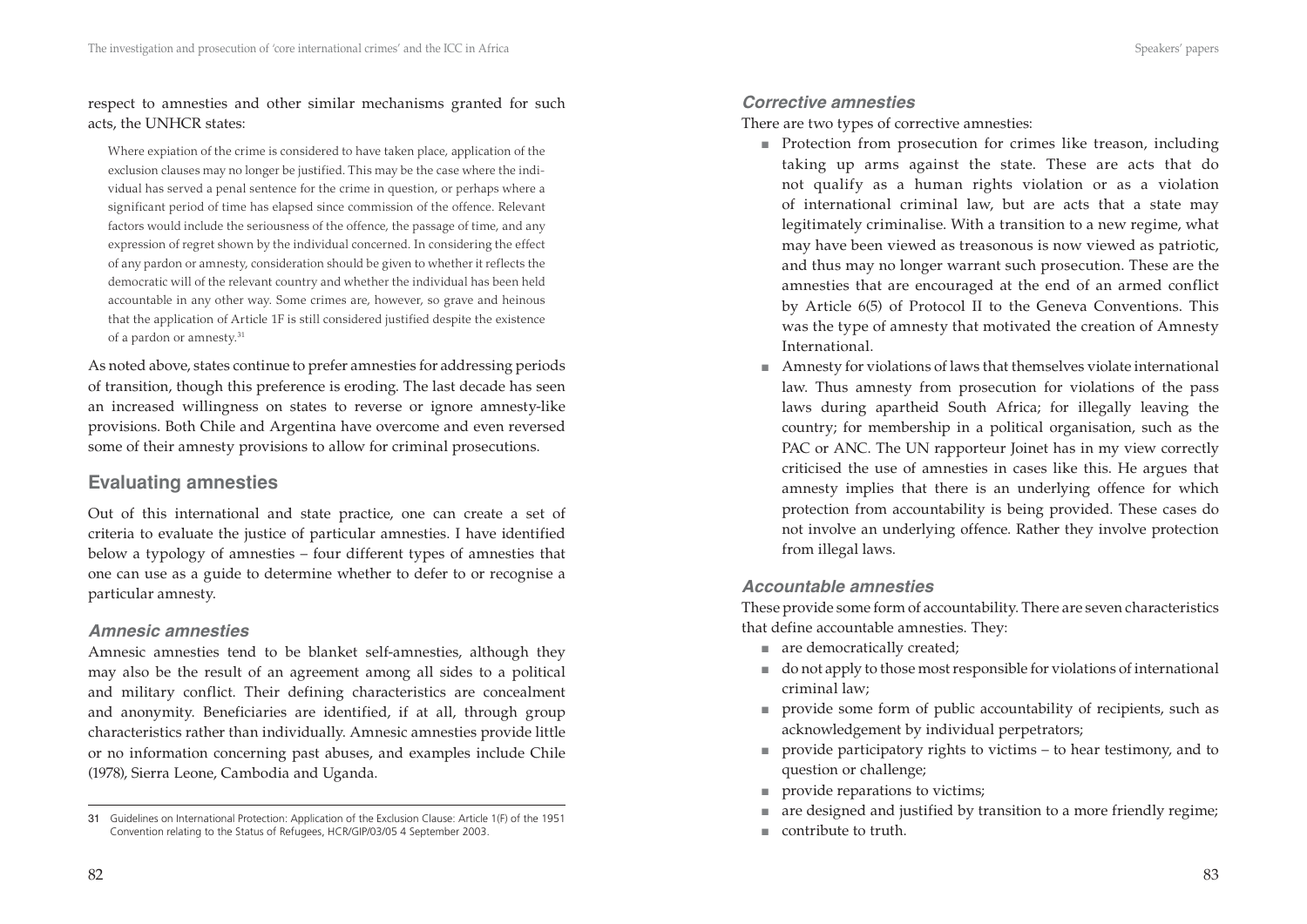#### *Compromise amnesties*

This is a catch-all category for amnesties that partially reveal and partially conceal, and may thus provide some partial form of accountability. It may, for example, consist of a blanket amnesty combined with a truth commission. There is institutional, but not individual, acknowledgment and identification. Thus beneficiaries are identified by their membership in a group, without any requirement that they otherwise identify themselves. Possible examples include Argentina, Chile in the 1990s, Guatemala and Honduras.

### *Applying the amnesties typology*

The typology suggested above can be applied to three case studies: the South African amnesty process, the Ugandan amnesty proposal, and the new South African prosecution policy for apartheid-era crimes.

#### *South Africa's amnesty process*

The South African amnesty process of the Truth and Reconciliation Commission is the one type that comes closest to meeting the criteria for an accountable amnesty. The South African amnesty:

- was democratically created; ■
- might exclude those most responsible under an interpretation of the requirement of proportionality – but in practice proportionality was not strictly interpreted, and thus amnesty was available to those most responsible;
- followed a process of self identification and allowed for the identification of individual perpetrators;
- was a public process for gross violations of human rights;
- allowed the participation by victims who could attend hearings, question applicants, and submit their views on whether an individual should be granted amnesty or not;
- provided for reparations, although here the process was less satisfactory than many had hoped;
- contributed to truth by providing some additional knowledge even though there is clearly much that was not revealed.

Should such an amnesty be upheld by, for example, the ICC? This issue was played out in a very minor way in connection with litigation in the US against a number of major multinational corporations for complicity in the crime of apartheid. The SA government submitted a statement urging the court to decline to hear the case, arguing that the TRC process had adequately dealt with the issues raised by the plaintiffs in that case. The US Court did dismiss, although on other grounds.

I would argue that the ICC and foreign courts should generally defer to the SA amnesty process. This does not mean that I think the process did not have its problems and limitations.

#### *Uganda's amnesty proposal*

The Ugandan amnesty might qualify as a compromise amnesty. It is part of a genuine transition and peace negotiations but there is no accountability and no participation by victims. The Ugandan amnesty is granted to anyone who agrees to give up fighting. This is a common use of amnesties – a mechanism for weakening an armed opposition. While such amnesties may contribute to a lessening of violence, there is growing experience and evidence that such amnesties do not contribute to long term peace and stability, as they do not provide justice.

There is however strong evidence that many in Uganda support such an amnesty. Superficially it resembles the Uruguay situation where the amnesty was upheld by a popular referendum, although I think there are some legitimate concerns raised about whether the Uruguayan referendum accurately reflected popular sentiment. In Uganda my understanding is that there is broad support.

I would then generally support the Ugandan amnesty, except for its application to those most responsible for atrocities – the five leaders that have in fact been indicted by the ICC.

#### *South African prosecution policy for apartheid-era crimes*

The National Prosecuting Authority has recently issued a policy memorandum to guide the decision of whether to pursue prosecution for acts committed during some of the apartheid years (1960 – 1994). The policy creates another amnesty-like process. Under the new policy, an individual files an affidavit making full disclosure of the acts for which he is responsible. In return the individual may be provided protection from any criminal prosecution. There are significant differences between this process and the TRC amnesty process: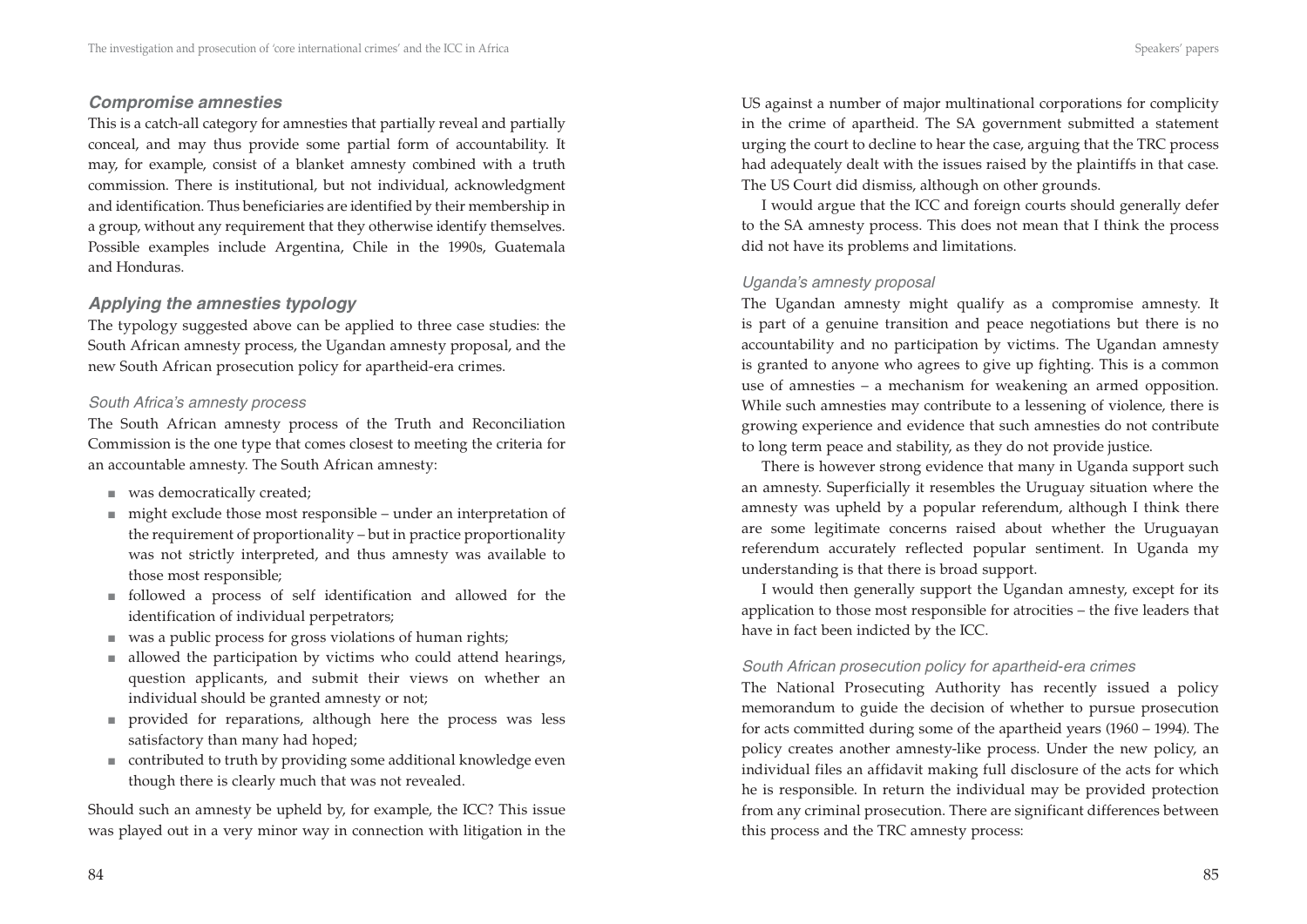- The new policy is not crucial to a transition to a human rights friendly democracy. It is being proposed more than ten years after that transition.
- There is no victim participation in this process. The policy requires that best efforts be made to locate victims, but nothing more.
- The process is not public, and thus there will be no public truth or public participation.
- Criteria have been altered from the original amnesty to include things like reconciliation, remorse, and infirmity.
- The process is thus open to more individuals as beneficiaries, while at the same time closed to victims and the public.

It is clear that SA could decide not to prosecute some individuals using criteria like this under its powers of prosecutorial discretion, and such decisions would be entitled to a good deal of deference by the ICC. Providing affirmative protection from accountability, which is what the new policy appears to do, seems to be much more problematic. It is not clear if this new policy is constitutional under SA law. I suspect it is not, given particularly the original Constitutional Court decision that upholds the amnesty provisions.

It is clear to me that such an amnesty at best might qualify as a compromise amnesty, although there is hardly much of an argument that it is needed for or furthers a transition to democracy that has clearly occurred and is not in danger of failing.

## **A new amnesty-like proposal**

As noted above, states – such as Argentina, Chile, Bangladesh and Guatemala to name just a few – have begun to annul their own amnesties. These developments have occurred years after the original amnesty was granted. This suggests something like a reverse statute of limitations. A somewhat fanciful proposal for a new form of amnesty might be the following:

- no prosecutions for a period of time, say five to 10 years;
- individuals must apply and make 'full disclosure';
- disclosure could occur at the beginning or end of this period:
- $\Box$  at the beginning, events are fresh in people's minds, although this might create resentment for lack of prosecution;

■ disclosure at the end may postpone uncovering the truth and may also give rise to the dangers that memories fade and witnesses lose interest or become tired of repeating their stories.

At the end of that period, individuals then apply for permanent extension of amnesty. A permanent amnesty could be granted if the following requirements were met:

- $\quad$  full disclosure did any information come out that was not disclosed initially;
- contributions to reconciliation/peace.

Unlike what has been tried to date, this would create an incentive on amnesty recipients to perform good works during the probationary period. A possible problem is whether the carrot of this amnesty is sweet enough to encourage disclosure/participation. With the increased possibility of prosecutions – from the ICC and other mechanisms – I would argue that such an amnesty becomes more attractive to its intended recipients.

## **Conclusion**

The ICC clearly has flexibility in addressing amnesties. I would urge the Court not to treat all amnesties the same. I have offered a typology by which the Court could distinguish among amnesties, and then used some real life examples to illustrate that typology. I have also suggested another type of amnesty that may be developing based upon state practice.

Finally, I assume that we all agree that the 'peace vs justice' paradigm by which these issues are so often discussed is a false, or at least unhelpful, one and that one cannot have one without the other. Thus the real question is what form of justice contributes in the best way to peace. The specific answer to that question will depend on the specific context in which the question is raised. My point here is that an amnesty is not necessarily incompatible with justice, and may in fact provide justice in a way that furthers peace.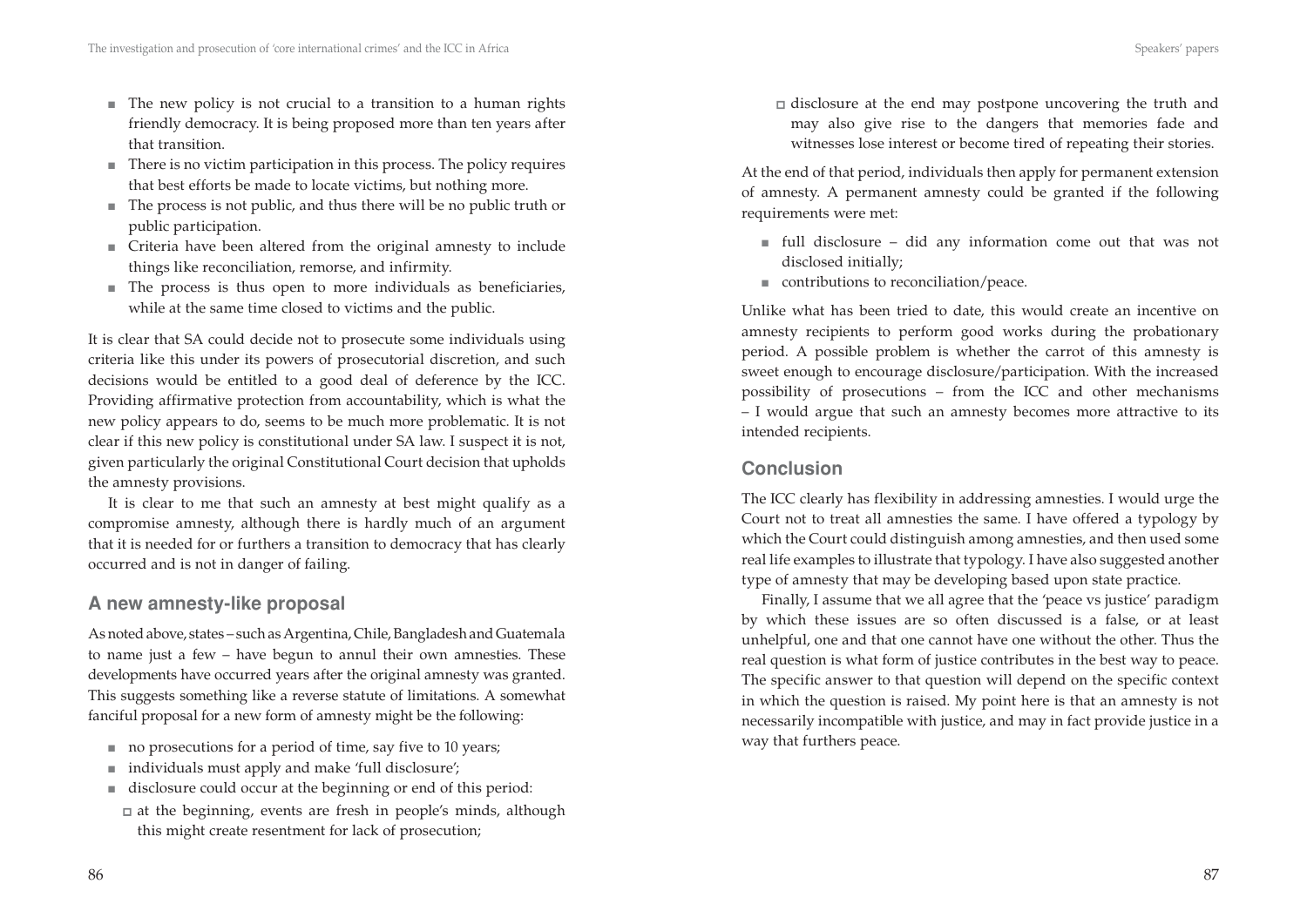# **The symposium's key outcomes**

Outcomes from the symposium included this report, along with the Key Outcomes document prepared with the inputs and comments of participants. This document also provides a useful guide for further work in this area.

## **Key outcomes document**

At the close of the two-day symposium participants concluded an outcomes document in which they identified and recorded clear initiatives that can be taken to enhance the prosecution of international crimes and end impunity for serious crimes in Africa.<sup>32</sup> Specifically, the participants at the symposium agreed on the following:

- 1. The fulfillment of the aims and objectives of the ICC on the African continent are dependent on the support of African states, relevant regional organisations, the AU and civil society. This requires a collaborative relationship between the AU, regional organisations, civil society and the ICC.
- 2. The AU needs to play a vital role in building understanding and support among its member states about the importance of ending impunity for serious violations of international crimes. This will enhance the role and work of the ICC in Africa and encourage states to comply with their complementarity principles under the Rome Statute.
- 3. The collaborative relationship between the AU and ICC must be strengthened. Specifically:

<sup>32</sup> The full outcomes document is attached as Appendix 4.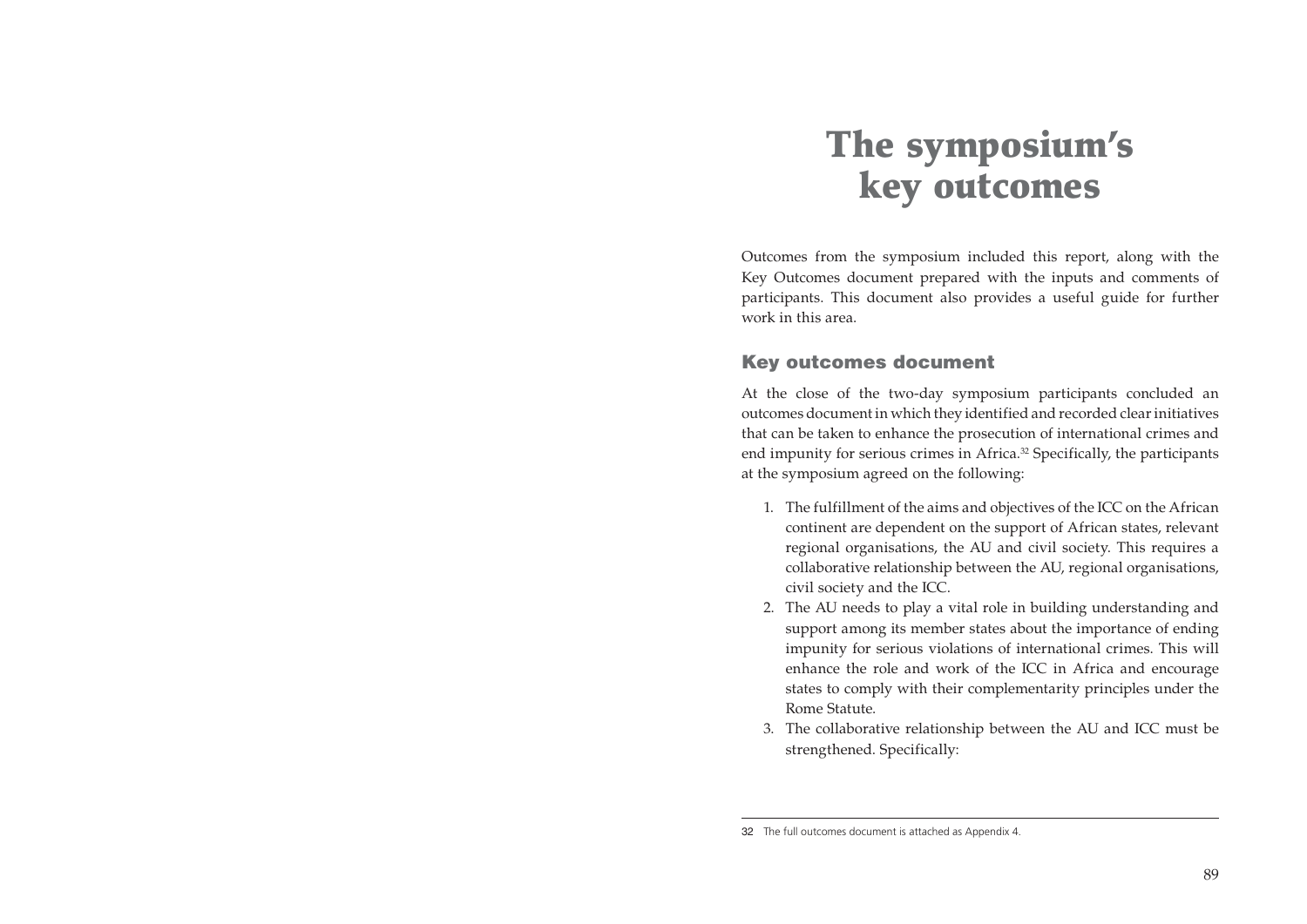- 3.1. The AU should fully extend to the ICC its assistance and support in accordance with the terms of the imminent MoU between the two organisations.
- 3.2. A targeted African campaign should be launched to achieve increased levels of ratification and implementation of the Rome Statute to enhance the work of the ICC in Africa.
- 3.3. The capacity of national criminal justice systems in African states must be developed to ensure that international crimes can be and are effectively investigated and prosecuted.
- 4. Awareness among the public and stakeholders (including civil society, political leadership and practitioners) of the ICC, its role in Africa, international criminal justice and reconciliation, and the duties of States Parties and States' officials, must be improved. This could include the establishment of an informal African network of justice stakeholders and the coordination of regular symposia to take stock of African progress in relation to the ICC and the prosecution of international crimes.
- 5. Recognised international criminal justice principles must be embedded and adapted to promote the development of a tailored approach for Africa's people. This would guard against parallel mechanisms being used, which could undermine the objectives and activities of the ICC in Africa. It is also important to remember that questions of responsibility for the prosecution of core international crimes in Africa are broader than the ICC alone. The extent to which other structures such as the Commission on Human and Peoples' Rights, the African Court on Human and Peoples' Rights, and other pan-African institutions can play a role in this regard should be explored to maximise this potential.
- 6. Prioritisation must be given to the improved investigation and prosecution of sexual violations as international crimes. Such cases should be investigated in a timely manner to ensure that evidence is obtained, and training is needed for investigators and prosecutors in how to deal with victims. The development of appropriate prosecutorial strategies at the outset of proceedings could also assist.
- 7. Witness protection and services to victims must be entrenched as an essential component of the prosecution of international crimes.

This would require strengthened regional and international cooperation, including the sharing of best practices and the establishment of country focal points, and necessary capacity and resources.

## **Foundation for future work on international crimes in Africa**

The symposium has also provided impetus and guidance for continued work in the area. The ISS hopes to assist in developing domestic capacity for responding to international crimes in Africa within the context of human rights and international law.

If the pervasive culture of impunity is to be tackled, an important response will be to develop domestic capacity to respond to war crimes, crimes against humanity and genocide in support of the International Criminal Court's efforts. Because Africa is the only continent where the ICC is active, the Court's impact will be limited by the extent to which countries have ratified the Rome Statute and developed complementary national legislation.

These processes rely on domestic capacity as well as political support among states. The symposium clearly identified the need for Africanbased initiatives that can assist in developing 'African mechanisms' for responding to international crimes and the problem of impunity. In this regard, it will be important that efforts build understanding of, and support for, the role of international law and the ICC in ending impunity, promote the ratification and effective implementation of the Rome Statute, assist in building domestic capacity to deal with international crimes, and provide an African forum for dialogue and learning among policy makers, practitioners and experts.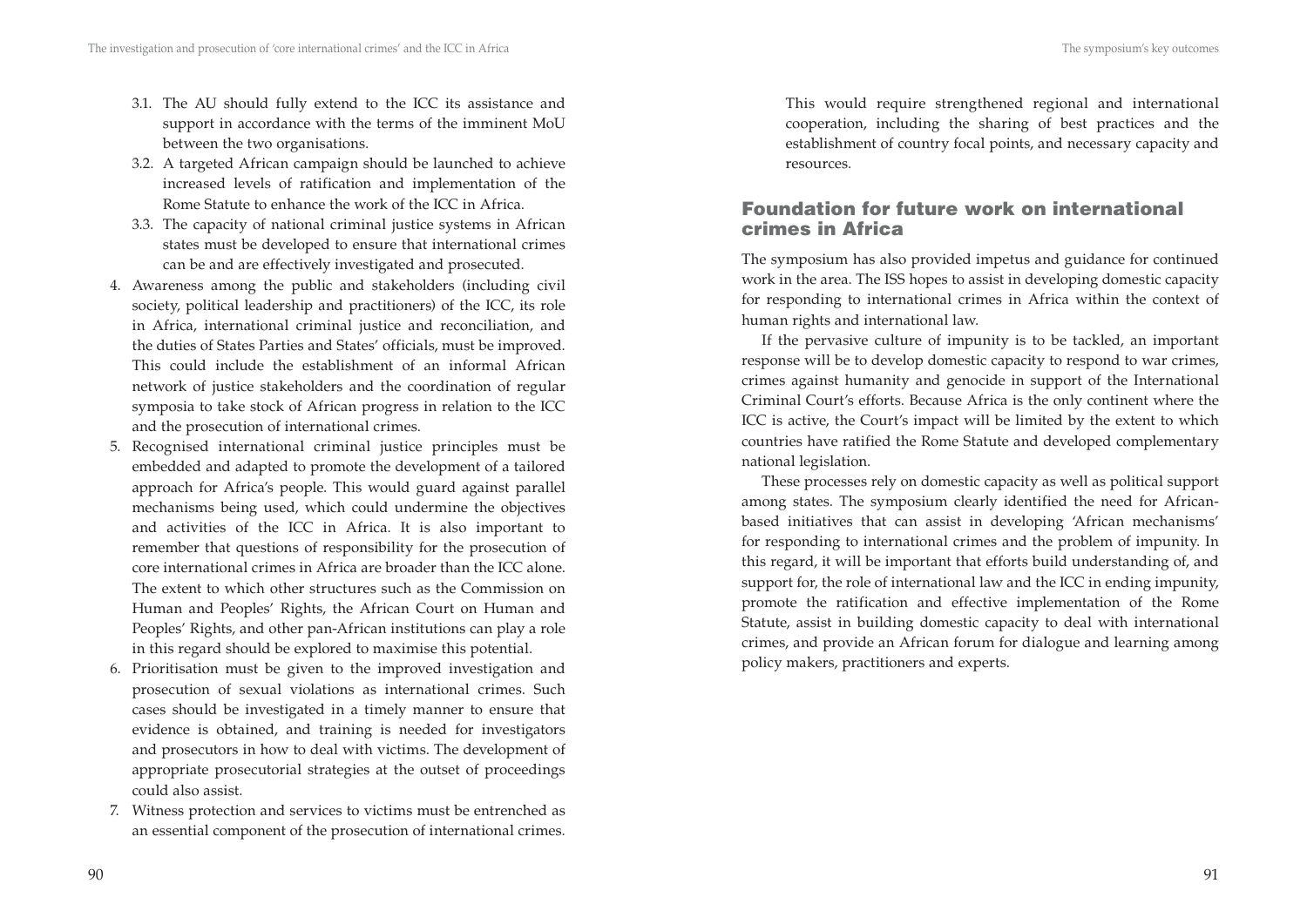# **Conclusion**

The International Criminal Court stands as a working model of international criminal justice in terms of which an international criminal forum applies rules of international law, is staffed by independent prosecutors and judges, and holds persons individually responsible for crimes against humanity and war crimes, after allowing them a fair trial. It is the appropriate pinnacle of international criminal justice. Today, international criminal law has truly come of age.

The moral imperative of international criminal law – of holding individuals accountable under the world's highest law for the world's worst crimes – means that international law can no longer be seen as a law that applies only between states. It is today a law that binds soldiers, civilians, and leaders. And it is a law that protects individuals from genocide, crimes against humanity and war crimes, if only through the promise that perpetrators of such crimes will not go unpunished. Its importance for Africa can no longer be denied.

The practical application and effect of international criminal law depends, however, on the cooperation of states and organisations. In Africa, where the Court's work is currently under way, there is thus a need for enhanced understanding and political acceptance of the ICC's work. There is also a role for close reflection on the problems that face domestic African prosecutors confronted with giving effect to their state's complementarity obligation of investigating and prosecuting international crimes.

The ICC's impact in Africa will be limited by the extent to which countries have ratified the Rome Statute and developed complementary national legislation – processes that rely equally on domestic capacity as well as political support among states for ending impunity and for the ICC as an institution. Political support is particularly important. The participants at the symposium, including leading figures within the AU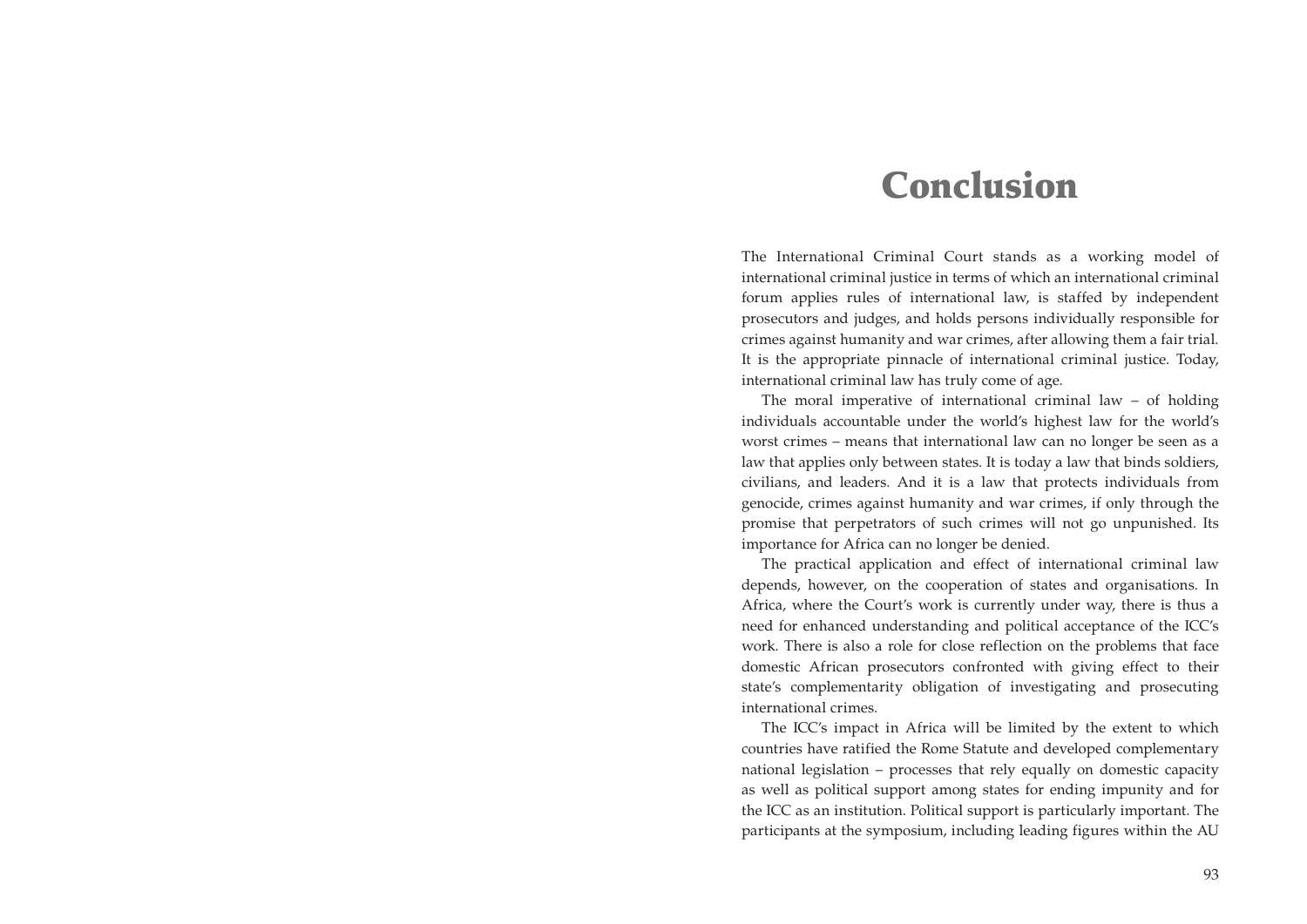and the ICC, highlighted the fact that the success of the ICC will depend on support of African states, relevant regional organisations, the AU and civil society.

It was agreed by all that the AU needs to play a vital role in building this support among its member states, and that the collaborative relationship between the AU and the ICC must be strengthened. The AU is well poised in this regard. The aims of the AU (under Articles 4(m), 3(h) and 4(o) of the Constitutive Act) reiterate that the AU is committed to ensuring respect for the rule of law and human rights, and condemning and rejecting impunity.

And the role for civil society in this regard was clearly articulated by the African Commission on Human and People's Rights in 2005. The Commission's *Resolution on ending impunity in Africa and on the domestication and implementation of the Rome Statute of the ICC* calls on civil society organisations in Africa to work collaboratively to develop partnerships to further respect for the rule of law internationally and strengthen the Rome Statute.

These partnerships and the AU's support for international criminal justice are particularly important when considering the fact that serious hurdles must be overcome if the ICC is to be effective in Africa. For instance, it is evident that while there is general support for the principle of ending impunity, in practice, the uncomfortable choices facing political leaders and policy makers means that little gets done. Some no doubt fear that the Court may target them or members of their support base. Others are faced with having to choose between the long term goal of ending impunity through criminal prosecutions or the short term pressures to negotiate and reach peace agreements with political rivals (which would probably require amnesties for perpetrators of international crimes).

The debate (exemplified by current events in Uganda) about whether prosecutions may delay conflict resolution and peacebuilding, or whether the threat of prosecutions itself forces leaders to the negotiation table, is just one of the examples of how contested the terrain is and how imperative it is for the ICC's work to be understood and championed by African leaders and institutions in the face of such challenges.

As speakers at the symposium pointed out, a further question is that of the timing of ICC interventions, which is crucial, particularly on a continent where many violent conflicts are unresolved and fears abound that attempts to prosecute protagonists may prolong the violence and suffering on the ground. This is especially relevant when considering that the capacity, resource and technical considerations facing both states and the ICC, mean that cases could take years to finalise.

In evaluating if and when to pursue prosecutions for international crimes, participants at the symposium noted the challenge faced by political leaders who are forced to weigh up the cost-benefit of international justice against that of social and economic justice. Particularly in impoverished countries, the dominant sentiment may well be that resources ought to be devoted to social and economic upliftment rather than to convicting one or two perpetrators of largescale atrocities.

Lastly, the ICC must also contend with states' reluctance to support justice initiatives perceived to be 'foreign' or 'un-African'. Despite the fact that the complementarity principles of the ICC are aimed at precisely these concerns, symposium participants stressed how much work needs to be done to raise awareness among leaders in Africa that this is the case, and that the ICC is designed to allow states to take ownership of the international criminal justice process by performing the investigations and prosecutions themselves.33

Despite these challenges, the formation of the ICC and its focus on Africa has provided the impetus to pursue efforts to end impunity on the continent in earnest. Not only does the Rome Statute provide a framework for responding to international crimes within the context of human rights and international law, but the process of developing complementary legislation presents an opportunity to strengthen states' criminal justice systems by reforming and refining domestic criminal and procedure codes, and training criminal justice officials in specialised skills.

The speakers at the symposium underlined the need to develop domestic capacity to respond to international crimes in support of the ICC, and to build political support for such efforts. Without such efforts,

<sup>33</sup> See the challenges of outreach for the ICC discussed in *the First Outreach Report*, ICC Monitoring and Outreach Programme, An International Bar Association Human Rights Institute Report, IBA, London, June 2006.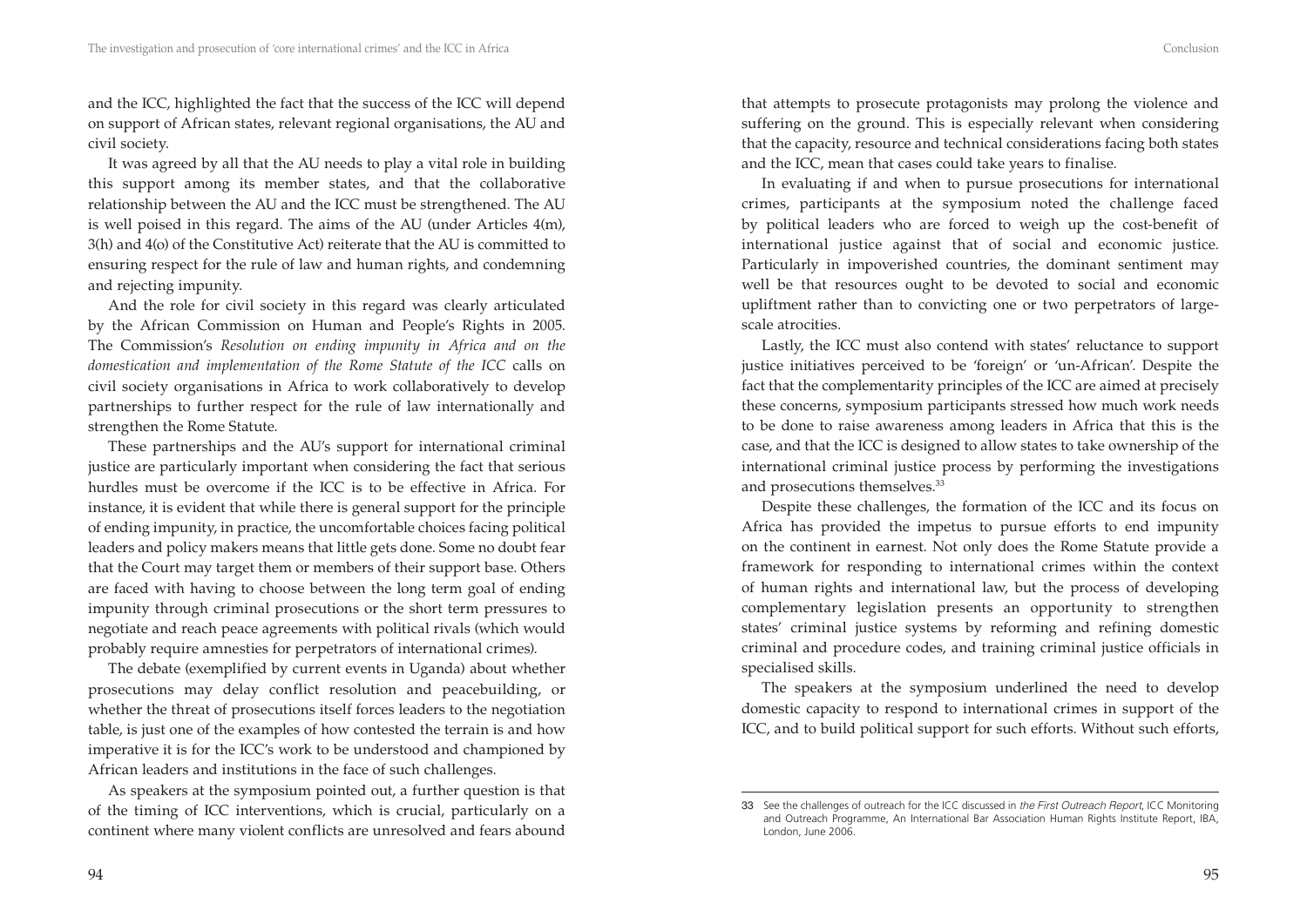the potential for strengthening the rule of law and peacebuilding will not be realised.

International criminal law, which for so long has stuttered and stumbled, is now firmly gaining stride. Its pace is lengthening on African soil. The hope is that the ISS symposium on the investigation and prosecution of 'core international crimes' and the role of the International Criminal Court in Africa was a means of contributing to the debate about international criminal justice within Africa and that it will form one of the foundations for further efforts towards ensuring that the work of the International Criminal Court is supported and enhanced on the continent.

# **APPENDIX 1 List of symposium participants**

#### **Dawood ADAM**

Head, Witness Protection Unit National Prosecuting Authority, SA diadam@npa.gov.za

**Cecile APTEL WILLIAMSON** Head, Legal Advisory Section UN International Independent Investigation Commission aptel@un.org

**Fatou BENSOUDA** Deputy Prosecutor International Criminal Court fatou.bensoud@icc-cpi.int

**Richard BUTEERA** National Director Public Prosecutions, Uganda buteera@dpp.go.ug

**Reed BRODY** Human Rights Watch brodyr@hrw.org

**Jakkie CILLIERS** Executive Director Institute for Security Studies jcilliers@issafrica.org

**Zohra DAWOOD** Executive Director Open Society Foundation of SA zohra@ct.osf.org.za

**Anton DU PLESSIS** Terrorism Prevention Expert Terrorism Prevention Branch, United Nations Office on Drugs and Crime, Vienna anton.du.plessis@unodc.org

**Max DU PLESSIS** Professor, Faculty of Law University of KwaZulu-Natal Duplessism2@ukzn.ac.za

**Carnita ERNEST** Researcher Centre for the Study of Violence and Reconciliation, SA cernest@csvr.org.za

**Nicole FRITZ** Executive Director Southern Africa Litigation Centre NicoleF@osisa.org

**M. Roland GALHARAGUE** Deputy Head Embassy of France roland.galharague@diplomatie.gouv.fr

**Peter GASTROW** Director, Cape Town office Institute for Security Studies pgastrow@issafrica.org

**Lynn GENTILE** Associate Cooperation Officer Jurisdiction, Complementarity and Cooperation Division Office of the Prosecutor International Criminal Court Lynn.Gentile@icc-cpi.int

**Richard GOLDSTONE** Former Chief Prosecutor International Criminal Tribunals for former Yugoslavia & Rwanda rjgoldstone@iafrica.com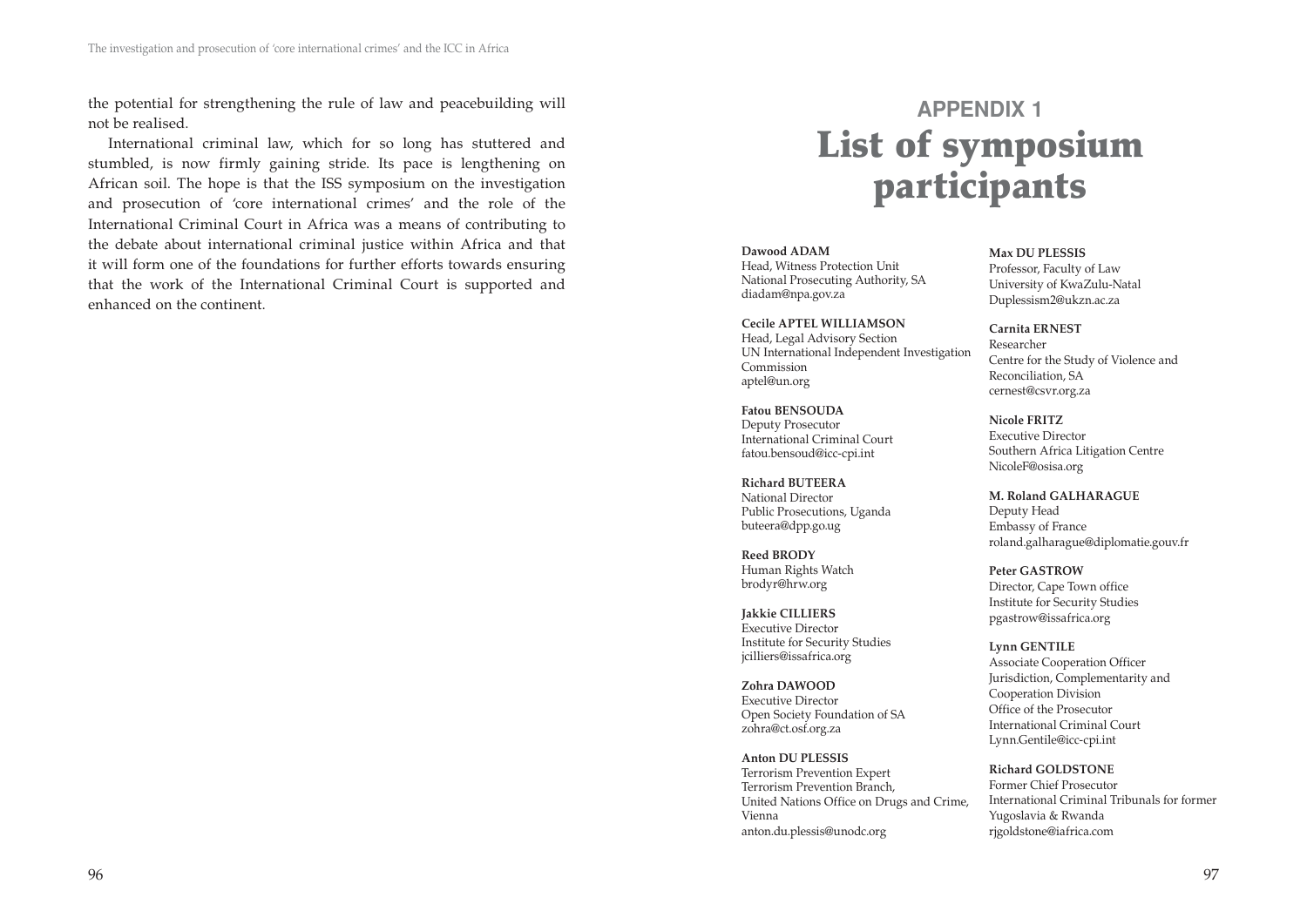**Tracey GURD** International Justice Program Open Society Justice Initiative tgurd@justiceinitiative.org

**Admore KAMBUDZI** Secretary to the Peace and Security Council AU Commission admorek@netcourrier.com

**Anton KATZ** Advocate, Cape Town Bar antkatz@law.co.za

**Antoinette LOUW** Senior Research Fellow, Crime and Justice Programme Institute for Security Studies alouw@issafrica.org

**Lorna MCGREGOR** ICC Programme Lawyer International Bar Association Lorna.McGregor@int-bar.org

**Thoko MAJOKWENI** Head, Sexual Offences and Community Affairs Unit Office of the National Director of Public Prosecutions, SA tjmajokweni@npa.gov.za

**Bongani MAJOLA** Deputy Prosecutor International Criminal Tribunal for Rwanda majola@un.org

**Maxine MARCUS** Prosecuting Attorney International Criminal Tribunal for former Yugoslavia maxmarcusmax@yahoo.com

**Jake MOLOI** Senior Researcher, Crime and Justice Programme Institute for Security Studies jmoloi@issafrica.org

**Adrian MOPP** Regional Head Directorate of Special Operations Western Cape, SA acmopp@npa.gov.za

**Ahmed MOTALA** Executive Director Centre for the Study of Violence and Reconciliation, SA amotala@csvr.org.za

**Tawanda MUTASAH** Executive Director Open Society Initiative for Southern Africa tawandam@osisa.org.za

**Louise OLIVIER** Legal Researcher Open Society Initiative for Southern Africa LouiseO@osisa.org

**Bilkis OMAR** Researcher, Crime and Justice Programme Institute for Security Studies bomar@issafrica.org

**Vusi PIKOLI** National Director National Prosecuting Authority, SA vpikoli@npa.gov.za

**Navi PILLAY** Judge of the Appeals Chamber International Criminal Court Navi.Pillay@icc-cpi.int

**Martin POLAINE** Consultant Commonwealth Secretariat m.polaine@commonwealth.int

**JP (Torie) PRETORIUS** Deputy Director, National Prosecuting Authority Crime Litigation Unit, SA jppretorius@npa.gov.za

**Arvinder SAMBEI** Head of Legal Affairs Commonwealth Secretariat a.sambei@commonwealth.int

**Graeme SIMPSON** Country Programmes Unit Director International Center for Transitional Justice, New York GSimpson@ictj.org

**Ron SLYE** Visiting Professor, Wits Law School Seattle University School of Law slye@seattleu.edu

**Yasmin SOOKA** Executive Director Foundation for Human Rights, SA YSooka@fhr.org.za

**Andre STEMMET** Senior State Law Adviser (International Law) Department of Foreign Affairs, SA StemmetA@foreign.gov.za

**Abdul TEJAN-COLE** Deputy Director, Cape Town office International Centre for Transitional Justice atejancole@yahoo.com

**Patrick TIGERE** Acting Director for Political Affairs AU Commission ptigere@gmail.com

**Pansy TLAKULA** Commissioner African Commission on Human and Peoples' Rights TlakulaP@elections.org.za

**Wim TRENGOVE** Advocate, Johannesburg Bar wimtrengove@law.co.za

**Boyane TSHEHLA** Head, Crime and Justice Programme Institute for Security Studies btshehla@issafrica.org

**Wilbert VAN HOVELL** Senior External Relations Adviser International Criminal Court Wilbert.vanHovell@icc-cpi.int

**Howard VARNEY** Advocate, Johannesburg Bar varney@counsel.co.za

**Marieke WIERDA** Head of Uganda, Sierra Leone, Afghanistan and International Justice programs International Centre for Transitional Justice, New York MWierda@ictj.org

**Jamie WILLIAMSON** Regional Legal Advisor International Committee of the Red Cross Pretoria ihl.pre@icrc.org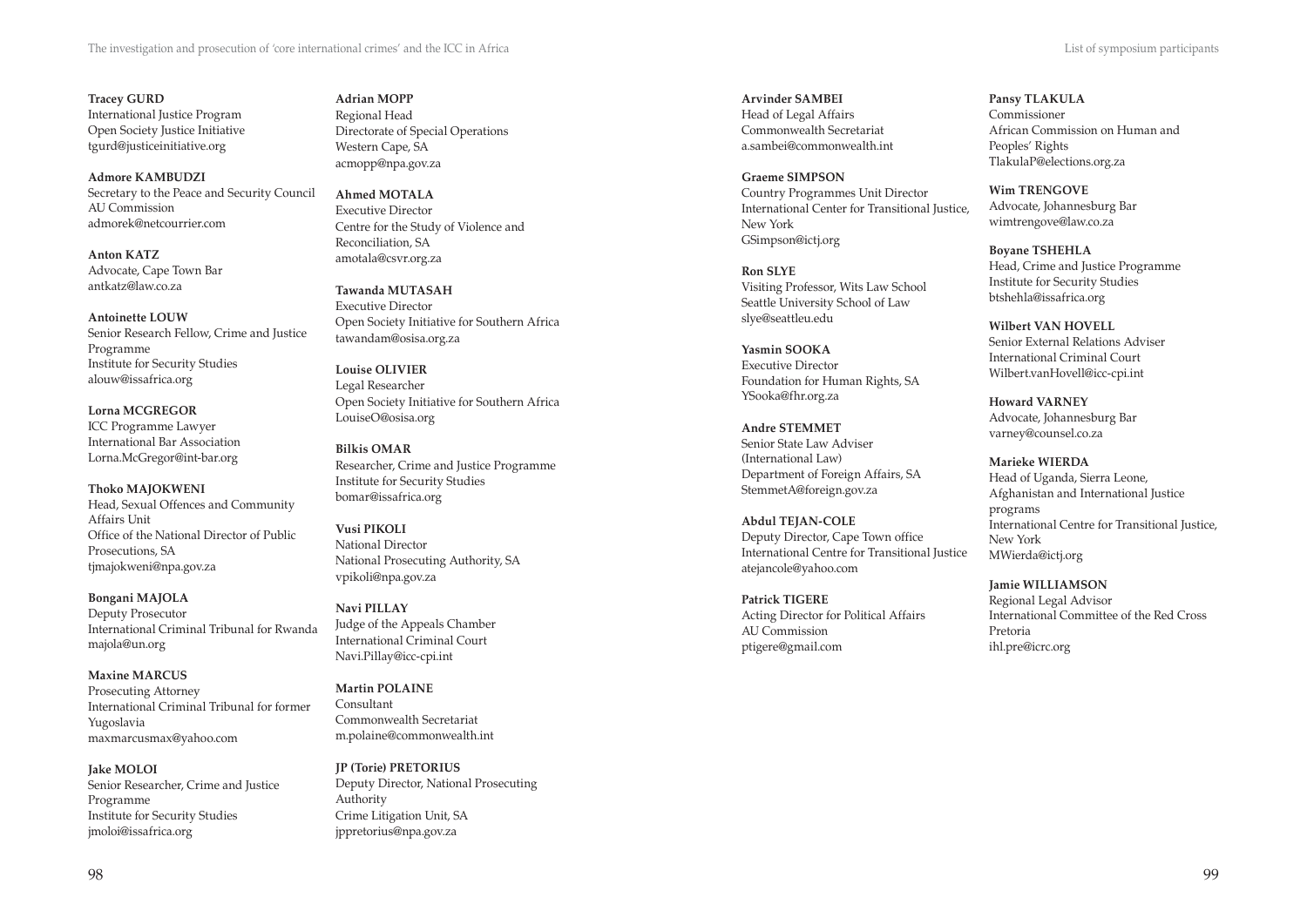# **APPENDIX 2 Symposium agenda**

#### **Thursday 3 August**

08h30 – 09h00 Registration

**Morning session: Introduction, overview, orientation**

**Chair: Pansy Tlakula** (Commissioner, African Commission on Human and Peoples' Rights)

- 09h00 09h15 Welcome and objectives (Jakkie Cilliers, Executive Director, ISS)
- 09h15 09h45 Therise of the International Criminal Court, complementarity and domestic prosecution of international crimes (Judge Navi Pillay, Judge of the International Criminal Court)
- 09h45 10h15 The International Criminal Court *in* Africa: current cases (Fatou Bensouda, Deputy Prosecutor, International Criminal Court)
- 10h15 10h45 Tea break
- 10h45 11h15 The International Criminal Court *and* Africa: the AU and the ICC (Admore Kambudzi, Secretary to the Peace and Security Council, Commission of the African Union)
- 11h15 12h30 Discussion
- 12h30 13h30 Lunch

**Afternoon session: Best practices and main challenges encountered when prosecuting and investigating core international crimes**

**Chair: Cecile Aptel Williamson** (Head, Legal Advisory Section, UN International Independent Investigation Commission) 13h30 – 14h05 Sierra Leone (Maxine Marcus, prosecuting attorney at ICTY, and former attorney/investigator at SCSL)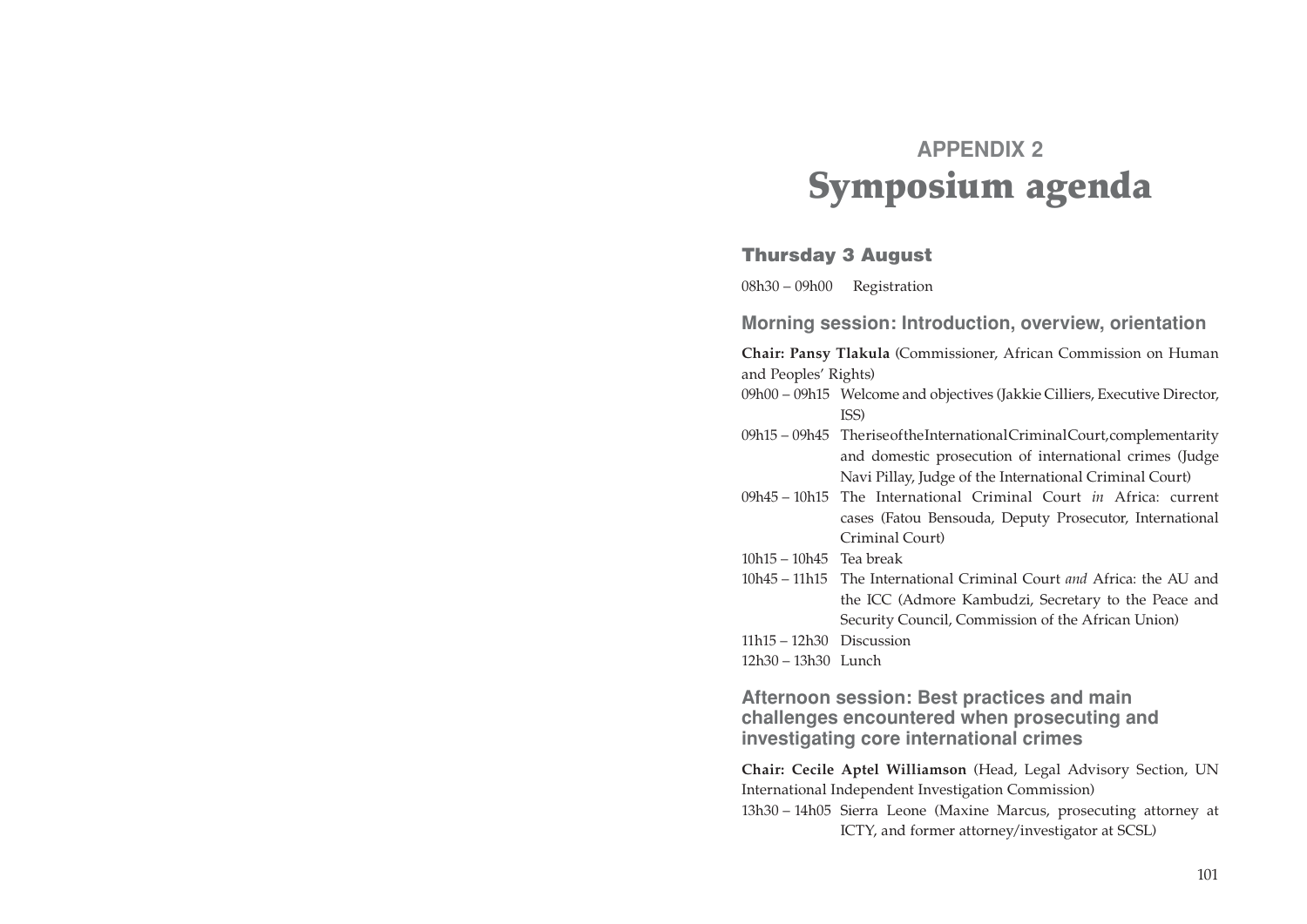- 14h05 14h40 Rwanda (Bongani Majola, Deputy Prosecutor, International Criminal Tribunal for Rwanda)
- 14h40 15h15 Uganda (Richard Buteera, Director of Public Prosecutions, Uganda)
- 15h15 15h40 Tea break
- 15h40 16h10 Lessons and legacies (Howard Varney, Advocate, Johannesburg Bar)
- 16h10 17h00 Discussion
- 18h00 19h00 Welcome address by Adv Vusi Pikoli (National Director of Public Prosecutions, SA) followed by wine and cheese tasting at Zevenwacht Winetasting centre

## **Friday 4 August**

**Morning session: The politics and problems of international criminal justice in Africa**

#### **Chair: Judge Richard Goldstone** (Former Chief Prosecutor ICTY/ICTR)

- 09h00 09h35 A domestic example: the South African experience (Howard Varney)
- 09h35 10h10 A regional example (1): Chad, Habre and the African Union (Reed Brody, Human Rights Watch)
- 10h10 10h30 Tea break
- 10h30 11h05 A regional example (2): The Sierra Leone Special Court, Liberia, Nigeria, and Charles Taylor (Yasmin Sooka, Executive Director, Foundation for Human Rights)
- 11h05 11h40 Some reflections (Judge Richard Goldstone)
- 11h40 12h30 Discussion
- 12h30 13h30 Lunch

### **Afternoon session 1: Justice as tension**

#### **Chair: Yasmin Sooka**

- 13h30 14h00 Retribution and reconciliation in Africa: clash or complement? (Graeme Simpson, International Center for Transitional Justice)
- 14h00 14h30 Amnesties and international crimes (Ron Slye, Seattle University School of Law, currently visiting professor, Wits Law School)

14h30 – 15h00 Discussion 15h00 – 15h15 Tea break

## **Afternoon session 2: International cooperation**

#### **Chair: Martin Polaine** (Consultant, Commonwealth Secretariat)

- 15h15 15h45 A view from the ICC how the African Union can assist (Fatou Bensouda)
- 15h45 16h15 Response from the African Union (Patrick Tigere, Acting Director for Political Affairs, Commission of the AU)
- 16h15 16h50 Discussion and conclusions
- 16h50 17h00 Closing (Jakkie Cilliers)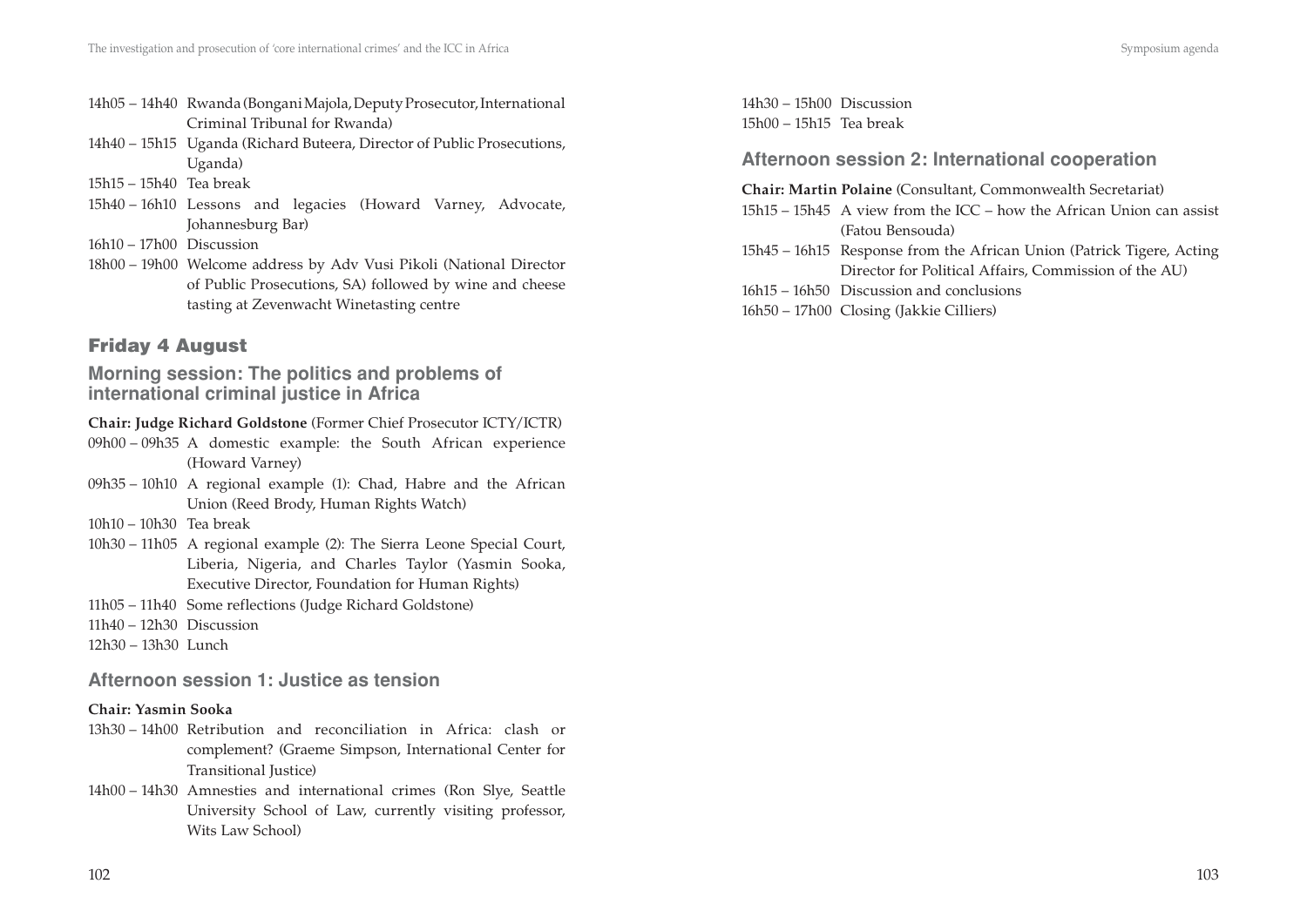# **APPENDIX 3 Biographies of speakers and chairpersons**

**Fatou BENSOUDA** is the Deputy Prosecutor of the International Criminal Court, in charge of the Prosecution Division in the Office of the Prosecutor. Before being elected to this position by the Assembly of States Parties on 8 September 2004, Mrs Bensouda worked as a Legal Adviser and Trial Attorney at the International Criminal Tribunal for Rwanda (ICTR) in Arusha, Tanzania, rising to the position of Senior Legal Advisor and Head of The Legal Advisory Unit.

Before joining the ICTR, she was the General Manager of a leading commercial bank in The Gambia. Between 1987 and 2000, she worked at the Attorney General's Chambers and Mininstry of Justice of The Gambia successively as State Counsel, Senior State Counsel, Principal State Counsel, Deputy Director of Public Prosecutions, Solicitor General and Legal Secretary of the Republic, finally rising to the position of Attorney General and Minister of Justice, in which capacity she served as Chief Legal Advisor to the President and Cabinet of The Republic of The Gambia.

During her service with the Government of The Gambia, Mrs Bensouda represented the Gambia at several international fora including the negotiations on the treaty of the Economic Community of West African States (ECOWAS), the West African Parliament and the ECOWAS Tribunal.

She has also been a delegate at United Nations' Conferences on Crime Prevention and the Treatment of Offenders, the Oxford Conferences on Mutual Legal Assistance, the Organization of African Unity's Ministerial Meetings on Human Rights, and the delegate of the Gambia to the meetings of the Preparatory Commission for the International Criminal Court. Mrs. Bensouda holds a masters degree in International Maritime Law and Law of The Sea and as such is the first international maritime law expert of The Gambia.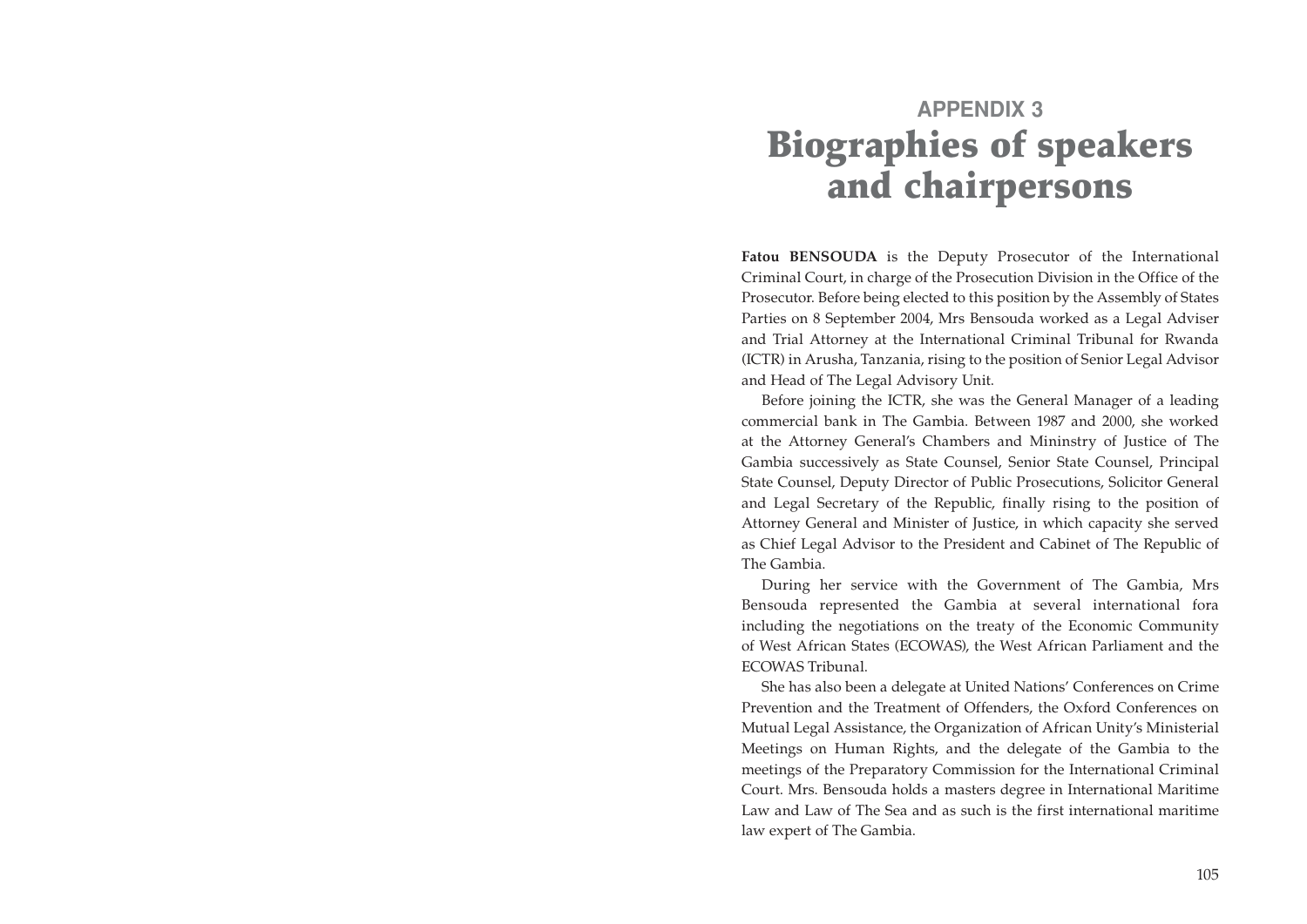**Reed BRODY** is Special Counsel at Human Rights Watch. Brody coordinated HRW's intervention in the case of Augusto Pinochet in Britain's House of Lords, and is lead counsel for the victims in the case of the exiled former dictator of Chad, Hissène Habré, who was indicted for crimes against humanity in Belgium and now faces trial in Senegal.

He is the author of the recent HRW report, "Getting Away with Torture?" which examines the impunity of top U.S. officials for the widespread mistreatment of Muslim prisoners; "The Road to Abu Ghraib," which investigates the roots of the Iraqi prisoner abuse scandal; and "The United States' 'Disappeared,'" which looks at the long-term incommunicado detention of al-Qaeda leaders in 'secret locations.'

Previously, he led United Nations teams investigating massacres in the Democratic Republic of Congo and observing human rights in El Salvador. In 1995-1996, he coordinated an international legal team to prosecute human rights crimes in Haiti. He is co-author (with Michael Ratner) of *The Pinochet Papers: The Case of Augusto Pinochet in the British and Spanish Courts*, and author of *Tibet: Human Rights and the Rule of Law*; and *Contra Terror in Nicaragua*.

**Richard BUTEERA** has been the Director of Public Prosecutions in Uganda since 1995. Between 1980 and 1981, he was an Assistant Lecturer/ Research Fellow at the Faculty of Law, Makerere University. In 1982 he was appointed Advocate of the High Court of Uganda and Courts subordinate thereto. Between 1981 and 1993 he served as Magistrate Grade One, Chief Magistrate, and Inspector of Courts. Between 1993 and 1995 he was Chief registrar/Permanent Secretary at the Courts of Judicature. Mr Buteera has been a Member of the Executive Committee of The International Association of Prosecutors since 2000, and the Alternate Chairperson to the Justice Law and Order Sector Steering Committee since 1999.

**Dr Jakkie CILLIERS** co-founded the Institute for Defence Policy during 1990 which subsequently became the Institute for Security Studies (ISS). Since 1993 Dr Cilliers has served as Executive Director of the ISS. Awards and decorations include the Bronze Medal from the South African Society for the Advancement of Science and the H Bradlow Research Bursary. Dr Cilliers has presented numerous papers at conferences and seminars and is a regular commentator on local and international radio and television. He regularly lectures on security issues and has published, edited and contributed to a large number of journals, books and other publications, serving on a number of boards and committees. Dr Cilliers has B Mil (BA), Hons BA, MA *(cum laude*) and D Litt et Phil degrees from the Universities of Stellenbosch and South Africa.

**Richard J. GOLDSTONE** is a former Justice of the Constitutional Court of South Africa (1995 - 2003) and former Chief Prosecutor of the United Nations International Criminal Tribunals for the former Yugoslavia and Rwanda (1994 - 1996). He is presently a Hauser Global Visiting Professor of Law at New York University School of Law. He is the co-chair of the Human Rights Institute of the International Bar Association and the Chancellor of the University of the Witwatersrand, Johannesburg.

**Dr Admore Mupoki KAMBUDZI** is Secretary to the Peace and Security Council of the AU Commission. Between 2001 and 2005, his activities in the Commission of the AU have, briefly, included being the focal point/ analyst for Angola and Zimbabwe, Ethiopia-Eritrea, Somalia, and Uganda (Northern Uganda conflict). He is also responsible for overall coverage of east Africa, and is the back-up analyst for the work of the PSC. Between 1993 and 2001, Dr Kambudzi lectured in political science at the University of Zimbabwe at undergraduate and post-graduate levels. He authored a book, *Africa's Peace Fiasco*, as well as numerous articles in journals, book chapters and monographs.

**Maxine MARCUS** is an international criminal attorney and investigator with nine years international humanitarian law experience in Darfur, Sudan, Sierra Leone, Bosnia and Hercegovina, Kosovo, Croatia, Chechnya, Ivory Coast, Gambella, Ethiopia, and Guinea. Max has written and lectured on international humanitarian law and human rights law, and has provided formal and informal technical support, training, and guidance to prosecutors, police, military, international and local IGOs and NGOs, and communitybased organizations in the fields of international humanitarian and human rights law, investigation and prosecution of sexual and gender based violence, international criminal tribunals, and international criminal investigations.

From 2003 to 2005 Max served as lead investigating attorney for the Civil Defense Forces prosecution team in the Special Court for Sierra Leone. In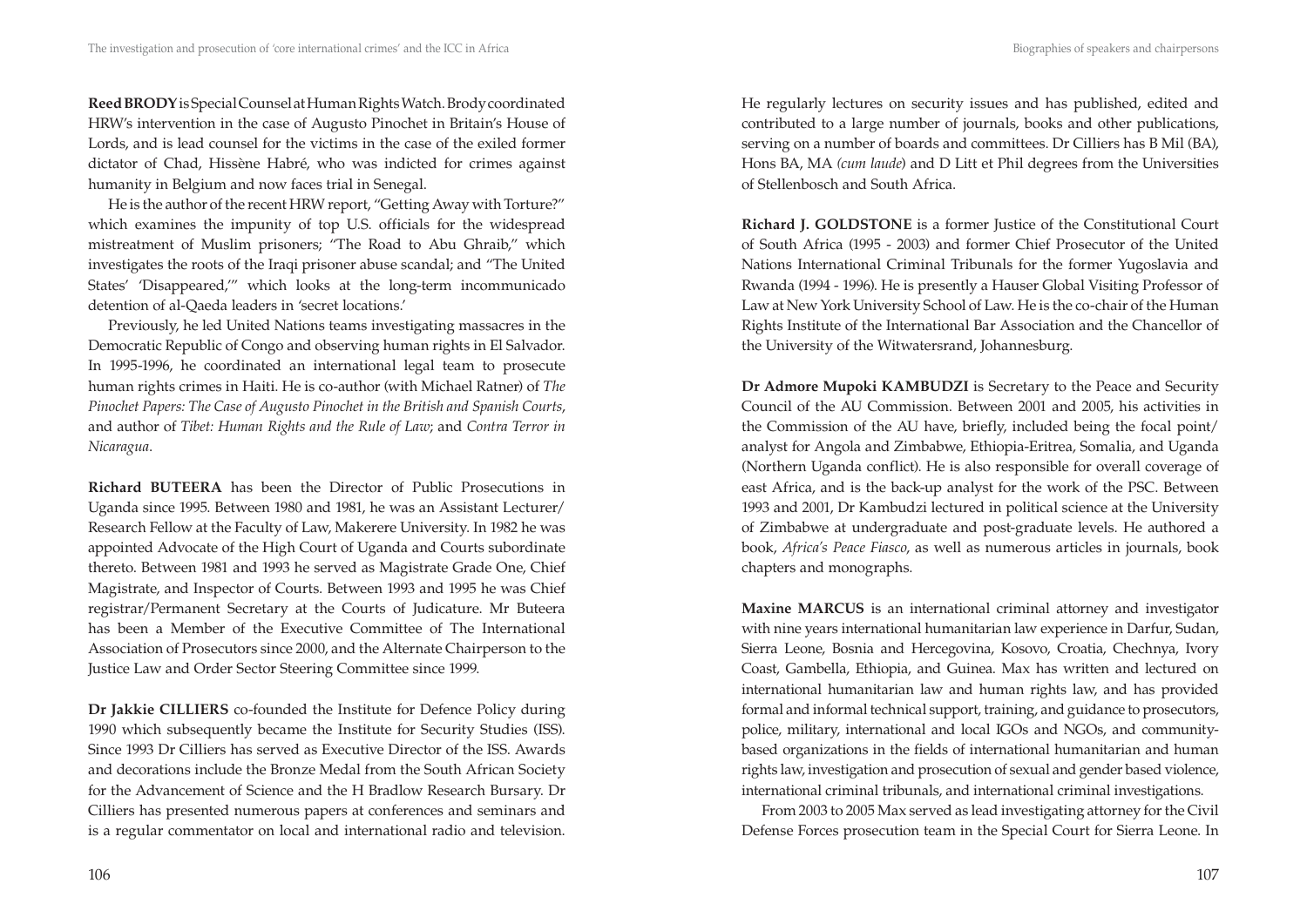August 2004, Max was part of a US Department of State and American Bar Association-sponsored investigation into allegations of violations of international criminal law in Darfur, Sudan, and from September through November 2005, she conducted an inquiry into an alleged pattern of violations of international humanitarian and human rights law in the Gambella region of Ethiopia. Max is currently a prosecuting attorney in the Office of the Prosecutor at the ICTY.

**Judge Navanethem PILLAY** was born in South Africa in 1941, and has been both a symbol and a standard-bearer for human rights in her country, in the region, and throughout the world. She received her Bachelor of Arts and her Bachelor of Law degree from Natal University in South Africa and later a Master of Law and Doctor of Juridical Science at Harvard University, U.S.A.

She opened her law practice in 1967 – the first woman to do so in Natal Province. As senior partner in the firm, she represented many opponents of apartheid, and became such a threat to the apartheid regime that she was denied a passport for many years. She handled precedent-setting cases to establish the effects of solitary confinement, the right of political prisoners to due process, and the family violence syndrome as a defense.

In 1995 came another first – she was the first black woman attorney appointed acting judge of the High Court of South Africa by the Mandela Government. On the heels of that appointment, Judge Pillay was elected by the UN General Assembly to be a judge on the International Criminal Tribunal for Rwanda, where she served for eight years, including four years as president. During her tenure, the ICTR rendered a judgment against Jean-Paul Akayesu, mayor of Taba commune in Rwanda, in which she participated, finding him guilty of genocide for the use of rape in the "destruction of the spirit, of the will to live and of life itself." She was presiding judge in the "Media" trial which set precedential standards for Press Freedom and Press responsibility.

In February 2003, Judge Pillay was elected by the Assembly of State Parties to the Rome Statute, as one of the 18 Judges of the International Criminal Court (ICC), based in The Hague.

**Martin POLAINE** is a consultant at the Commonwealth Secretariat. A barrister, he has previously practised at the criminal bar in London, as a Senior Crown Prosecutor with the Crown Prosecution Service of England & Wales, and as a lawyer at the Independent Police Complaints Commission. As a Crown Prosecutor, in addition to having conduct of a number of high profile 'transnational' cases, his responsibilities included liaison with other jurisdictions on mutual legal assistance requests.

From 2000 to 2005, Martin was a member of the OECD Working Group on Bribery and has been a 'lead examiner' for its peer review process. In the fields of anti-corruption, economic crime, organised crime and international co-operation, he has also undertaken country evaluations and training on behalf of the EC/EU, UN and other international and regional bodies, and has advised on law, procedure and drafting in Central and Eastern Europe, Asia and the Pacific.

He has written and spoken widely, and has had papers on international co-operation and on related topics published by, inter alia, the OECD and APEC. He is also the author, with three others, of 'Corruption & Misuse of Public Office' (Oxford University Press, 2006).

**Graeme SIMPSON** is the Country Programs Unit Director at the International Centre for Transitional Justice. Graeme Simpson has an LLB and an MA in history from the University of the Witwatersrand, South Africa. He has worked extensively on issues related to transitional justice, including work with the South African Truth and Reconciliation Commission, and on the transformation of criminal justice institutions in South Africa. Mr. Simpson was a founder and, from 1995-2005, executive director of the Centre for the Study of Violence and Reconciliation, in Johannesburg. He was one of the drafters of the National Crime Prevention Strategy, adopted by the South African cabinet in May 1996, as well as being a member of the drafting team for the South African White Paper on Safety and Security. Mr Simpson has worked as a consultant to both governmental and non-governmental organizations in various countries, including Cambodia, Sierra Leone, Bosnia and Indonesia.

**Ronald C. SLYE** is currently the Bram Fischer Visiting Professor in Human Rights at the Wits Law School. He is Director of International and Comparative Law Programs and an Associate Professor with tenure at Seattle University School of Law, where he teaches public international law, international human rights law, poverty law, and property law. He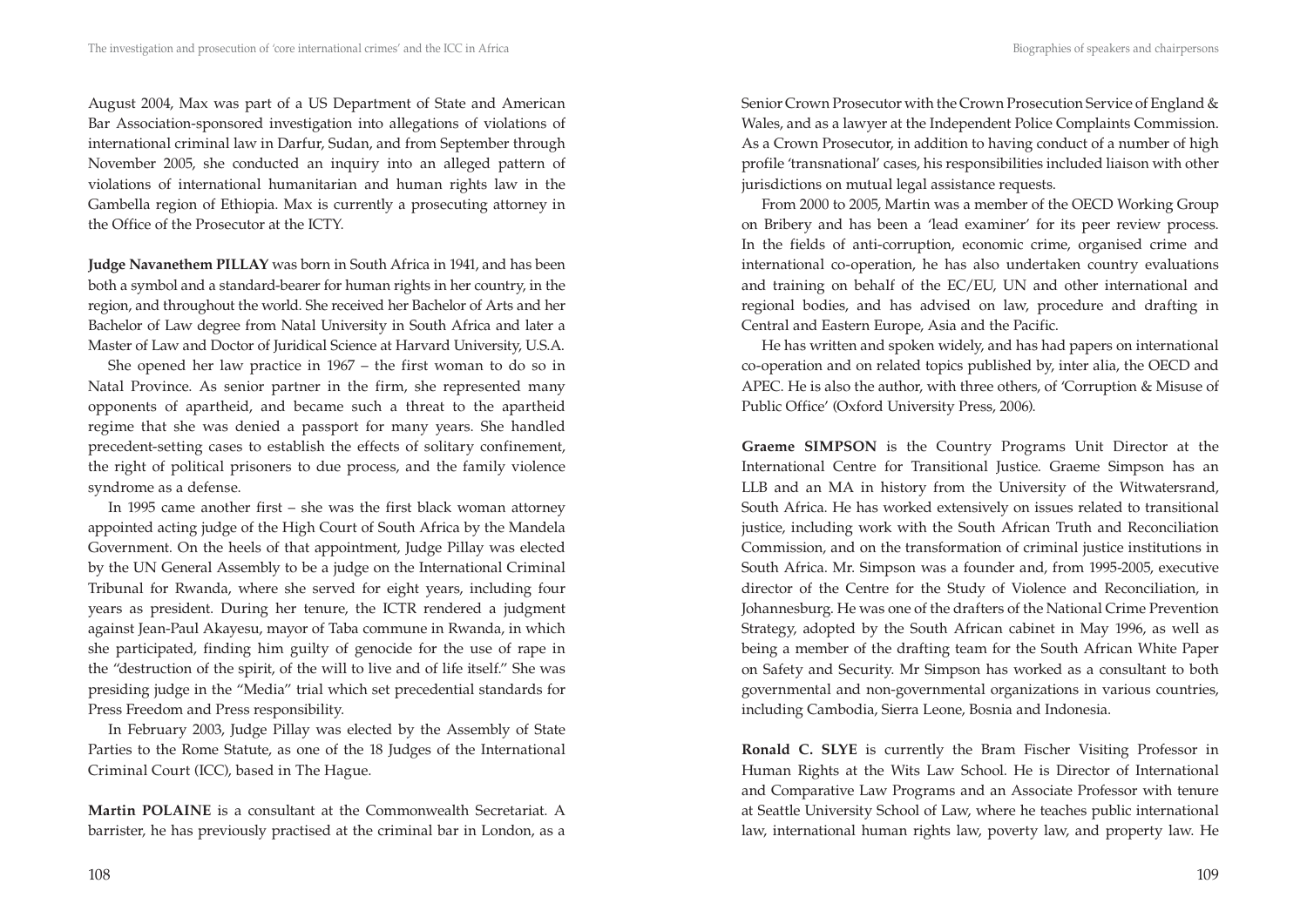is the author or co-author of numerous articles and books in the areas of international human rights law, poverty law, and environmental law, and is currently writing a book on the legitimacy of amnesties for gross violations of human rights.

From 1997 to 2000 he was a consultant to the South African Truth and Reconciliation Commission, advising them on issues of human rights and international law. From 1993 to 1996 he was the Associate Director of the Orville H. Schell, Jr. Center for International Human Rights at Yale Law School, and co-taught Yale's international human rights law clinic. Professor Slye received a J.D. from Yale Law School in 1989, a M.Phil in International Relations from the University of Cambridge in 1985, and a B.A. in History from Columbia University in 1984.

**Yasmin SOOKA** joined the Foundation for Human Rights (FHR) in South Africa in January 2001. She is currently employed as the Executive Director. The FHR is the primary indigenous grantmaker for the human rights sector in South Africa. The Foundation was established by the European Union and the Government of South Africa under the European Programme for Reconstruction and Development. Prior to joining the Foundation, Yasmin was a Member of the Truth and Reconciliation Commission in South Africa serving in the first three years as the Deputy Chair to the Human Rights Violations Committee and in the latter period as the Chair of the Committee. She also chaired the legal sub committee of the Commission and was responsible for the final report.

Yasmin was also appointed by the Office of the High Commissioner for Human Rights as one of three international Commissioners to the Truth and Reconciliation Commission for Sierra Leone. There she was responsible for policy and operational development as well as the planning and writing of the final report. Ms Sooka is widely regarded as an expert on transitional justice and has been a consultant to a number of governments, commissions and civil society organisations on this field.

**Patrick TIGERE** is currently the Acting Director for Political Affairs at the AU Commission. Since 2005, he has been the Head of Division for Humanitarian Affairs, Refugees and Displaced Persons in the AU's Department of Political Affairs. Between 1993 and 2004 he was with the UN High Commissioner for Refugees as:

- Assistant Protection/Legal Officer, Liberia, 1993-95.
- Associate Protection/Legal Officer, Liberia, 1995-96. ■
- Protection/Legal Officer, Tanzania, 1996-99. ■
- Legal Adviser, Standards and Legal Advice Section in the Department of International Protection, UNHCR Headquarters, Geneva, Switzerland, 1999-01.
- Member of the UNHCR High Commissioner's Advisory Committee in Geneva, 2002-04.
- Chairperson of the UNHCR Rebuttal Board in Geneva, 2002-04.
- Legal Adviser, Protection Operation Support Section of the Department of International Protection, UNHCR Headquarters, Geneva, Switzerland, 2001-03.
- Senior Protection/Legal Officer, UNHCR Branch Office Sierra Leone, 2003-04.

Patrick Tigere has extensive experience dealing with international humanitarian law, refugee law and international human rights law at a field operational level and at a policy and legal advisory level in both UNHCR and the African Union Commission over the last thirteen years. He is familiar with the challenges of enforcement of international humanitarian law during conflict, post conflict and in communities in socalled transition situations. He has been involved directly and indirectly in dealing with some questions arising out of the Rwanda genocide, war crimes in Liberia and the current situation in Darfur. Mr Tigere has an LLM in International Law from the University of Lund, Sweden.

Pansy TLAKULA is currently the Chief Electoral Officer of Electoral Commission of South Africa. Before she joined the Electoral Commission in February 2002, she was a member of the South African Human Rights Commission for six years. During her period in office she served as a convener of the first National Conference on Racism and also represented the HRC in the World Conference against racism, racial discrimination, xenophobia and related intolerance. She is also the former National Director of the Black Lawyers Association.

She was appointed as a member of the African Commission for Human and People's Rights at the meeting of the AU Heads of States which was held in Libya in July 2005. Her portfolio in the Commission is special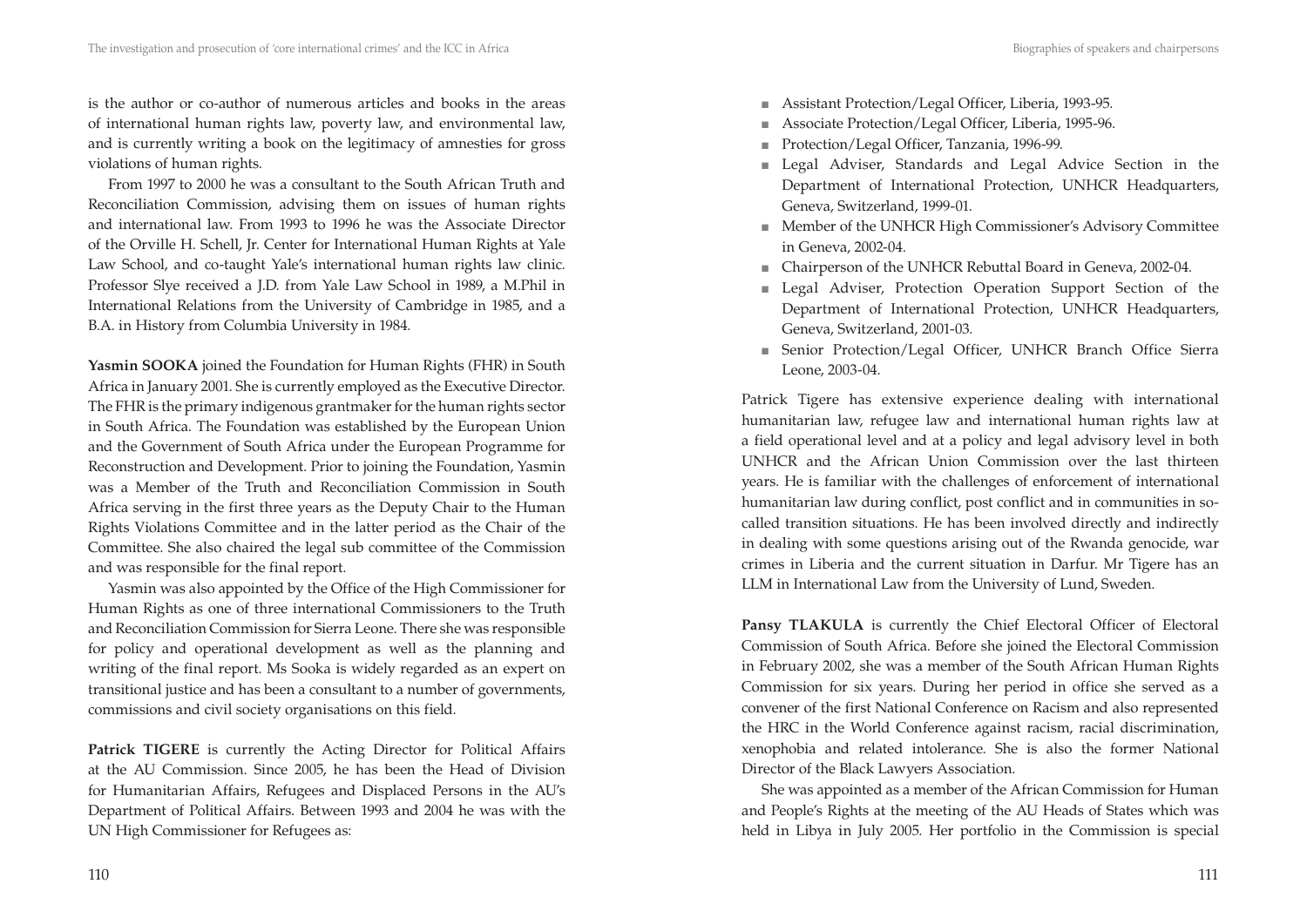rapporteur for Freedom of Expression and she is also responsible for Swaziland, Namibia, Democratic Republic of the Congo and Zambia.

**Howard VARNEY** is an advocate at the Johannesburg Bar. In the early 1990s he was an attorney with the Legal Resources Centre in Durban where he represented communities and victims of political violence in public interest litigation, judicial inquests and commissions of inquiry. In the mid 1990s he led an independent criminal investigation in South Africa into state sponsored hit squad activity. Varney has acted as a consultant to the South African Truth & Reconciliation Commission. He was the Chief Investigator for the Sierra Leone Truth & Reconciliation Commission. More recently he assisted the Commission for Reception, Truth and Reconciliation in East Timor (CAVR) compile its final report. While in East Timor he co-authored a report assessing the performance of the Serious Crimes Unit and Panels. As a consultant for the International Centre for Transitional Justice (ICTJ) he has advised and assisted with the development of transitional justice initiatives in several countries in Africa and Asia.

**Cécile APTEL WILLIAMSON** is Head of the Legal Advisory Section at the UN International Independent Investigation Commission. She has recently worked as a senior researcher at the ISS, visiting fellow at Wits University, and lectures international criminal law at the Human Rights Centre of the University of Pretoria, and at the University of Caen (France). She contributed to the setting-up of the United Nations International Criminal Tribunal for the Former Yugoslavia (ICTY) and the International Criminal Tribunal for Rwanda (ICTR) in 1995, and worked continuously at the ICTR from 1996 to 2001, in the Registry, the President's Office, and the Chambers. In 2002, she joined the Office of the Prosecutor, which was then common to the ICTY and ICTR, to serve as Policy Co-ordinator. In 2003, she became Legal Advisor in the ICTY Prosecutor's Office, where she remained until April 2005. In this function, she supported the establishment of the Special Court for Sierra Leone, and the Special Chamber for War Crimes in the Court of Bosnia-Herzegovina. Cécile regularly publishes on international criminal justice issues, and is a member of the editorial committee of the Journal of International Criminal Justice (Oxford University Press).

# **APPENDIX 4 Key Outcomes document**

The Institute for Security Studies (ISS), with funding from the Open Society Foundation South Africa, brought together a group of 47 local, regional and international experts to a symposium on the investigation and prosecution of 'core international crimes' and the role of the International Criminal Court (ICC) in Africa.

The first objective was to lay the foundation for greater cooperation between the African Union (AU) and the ICC. The second, and related, objective was to highlight the problems and politics (both domestically within African states and regionally within Africa) of prosecuting international crimes. The idea was to identify critical areas where national criminal justice officials are likely to need support/training in investigating and prosecuting international crimes.

Africa has already demonstrated a clear commitment to the ideals and objectives of the ICC: more than half of all African states (28) have ratified the Rome Statute, and many have taken proactive steps to ensure effective implementation of its provisions. In addition, participants of the symposium identified clear initiatives that can be taken to enhance the prosecution of international crimes and end impunity for serious crimes in Africa. Specifically, the participants at the symposium agreed on the following:

- 1. The fulfilment of the aims and objectives of the ICC on the African continent are dependent on the support of African states, relevant regional organisations, the AU and civil society. This requires a collaborative relationship between the AU, regional organisations, civil society and the ICC.
- 2. The AU needs to play a vital role in building understanding and support among its member states about the importance of ending impunity for serious violations of international crimes. This will enhance the role and work of the ICC in Africa and encourage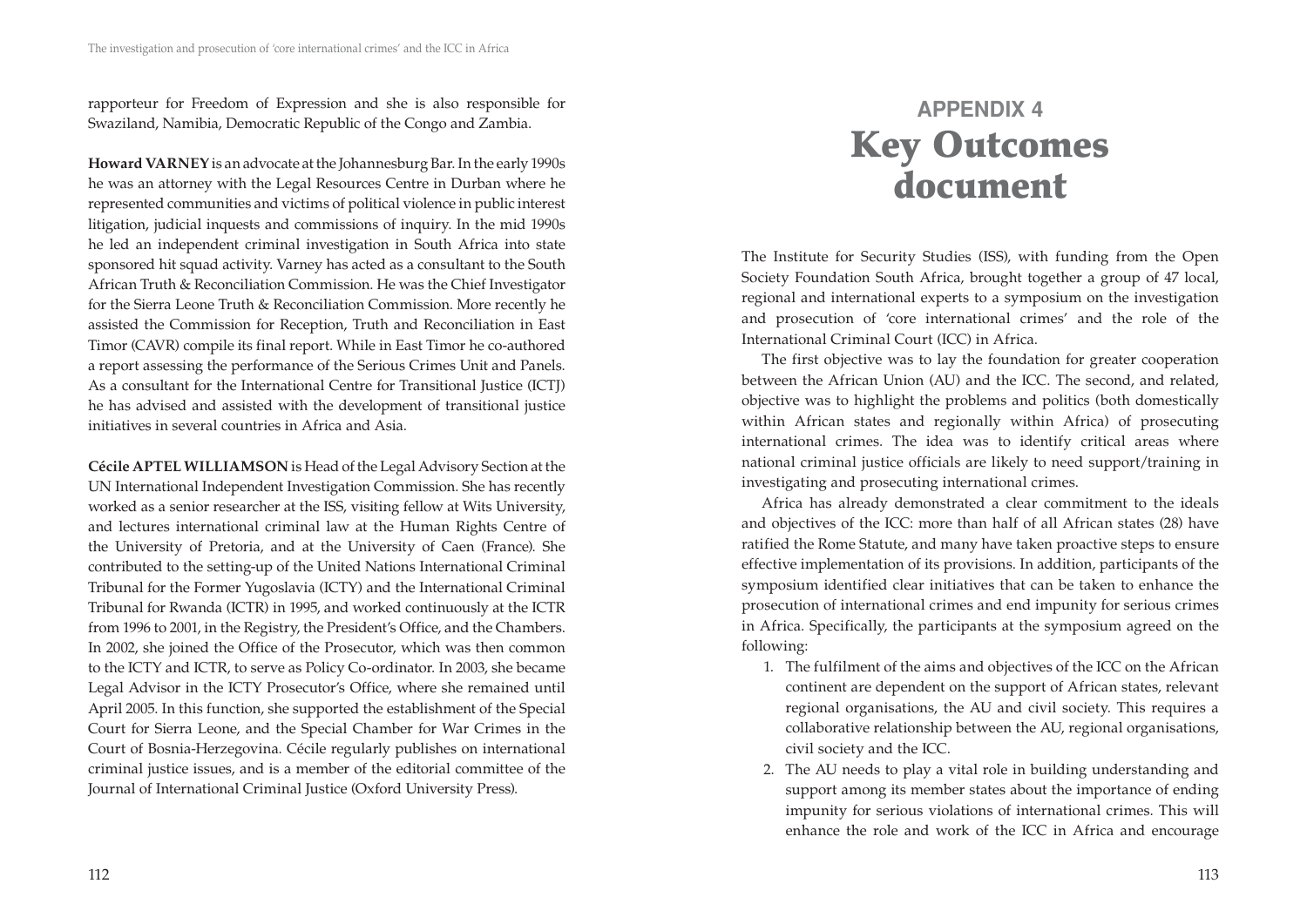states to comply with their complementarity principles under the Rome Statute.

- 3. The collaborative relationship between the AU and ICC must be strengthened. Specifically:
	- 3.1 The AU should fully extend to the ICC its assistance and support in accordance with the terms of the imminent MoU between the two organisations.
	- 3.2 A targeted African campaign should be launched to achieve increased levels of ratification and implementation of the Rome Statute to enhance the work of the ICC in Africa.
	- 3.3 The capacity of national criminal justice systems in African states must be developed to ensure that international crimes can be and are effectively investigated and prosecuted.
- 4. Awareness among the public and stakeholders (including civil society, political leadership and practitioners) of the ICC, its role in Africa, international criminal justice and reconciliation, and the duties of States Parties and States' officials, must be improved. This could include the establishment of an informal African network of justice stakeholders and the coordination of regular symposia to take stock of African progress in relation to the ICC and the prosecution of international crimes.
- 5. Recognised international criminal justice principles must be embedded and adapted to promote the development of a tailored approach for Africa's people. This would guard against parallel mechanisms being used, which could undermine the objectives and activities of the ICC in Africa. It is also important to remember that questions of responsibility for the prosecution of core international crimes in Africa are broader than the ICC alone. The extent to which other structures such as the Commission on Human and Peoples' Rights, the African Court on Human and Peoples' Rights, and other pan-African institutions can play a role in this regard should be explored to maximise this potential.
- 6. Prioritisation must be given to the improved investigation and prosecution of sexual violations as international crimes. Such cases should be investigated in a timely manner to ensure that evidence is obtained, and training is needed for investigators and prosecutors in how to deal with victims. The development of

appropriate prosecutorial strategies at the outset of proceedings could also assist.

7. Witness protection and services to victims must be entrenched as an essential component of the prosecution of international crimes. This would require strengthened regional and international cooperation, including the sharing of best practices and the establishment of country focal points, and necessary capacity and resources.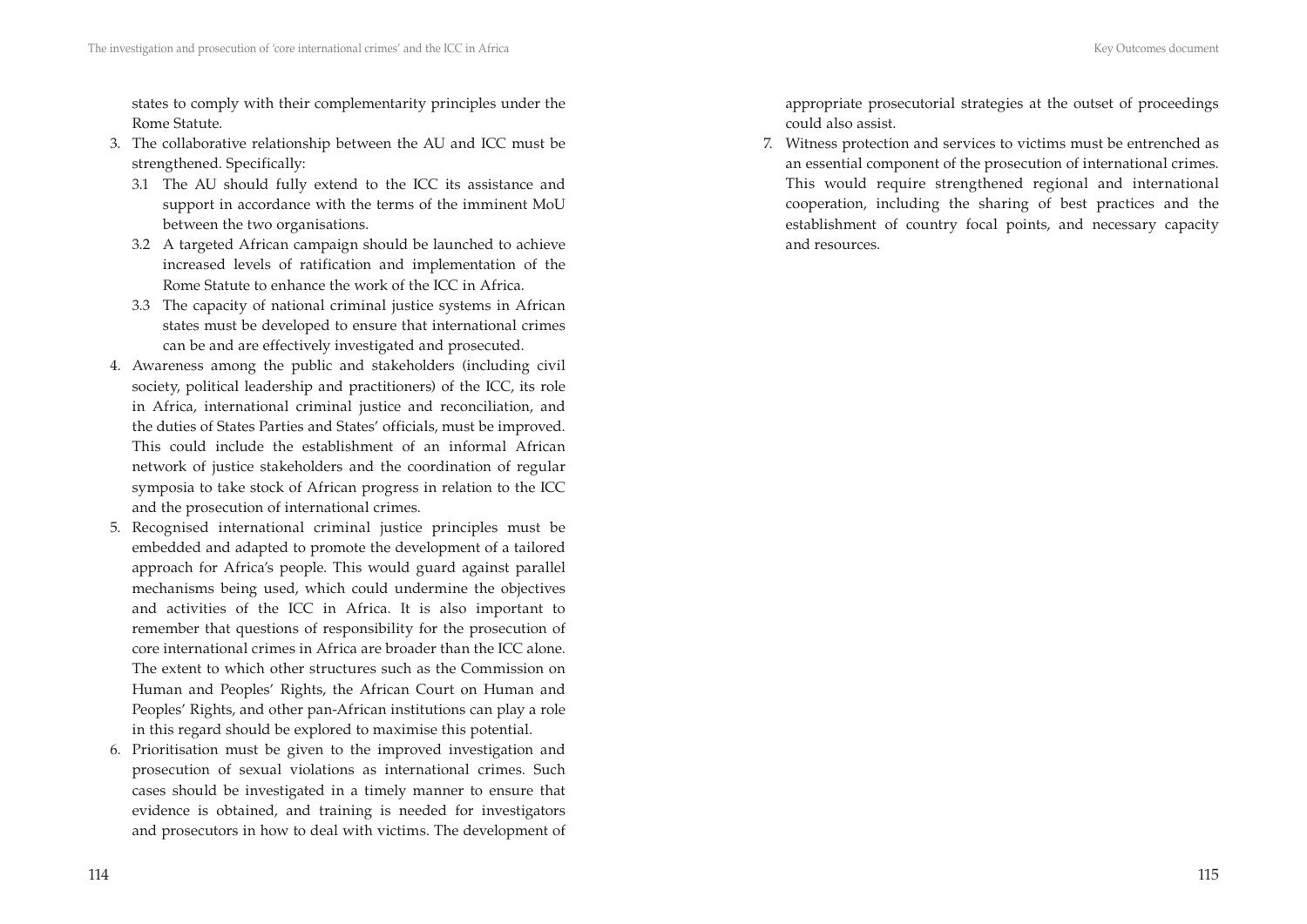# **APPENDIX 5 The symposium organiser: The ISS**

The Institute for Security Studies is a regional strategic studies thinktank located in South Africa that engages on peace and security issues in Africa. The Institute's research and interactions are practical and policy orientated. The Institute has a staff complement of close to 70 persons and an annual budget of R50 million. In terms of staff composition the Institute reflects a regional composition and has staff from almost a dozen African countries. The ISS has its head office in Pretoria South Africa and offices in Cape Town, Nairobi and Addis Ababa.

The ability and capacity to engage the international debate on security issues from the region is an important component of the work of the Institute at it seeks to inform the debate from an African perspective. Much work is in support of regional and intergovernmental organisations and although the Institute researches and writes extensively on various 'sensitive' matters in the public domain, the much larger support provided to regional organisations is less well known.

As a leading African human security research institution, the ISS works towards a stable and peaceful Africa characterised by sustainable development, human rights, the rule of law, democracy and collaborative security.

The mission of the ISS is to conceptualise, inform and enhance the debate on human security in Africa in order to support policy formulation and decision-making at every level towards the enhancement of human security for all. The ISS realises this mission by:

- undertaking applied research, training and capacity building;
- working collaboratively with others; ■
- facilitating and supporting policy formulation; ■
- monitoring trends and policy implementation; and
- collecting, interpreting and disseminating information.